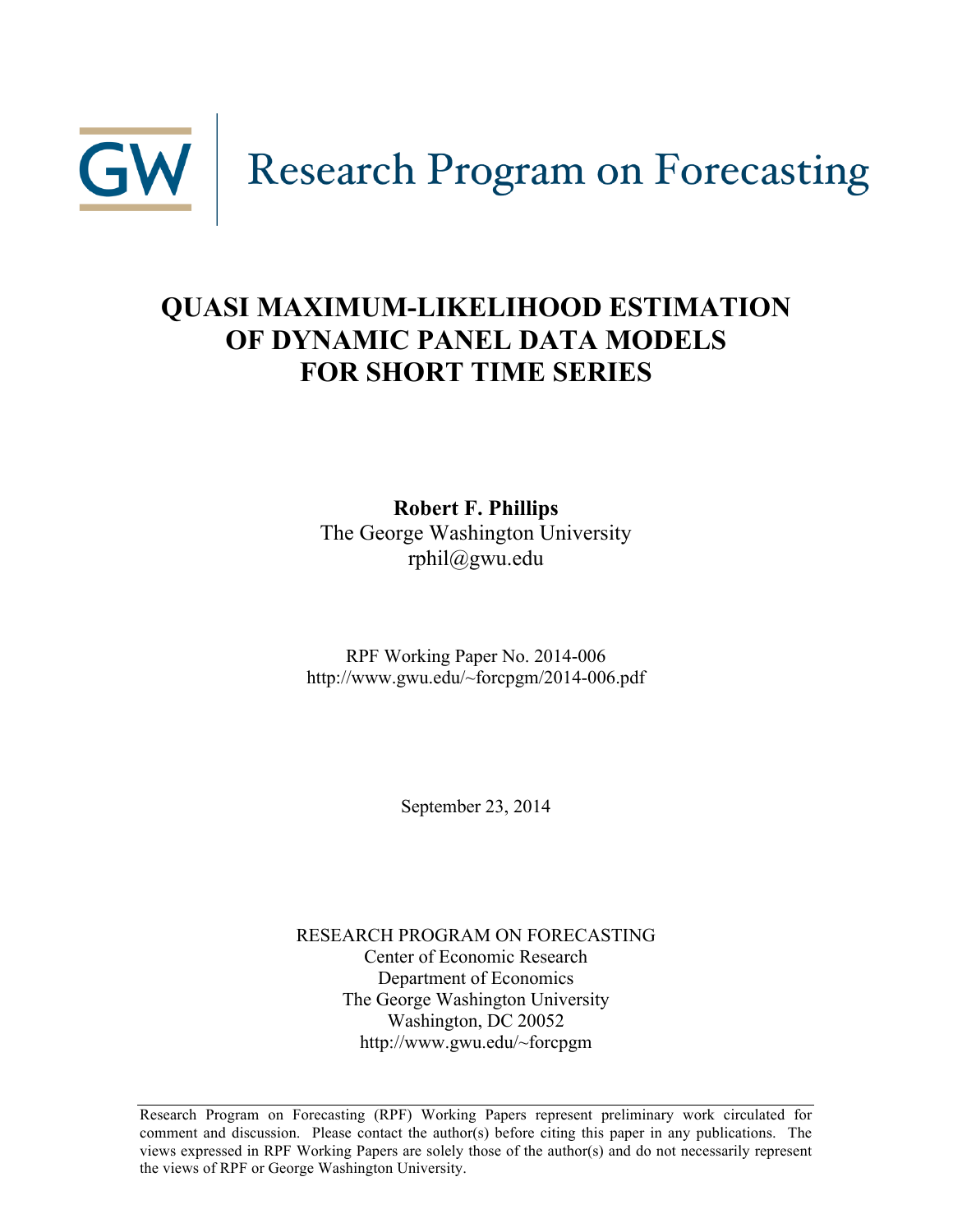## QUASI MAXIMUM-LIKELIHOOD ESTIMATION OF DYNAMIC PANEL DATA MODELS FOR SHORT TIME SERIES

Robert F. Phillips

Department of Economics, George Washington University September 2014

## Abstract

This paper establishes the almost sure convergence and asymptotic normality of quasi maximum-likelihood (QML) estimators of a dynamic panel data model when the time series for each cross section is short. The QML estimators are robust with respect to initial conditions and misspecification of the log-likelihood, and results are provided for a general specification of the error variance-covariance matrix. The paper also provides procedures for computing QML estimates that improve on computational methods previously recommended in the literature. Moreover, it compares the finite sample performance of several QML estimators, the differenced GMM estimator, and the system GMM estimator.

Keywords: random effects; fixed effects; differenced QML; augmented dynamic panel data model

JEL code: C23

 Address: 2115 G Street NW, Suite 340, Washington DC 20052; phone: 202-994-8619; fax: 202-994-6147; e-mail: rphil@gwu.edu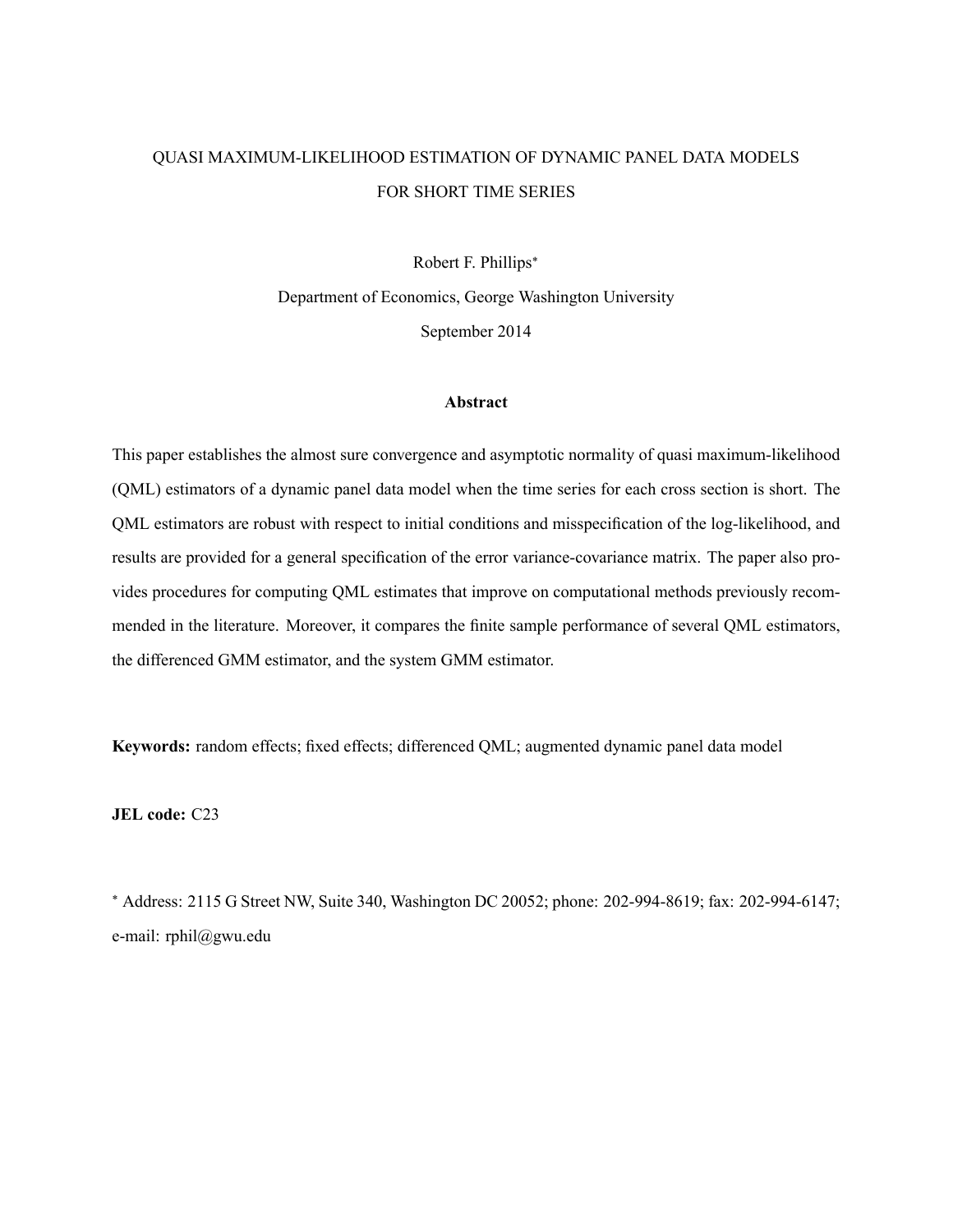## 1 Introduction

Dynamic panel data models are often estimated with samples for which the number of cross sections  $(N)$ far exceeds the number of available time periods  $(T)$ . When T is small, straightforward application of maximum-likelihood can yield unreliable estimates, a fact that has been known for over forty years (see, e.g., Nerlove 1971). Recently, however, papers by Phillips (2010) and Kruiniger (2013) have shown how quasi maximum-likelihood (QML) can produce consistent and asymptotically normal estimators when the model contains lagged dependent variable regressors and  $T$  is small. Indeed, these QML estimators can perform well in situations where generalized method of moments (GMM) estimators do not. For example, unlike the differenced GMM estimator introduced by Arellano and Bond (1991), the QML estimators described in Phillips (2010) and Kruiniger (2013) have little finite sample bias even for small T and significant persistence in the dependent variable (see Phillips 2010; Kruiniger 2013).

This paper makes several contributions to this nascent literature on QML estimation. I examine two approaches  $-$  levels and differenced QML  $-$  to estimating the parameters of a pth-order dynamic panel data model. The model studied includes  $p$  lags of the dependent variable as well as other explanatory variables. The QML estimators of the parameters of the model are robust with respect to initial conditions and misspecification of the log-likelihood, but they are not robust with respect to misspecification of the unconditional error variance-covariance matrix. Therefore, for the most general error variance-covariance matrices possible, I provide large-sample results for  $N \to \infty$  with T fixed. By considering general error variancecovariance matrices, the analysis subsumes, as special cases, error models appearing in the literature as well as cases not yet examined.

The paper also shows how QML estimates can be calculated by iterated feasible generalized least squares (IFGLS) procedures, both when the error variance-covariance matrix is unstructured and when well-known structured error variance-covariance matrices are assumed. Phillips (2010) provided an IFGLS procedure for computing QML estimates while assuming a specialized error variance-covariance matrix. Unlike in Phillips (2010), however, here I provide IFGLS procedures based on the expectation-conditional maximization either (ECME) algorithm. Monte Carlo evidence illustrates that an ECME algorithm more reliably computes QML estimates than the IFGLS procedure described in Phillips (2010).

Finally, using simulated data, the finite sample behavior of several QML estimators — both differenced and in levels — are compared, and their finite sample behavior is compared to the differenced GMM esti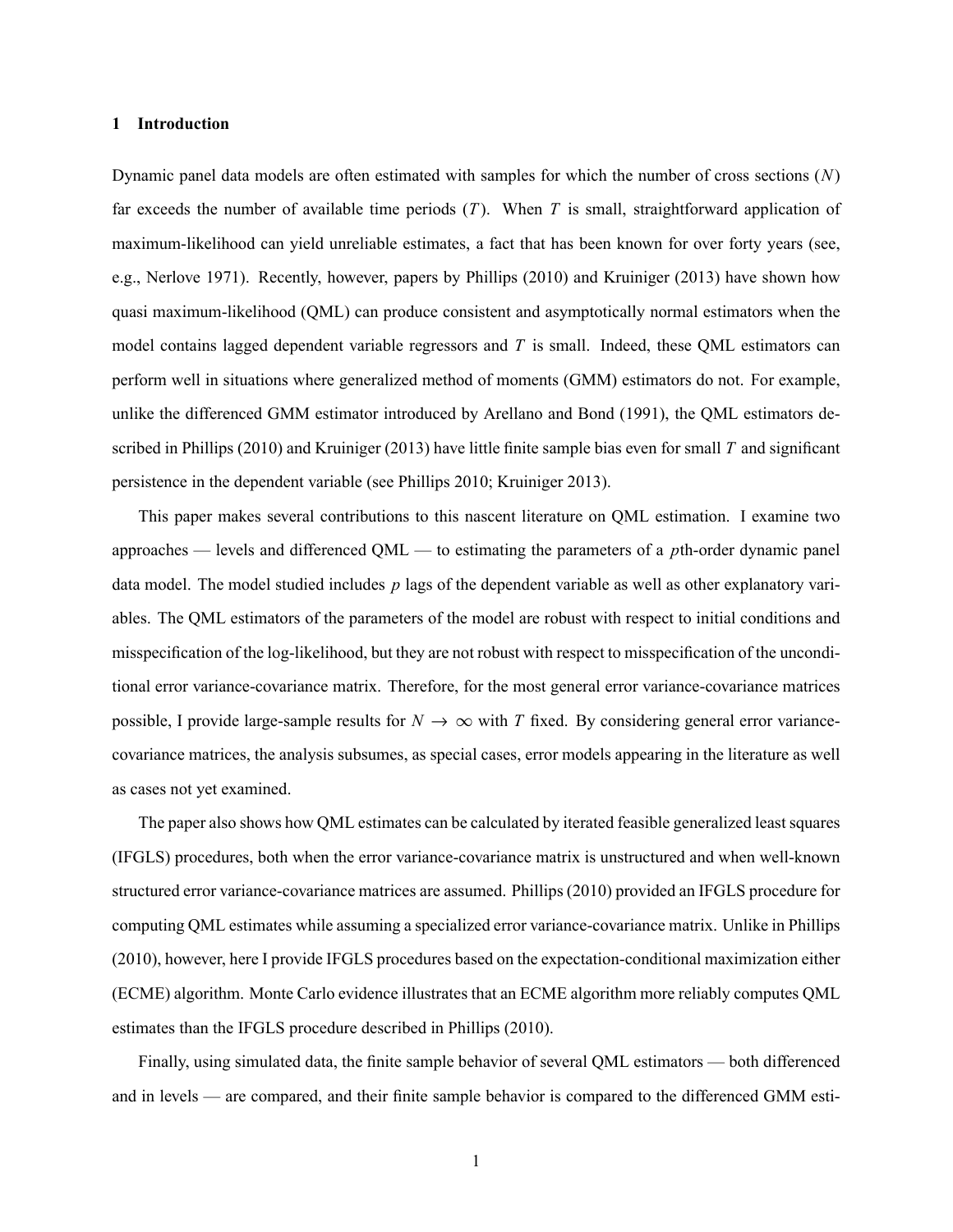mator, the system GMM estimator (Blundell and Bond 1998), and ordinary least squares (OLS) applied to an augmented model. Although OLS is inconsistent, it is included in the experiments to illustrate that, when most of the correlation in the regression errors is removed via a control function, its sampling performance can improve on GMM and QML estimators.

#### 2 QML via Regression Augmentation

Since Anderson and Hsiao (1981) it has been known that whether or not application of maximum-likelihood to a dynamic panel data model will yield a consistent estimator, as  $N \to \infty$  with T fixed, depends on initial conditions. Unfortunately, these initial conditions are rather restrictive. This section shows how QML estimation can be made free of initial condition restrictions through the use of a suitable control function.

To see which control function is useful and why, consider the pth-order dynamic panel data model

$$
\mathbf{y}_i = \mathbf{Y}_i \delta_0 + \mathbf{X}_i \boldsymbol{\beta}_0 + \boldsymbol{e}_i \qquad (i = 1, \ldots, N). \qquad (1)
$$

In this expression  $y_i = (y_{i1}, \ldots, y_{iT})'$ ,  $Y_i = (y_{i,-1}, \ldots, y_{i,-p})$ ,  $y_{i,-j} = (y_{i,1-j}, \ldots, y_{i,T-j})'$   $(j =$ 1, ..., p), and  $X_i = (x_{i1}, \ldots, x_{iT})'$ , with  $x_{it}$  a  $K \times 1$  vector of explanatory variables that vary with t (for at least some *i*). Moreover,  $e_i = (e_{i1}, \ldots, e_{iT})'$  is a vector of regression errors. For notational convenience, the numbering of observed variables begins with  $t = -p + 1$ .

Now let  $y_i^o = (y_{i0}, \ldots, y_{i,-p+1})'$ ; let  $x_i$  be a column vector consisting of all of the distinct elements of  $x_{i1}, \ldots, x_{iT}$ ; and set  $z_i = (x'_i, y_i^o)'$ . Then, assuming  $e_i | z_i \sim IIN(0, \Omega_0^*)$ , the log-likelihood is given by

$$
-\frac{NT}{2}\ln\left(2\pi\right)-\frac{N}{2}\ln\left|\Omega^{*}\right|-\frac{1}{2}\sum_{i=1}^{N}e_{i}\left(\varphi\right)^{\prime}\Omega^{*-1}e_{i}\left(\varphi\right),\qquad \qquad (2)
$$

where  $e_i (\varphi) = \mathbf{y}_i - \mathbf{Y}_i \delta - \mathbf{X}_i \beta$ , and  $\varphi = (\delta', \beta')'$ .

To see why maximizing the log-likelihood in  $(2)$  does not produce a reliable estimator for small  $T$ , observe that the consistency of a maximizer of the log-likelihood in (2) depends on the following moment restrictions  $E(X_i' \Omega_0^{*-1} e_i) = 0$  and  $E(Y_{i,-j} \Omega_0^{*-1} e_i) = 0$   $(j = 1, ..., p)$ . We have  $E(X_i' \Omega_0^{*-1} e_i) = 0$ if the regressors in  $X_i$  are strictly exogenous with respect to the errors in  $e_i$ . On the other hand, the moment restrictions  $E\left(y'_{i,-j}\Omega_0^{*-1}e_i\right) = \mathbf{0}$   $(j = 1, ..., p)$  depend on an even stronger assumption, which is summarized in Lemma 1.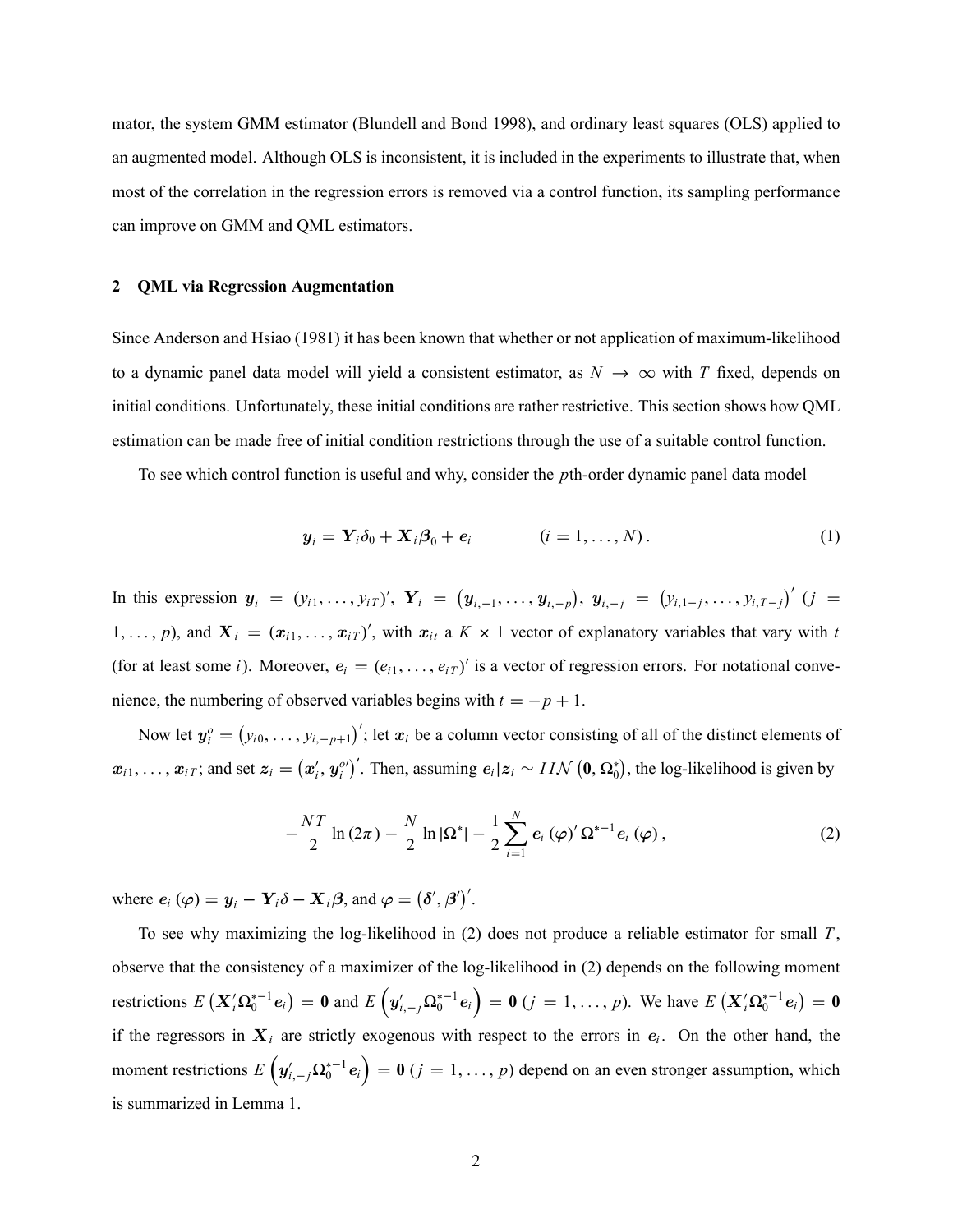**Lemma 1.** If 
$$
E(e_i y_i^{o\prime}) = 0
$$
,  $E(e_i x_i^{\prime}) = 0$ , and  $E(e_i e_i^{\prime}) = \Omega_0^*$ , then  $E(y_{i,-j}^{\prime} \Omega_0^{*-1} e_i) = 0$   $(j = 1, ..., p)$ .

Proof. See Appendix A.

According to Lemma 1, if the regressors in  $x_{it}$  are all uncorrelated with respect to the  $e_{it}$ s and the initial values of the dependent variable  $y_{i0}, \ldots, y_{i,-p+1}$  are uncorrelated with the subsequent errors  $e_{i1}, \ldots, e_{iT}$ , then  $E(g'_{i,-j}\Omega_0^{*-1}e_i) = \mathbf{0}$   $(j = 1, ..., p)$ . Assuming the initial values of the dependent variable are uncorrelated with subsequent errors is quite restrictive. For example, suppose the errors are given by the error-components model

$$
e_{it} = c_i + v_{it}. \tag{3}
$$

If the  $v_{it}$  are uncorrelated, we can take  $v_{it}$  to be uncorrelated with the elements of  $y_i^o$ , for  $t \ge 1$ , but assuming the elements of  $y_i^o$  are also uncorrelated with  $c_i$  is a strong initial condition restriction.

Fortunately, we need make no such initial condition assumption if the model in (1) is augmented with a suitable control function. Nor need we assume the regressors in  $x_{it}$  are strictly exogenous with respect to the  $e_{it}$ s. The possible correlation between the elements in  $e_i$  and the elements in  $z_i$  can be controlled for by the linear projection of  $e_{it}$  on 1 and  $z_i$ :

$$
e_{it} = \mu_0 + \mathbf{z}'_i \boldsymbol{\theta}_0 + u_{it}, \qquad (t = 1, \dots, T, \ i = 1, \dots, N) \tag{4}
$$

where  $\theta_0 = Var(z_i)^{-1}Cov(z_i, e_{it})$  and  $\mu_0 = E(e_{it}) - E(z_i')\theta_0$ . The linear projection parameters  $\mu_0$ and  $\theta_0$  exist and depend on neither i nor t if the moments determining them exist and do not depend on i and t.

The restriction that the linear projection parameters are independent of  $t$  is met if the errors have a oneway error-components structure given by (3) and  $v_{it}$  is a mean zero random variable that is uncorrelated with the elements of  $z_i$  for  $t \ge 1$ . Then  $Cov(z_i, e_{it}) = Cov(z_i, c_i)$  and  $E(e_{it}) = E(c_i)$  for  $t \ge 1$ .

For this case, the linear projection reduces to that considered in Phillips (2010). Specifically, we have

$$
c_i = \mu_0 + \mathbf{z}'_i \boldsymbol{\theta}_0 + a_i \qquad (i = 1, \dots, N)
$$
\n<sup>(5)</sup>

(cf Phillips 2010, p. 411, Eq. (2)).<sup>1</sup> When the errors can be decomposed as in Eq. (3),  $\mu_0 + z'_i \theta_0$  controls for

<sup>&</sup>lt;sup>1</sup> See also Kruiniger (2013), who uses a linear projection of an individual effect on  $y_{i0}$ . The linear projection parameters used in that paper are implicitly assumed to be independent of  $i$ .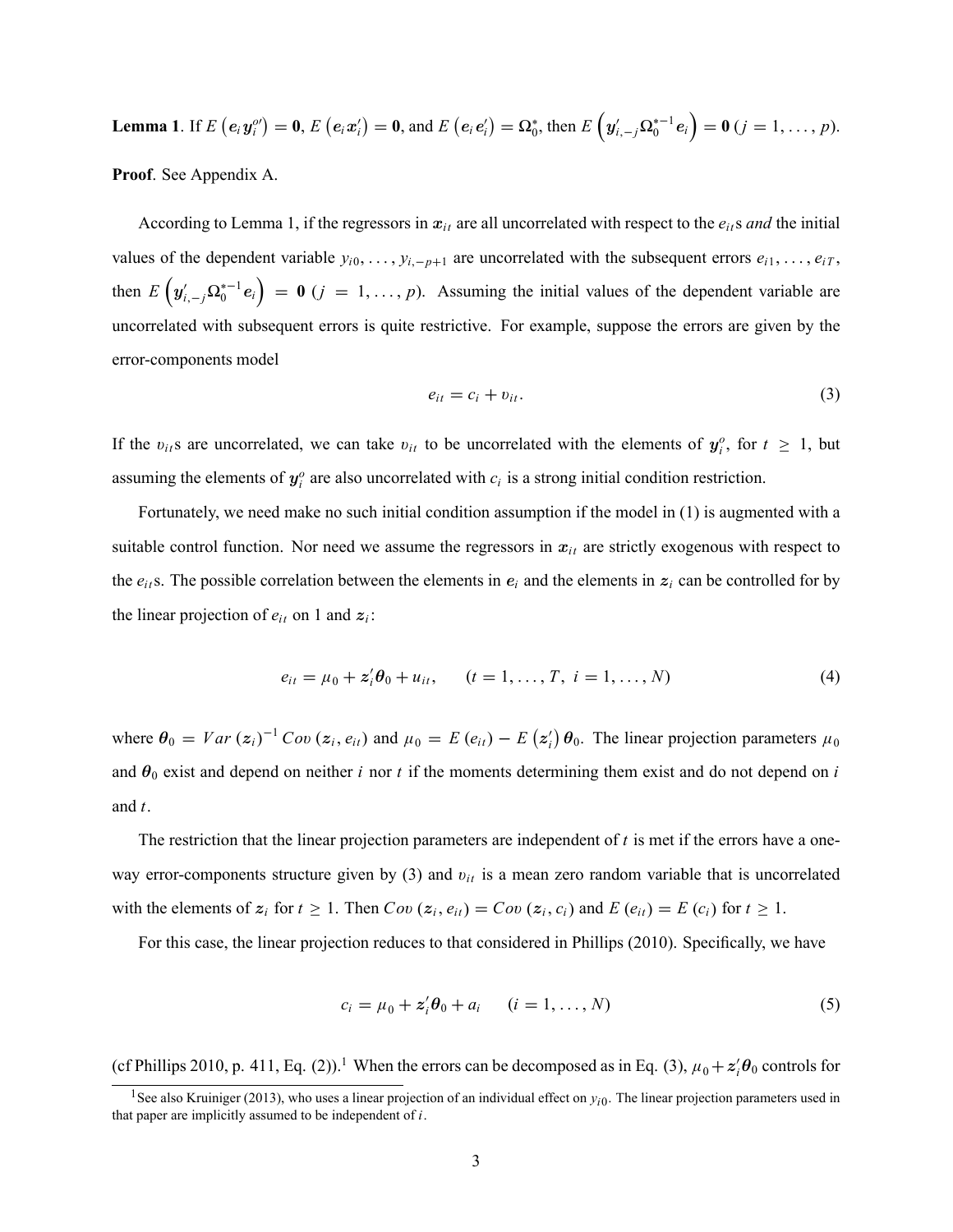possible correlation between time-invariant unobservables, captured by  $c_i$ , and the elements of  $z_i$ . However, restricting  $v_{it}$  to be uncorrelated with the elements of  $z_i$ , for  $t \ge 1$ , of course, implies the regressors in  $x_{it}$ are uncorrelated with  $v_{it}$ , for  $t \geq 1$ .<sup>2</sup>

Replacing the right-hand side of (4) for  $e_{it}$  in (1) gives the augmented dynamic panel data model

$$
\mathbf{y}_i = \mathbf{W}_i \boldsymbol{\gamma}_0 + \mathbf{u}_i, \qquad (i = 1, \ldots, N), \qquad (6)
$$

where  $W_i = (\mathbf{Y}_i, \mathbf{Z}_i)$ ,  $\mathbf{Z}_i = (\mathbf{X}_i, \boldsymbol{\iota}, \boldsymbol{\iota}, \boldsymbol{z}_i)$ ,  $\boldsymbol{\iota}$  is a  $T \times 1$  vector of ones, and  $\gamma_0 = (\boldsymbol{\delta}_0', \boldsymbol{\beta}_0', \mu_0, \boldsymbol{\theta}_0')'$ . The errors in this augmented model —  $u_i = (u_{i1}, \dots, u_{iT})'$  — are now uncorrelated with the elements of  $\mathbf{Z}_i$  by construction. Thus, upon letting  $\Omega_0 = E(u_i u'_i)$ , we have  $E(\mathbf{Z}_i^{\prime} \Omega_0^{-1} u_i) = \mathbf{0}$ . Moreover, because  $E(u_i y_i^{\rho}) = \mathbf{0}$  and  $E(u_i x_i') = \mathbf{0}$ , it follows from Lemma 1 that  $E(u_{i,-j}\Omega_0^{-1}u_i) = \mathbf{0}$   $(j = 1, \ldots, p)$ . Consequently, applying QML to the augmented model in (6) should now yield a consistent estimator under suitable conditions.

Theorems 1 and 2 provide sufficient conditions for the almost sure convergence of the QML estimator and its asymptotic normality (as  $N \to \infty$ , with T fixed). In order to state these theorems, let  $\Omega$  be a positive definite matrix and define the quasi log-likelihood that is maximized as  $\sum_{i=1}^{N} l_i(\psi)$ , where

$$
l_i(\psi) = -\frac{T}{2}\ln(2\pi) - \frac{1}{2}\ln|\Omega| - \frac{1}{2}\mathbf{u}_i(\gamma)'\Omega^{-1}\mathbf{u}_i(\gamma),
$$

 $u_i(\gamma) = y_i - W_i \gamma, \ \gamma = (\delta', \beta', \mu, \theta')', \ \psi = (\gamma', \omega')', \text{ and } \omega = \text{vech}(\Omega)$ . Also, set  $L_N(\psi) =$  $N^{-1} \sum_{i=1}^{N} l_i(\psi)$  and  $\mathbf{H}_N(\psi) = \partial^2 L_N(\psi) / \partial \psi \partial \psi'$ ; let  $x_{itk}$  denote the kth element of  $x_{it}$ ; and set  $\Psi = \left\{ \psi = (\gamma', \omega')' \in \mathbb{R}^m \colon \Omega \text{ is positive definite} \right\}.$ 

Theorem 1. Assume the following conditions are satisfied:

**C1:**  $E |y_{it}|^{2+\epsilon} < M$  and  $E |x_{itk}|^{2+\epsilon} < M$  for all  $i, t$ , and  $k$  and some  $\epsilon > 0$  and  $M < \infty$ ;

**C2:**  $Var(z_i)$  is a positive definite matrix that is independent of i,  $E(z_i)$  is independent of i, and  $E(e_{it})$ and E  $(z_i e_{it})$  are independent of i and t, for  $t \ge 1$ ;

**C3:**  $E(u_i u'_i) = \Omega_0$  for all *i*, with  $\Omega_0$  a positive definite matrix;

<sup>&</sup>lt;sup>2</sup>An even simpler case in which the linear projection parameters trivially depend on neither *i* nor *t* is when there are no individual specific effects, that is, the model in (3) does not hold, and instead the  $e_{it}$  are uncorrelated among themselves and with the elements of  $z_i$ , for  $t \ge 1$ . In this case,  $\theta_0 = 0$ , and the linear projection in (4) simplifies to  $e_{it} = \mu_0 + u_{it}$ , assuming  $E(e_{it}) = \mu_0$ .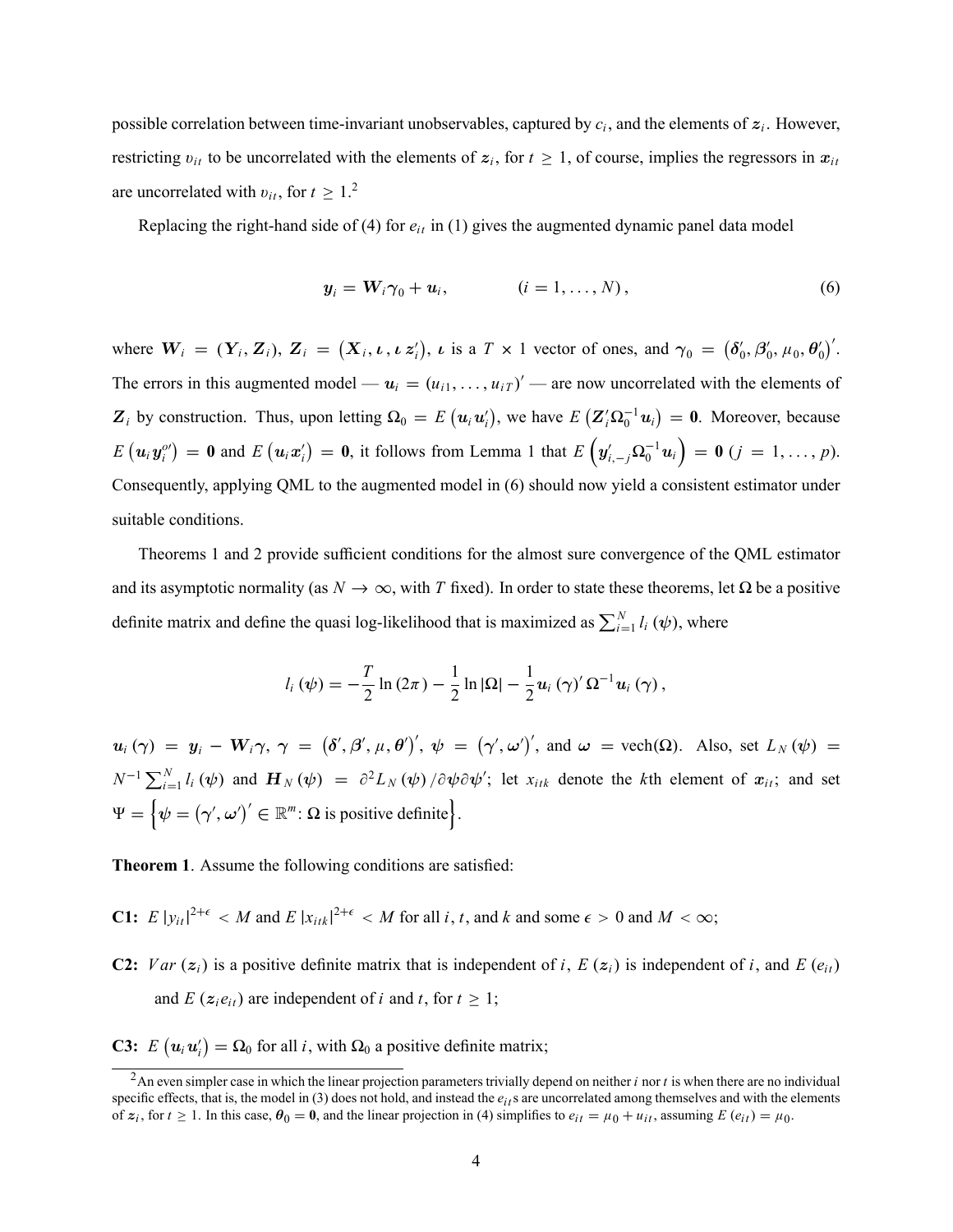**C4:** the limits  $\lim_{N\to\infty} N^{-1} \sum_{i} E(y_{is}y_{it})$ ,  $\lim_{N\to\infty} N^{-1} \sum_{i} E(y_{is}x_{itk})$ , and  $\lim_{N\to\infty} N^{-1} \sum_{i} E(x_{isj}x_{itk})$ exist for all  $s, t, j$ , and  $k$ ; and

**C5:** the vectors  $(z'_1, y'_1)'$ , ...,  $(z'_N, y'_N)'$  are independent for all N.

Then, the limit  $\mathbf{H}(\psi) = \lim_{N \to \infty} E[\mathbf{H}_N(\psi)]$  exists. Moreover, if  $\mathbf{H}_0 = \mathbf{H}(\psi_0)$  is negative definite, where  $\psi_0 = (\gamma'_0, \omega'_0)'$  and  $\omega_0 = \text{vech}(\Omega_0)$ , then there is a compact subset, say  $\overline{\Psi}$ , of  $\Psi$ , with  $\psi_0$  in its interior, and there is a measurable maximizer,  $\widehat{\psi}$ , of  $L_N(\cdot)$  in  $\overline{\Psi}$  such that  $\widehat{\psi} \stackrel{a.s.}{\rightarrow} \psi_0(N \to \infty, T$  fixed).

Proof. See Appendix B.

**Theorem 2**. Assume Conditions C2–C5 are satisfied,  $H_0$  is negative definite, and the following conditions are satisfied:

\n- **C1'**: 
$$
E |y_{it}|^{4+\epsilon} < M
$$
 and  $E |x_{itk}|^{4+\epsilon} < M$  for all  $i, t, \text{ and } k$  and some  $\epsilon > 0$  and  $M < \infty$ ; and
\n- **C6:** the limit  $\mathcal{I}_0 = \lim_{N \to \infty} N^{-1} \sum_i E \left[ \left( \frac{\partial l_i (\psi_0)}{\partial \psi} \right) \left( \frac{\partial l_i (\psi_0)}{\partial \psi} \right)' \right]$  exists and is positive definite.
\n- **Then**  $\sqrt{N} (\widehat{\psi} - \psi_0) \stackrel{d}{\to} \mathcal{N} (0, \mathbf{H}_0^{-1} \mathcal{I}_0 \mathbf{H}_0^{-1}) \quad (N \to \infty, T \text{ fixed}).$
\n

Proof. See Appendix C.

The conditions and conclusions of Theorems 1 and 2 reveal that the log-likelihood  $\sum_{i=1}^{N} l_i(\psi)$  may be misspecified. The log-likelihood is based on the assumption that  $u_i$  is normally distributed with mean vector 0 and variance-covariance matrix  $\Omega_0$ , conditionally on  $z_i$ . These conditions imply  $u_i$  and  $z_i$  are independent, but the conclusions of Theorems 1 and 2 do not require this restriction. In particular, the conditional variance-covariance matrix of  $u_i$  given  $z_i$  may depend on elements in  $z_i$  — specifically, the errors may be conditionally heteroskedastic so long as the unconditional variance-covariance matrix  $\Omega_0$ does not depend on i. Moreover,  $u_i$  need not be normally distributed.

The conditions in Theorems 1 and 2 do not require the random vectors  $(z'_1, y'_1)'$ , ...,  $(z'_N, y'_N)'$  be drawn from a common distribution. On the other hand, some homogeneity is assumed. For example, Condition C3 requires  $\Omega_0$  be the same across i, and C1 and C2 ensure the linear projection parameters  $\mu_0$ and  $\theta_0$  are defined and depend on neither *i* nor *t*.

Theorems 1 and 2 cover models previously considered in the literature. For example, structured error variance-covariance matrices, such as those considered by Phillips (2010) and Kruiniger (2013), are special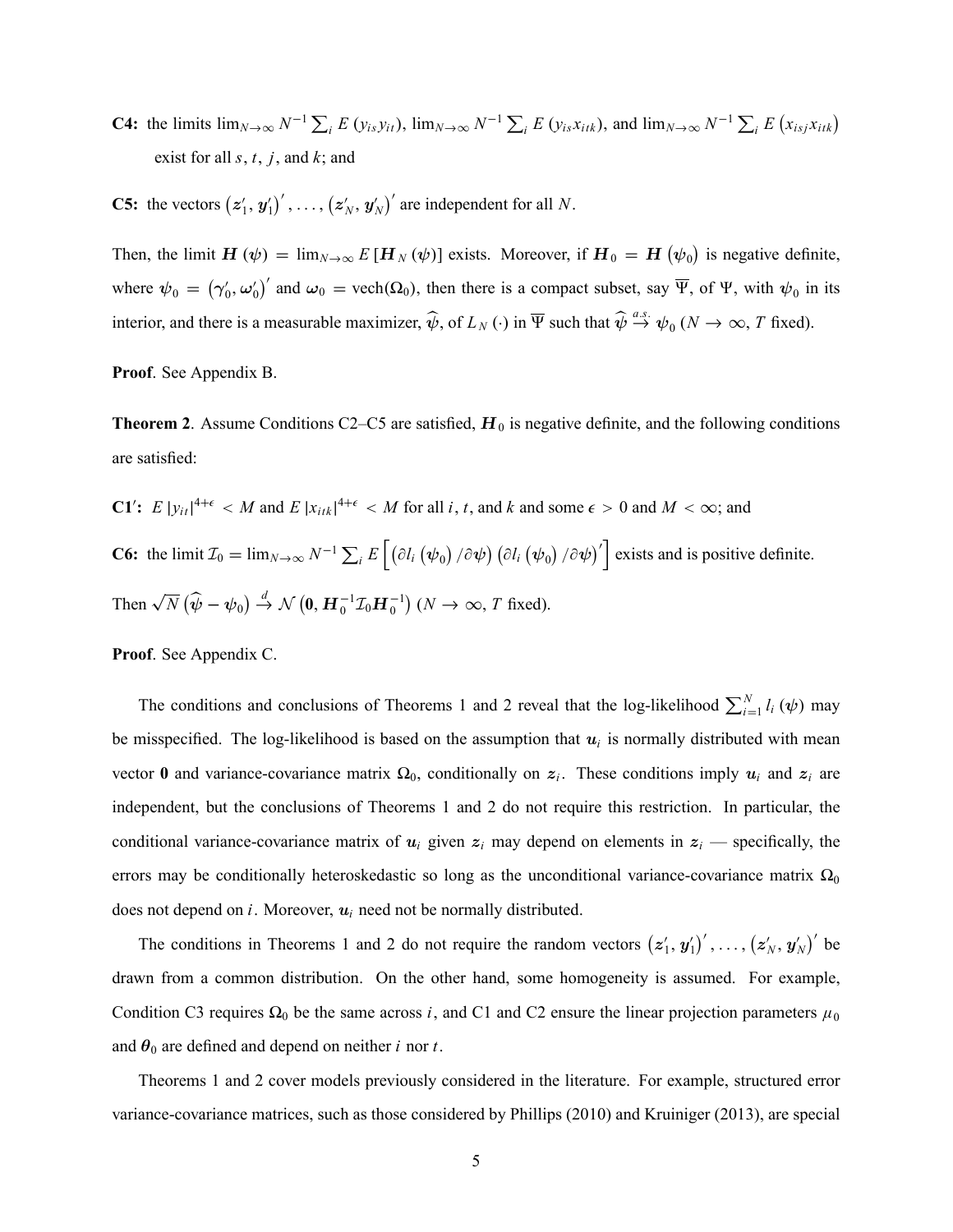cases of  $\Omega_0$ , and, therefore, Theorems 1 and 2 apply to those cases. Specifically, if  $e_{it}$  can be decomposed as in (3), with  $E(v_{it}) = 0$  and  $Cov(z_i, v_{it}) = 0$  for  $t \ge 1$ , then, as already noted, the linear projection in (4) reduces to the linear projection of  $c_i$  on 1 and  $z_i$  given by (5). In this case,  $u_i = \iota a_i + v_i$ , with  $v_i = (v_{i1}, \ldots, v_{iT})'$ . Also, for this case,  $\Omega_0 = \sigma_{a0}^2 \mu' + \Sigma_0$ , where  $\sigma_{a0}^2 = \nu a r(a_i)$  and  $\Sigma_0 = E(v_i v'_i)$ . Both Phillips (2010) and Kruiniger (2013) studied QML estimation for special cases of  $\Sigma_0$ . Phillips (2010), for example, examined estimation of a dynamic panel data model while assuming  $\Sigma_0 = \sigma_0^2 \mathbf{I}$ . Kruiniger  $(2013)$ , on the other hand, studied estimation of a first-order autoregressive  $(AR(1))$  panel data model with  $\Sigma_0 = \text{diag}(\sigma_{01}^2, \ldots, \sigma_{0T}^2).$ 

Finally, although Alvarez and Arellano (2003) and Kruiniger (2013) describe QML estimation of an AR(1) panel data model as random-effects QML when  $c_i$  is taken to be random, this description is eschewed here, for the label random-effects is misleading when  $x_{it}$  is included in the model. This is because a randomeffects model is typically identified as a case in which  $c_i$  is not only random but, more importantly, assumed to be uncorrelated with the elements of  $x_{it}$ . But the linear projection in (5) allows for  $c_i$  to be correlated with the elements of  $x_{it}$  in an arbitrary fashion.

Moreover, assuming random effects provides no advantages in terms of estimation, for it provides no simplications. In particular, even when  $c_i$  is uncorrelated with the elements of  $x_{it}$ , for all t, this does not imply we can drop  $x_i$  from the control function  $\mu_0 + z_i' \theta_0$ . To see this, consider the linear projection of  $c_i$ on just 1 and  $y_i^o$ :

$$
c_i = \mu_{y0} + \mathbf{y}_i^o \mathbf{\theta}_{y0} + a_{yi} \qquad (i = 1, ..., N),
$$
 (7)

where  $\theta_{y0} = Var(y_i^0)^{-1}Cov(y_i^0, c_i)$  and  $\mu_{y0} = E(c_i) - E(y_i^0) \theta_{y0}$ . If we augment the model in (1) with the control function  $\mu_{y0} + y_i^{\rho'} \theta_{y0}$  rather than the control function  $\mu_0 + z_i^{\prime} \theta_0$ , then the error term in the augmented model is  $a_{yi} + v_{it}$  rather than  $a_i + v_{it}$ , and, in order for QML estimation of the augmented model to be consistent, we must have not just  $Cov(y_i^o, a_{yi}) = \mathbf{0}$ , which the linear projection in (7) ensures, but also  $Cov(x_i, a_{yi}) = 0$ , which the linear projection in (7) does not guarantee. Indeed, given  $Cov(x_i, c_i) = 0$ , the result  $Cov(x_i, a_{yi}) = 0$  is not guaranteed unless  $Cov(x_i, y_i^o | \theta_{y0}) = 0$ ,<sup>3</sup> which will not be satisfied in general assuming  $\theta_{y0} \neq 0$ . Of course, this observation does not mean some elements of  $\theta_0$  cannot be small or even zero in some applications, in which case the control function can be simplified. But this simplification is not implied by the random-effects model.

<sup>&</sup>lt;sup>3</sup>This conclusion follows from  $Cov(\mathbf{x}_i, a_{yi}) = Cov(\mathbf{x}_i, c_i - \mu_{y0} - \mathbf{y}_i^{\omega} \mathbf{\theta}_{y0}) = -Cov(\mathbf{x}_i, \mathbf{y}_i^{\omega} \mathbf{\theta}_{y0})$  if  $Cov(\mathbf{x}_i, c_i) = \mathbf{0}$ .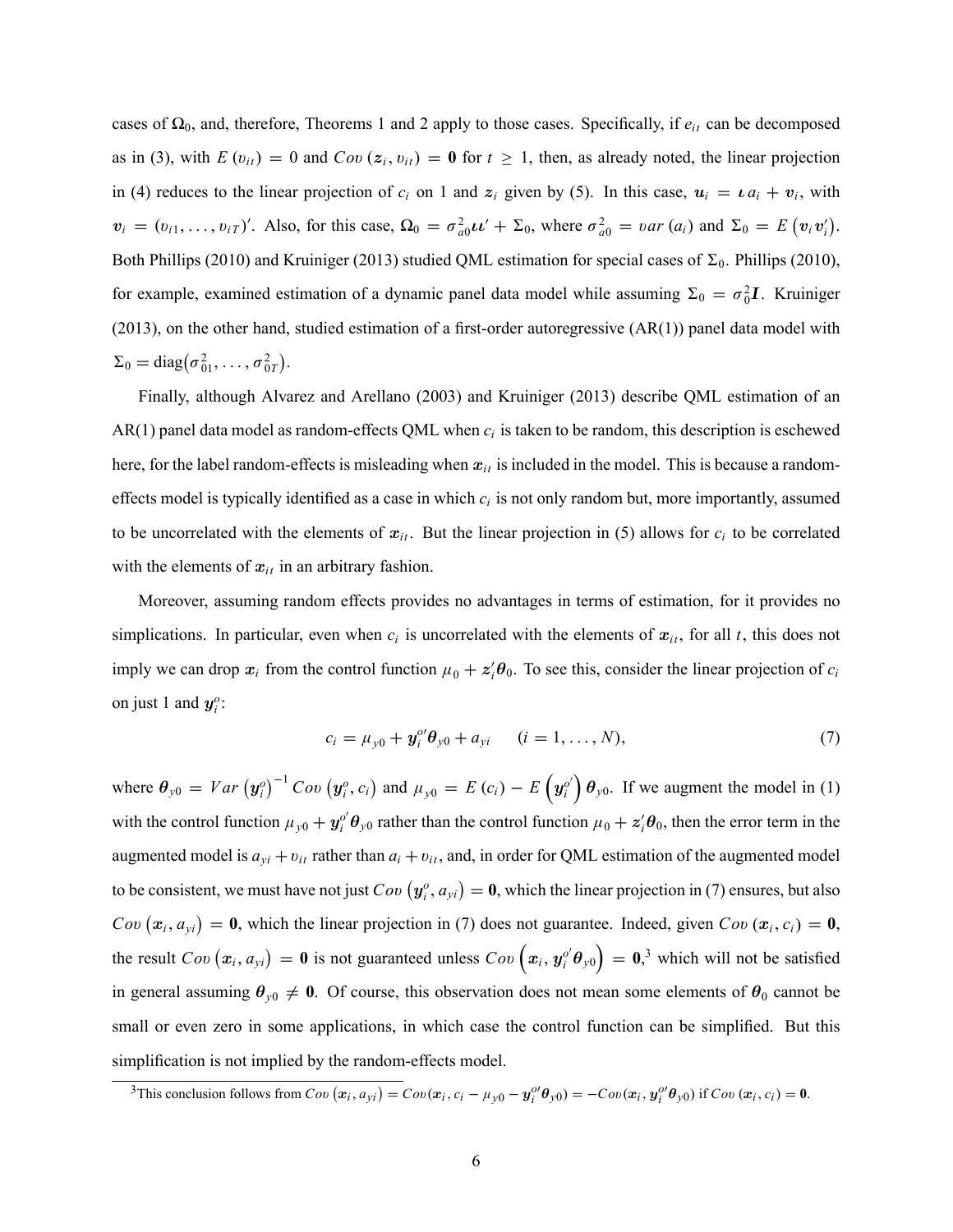## 3 Differenced QML

In this section an alternative QML estimation approach — differenced or fixed-effects QML — is examined. Kruiniger (2013) studied fixed-effects QML for an AR(1) panel data model. Hsiao et al. (2002), on the other hand, studied fixed-effects maximum-likelihood estimation, after differencing, and, like this paper, considered a model with additional explanatory variables beyond a lagged dependent variable.

Differencing observations and then applying QML estimation has two advantages over QML estimation based on using observations in levels. First, if the error-components structure in (3) is assumed, differencing eliminates  $c_i$ , and the elimination of  $c_i$  allows for not only the possibility the elements of  $x_{it}$  are correlated with  $c_i$  in an arbitrary fashion, should the  $c_i$ s be treated as random, but also for the possibility the  $c_i$ s are fixed parameters. Furthermore, even if the  $c_i$ s are treated as random, differenced QML does not require imposing any moment homogeneity assumptions on the  $c_i$ s, whereas QML estimation in levels does.

The second advantage of differencing is it allows for a broader range of possible stochastic models for the error terms. This is because differenced QML does not require a control function involving  $y_i^o$ . To see that using a control function involving  $y_i^o$  imposes restrictions on the error generating process, observe that Condition C2 in Theorem 1 implies  $Cov(y_i^o, e_{it})$  does not depend on  $t \ge 1$ ). Sufficient conditions for this restriction are the error-components model in (3) with  $Cov(y_i^o, v_{it}) = \mathbf{0}$ , for  $t \ge 1$ , for then  $Cov(y_i^o, e_{it}) = Cov(y_i^o, c_i)$ , for  $t \ge 1$ . But, unfortunately, the restriction  $Cov(y_i^o, v_{it}) = \mathbf{0}$ , for  $t \ge 1$ , rules out some time-series processes for the  $v_{it}$ s. For example, if the stochastic processes for the cross sections began in the past, then, although the condition  $Cov(y_i^o, v_{it}) = \mathbf{0}$ , for  $t \ge 1$ , does not rule out correlation between  $v_{it}$  and  $v_{is}$  for  $t \ge 1$  and  $s \ge 1$ , it does rule out correlation between  $v_{it}$  and  $v_{is}$  for  $t \ge 1$  and  $s < 1$ . Hence, it rules out, for example, a first-order moving average (MA(1)) process for the  $v_{it}$ s, for  $Cov(y_i^o, v_{it}) = \mathbf{0}$  fails for  $t = 1$  given MA(1)  $v_{it}$ s. On the other hand, differenced QML estimation does not rely on a control function involving  $y_i^o$ , and, therefore, even when the errors are generated by the error-components process in (3), it does not require  $Cov(y_i^o, v_{it}) = \mathbf{0}$  for  $t \ge 1$ . Hence, it does not rule out processes for which  $v_{it}$  and  $v_{is}$  are correlated for  $t \ge 1$  and  $s < 1$ .

On the other hand, for differenced QML, instead of using a control function that involves  $y_i^o$  we must estimate a system of equations that includes a separate linear projection for each initial difference  $\Delta y_{i,-p+2}, \ldots, \Delta y_{i1}$ , where  $\Delta y_{it} = y_{it} - y_{i,t-1}$ . Specifically, suppose  $Var(x_i)$  is positive definite, and set  $\theta_{0,p+1-j} = Var(x_i)^{-1}Cov(x_i, \Delta y_{i,-j+2})$  and  $\mu_{0,p+1-j} = E(\Delta y_{i,-j+2}) - E(x_i')\theta_{0,p+1-j}$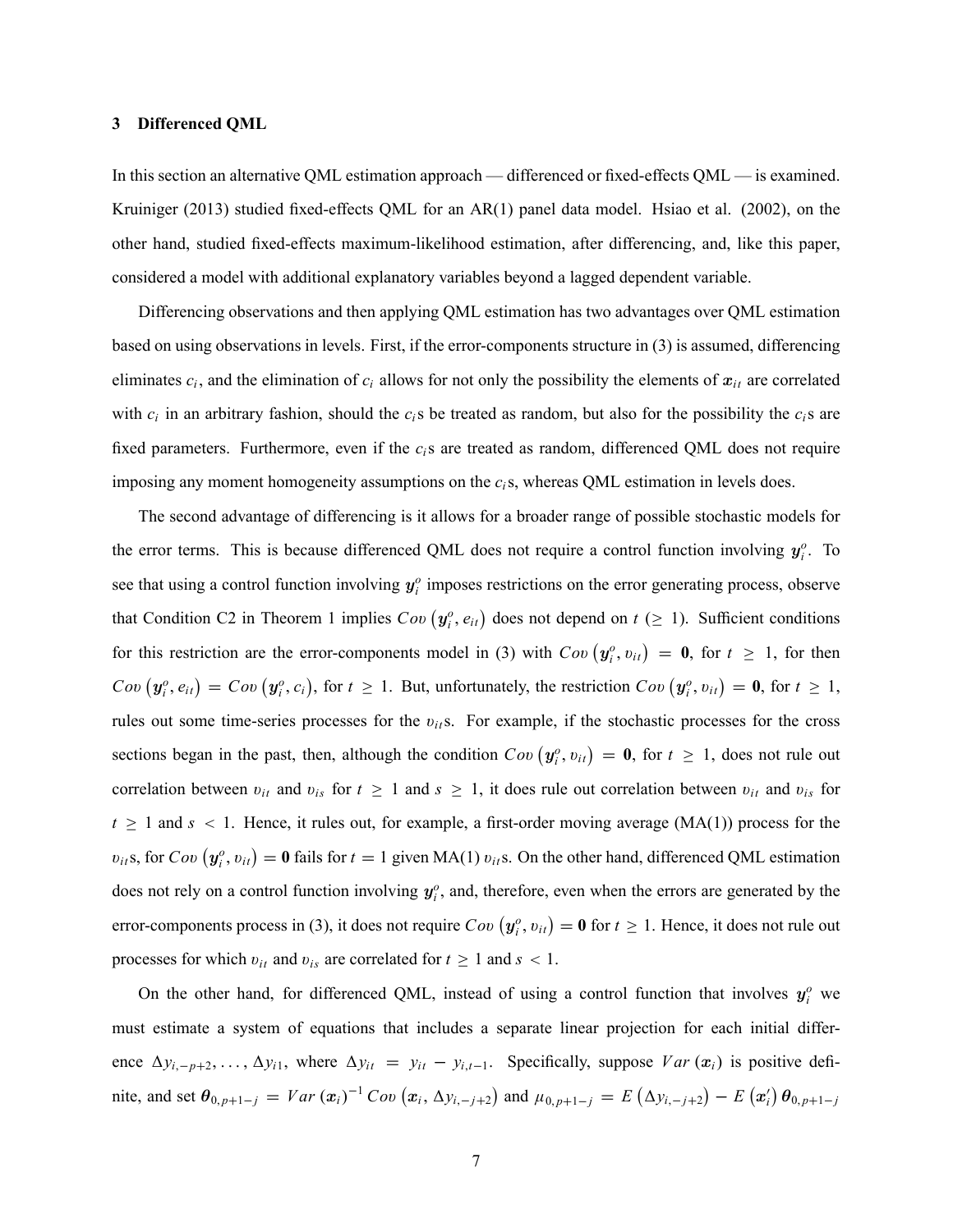$(j = 1, \ldots, p)$ . Then, differenced QML relies on the linear projections

$$
\Delta y_{i,-j+2} = \mu_{0,p+1-j} + x_i' \theta_{0,p+1-j} + r_{i,p+1-j} \qquad (j = 1, ..., p).
$$
 (8)

Here  $r_{i,p+1-j}$  is a linear projection residual, which is, by construction, uncorrelated with all of the elements of  $x_i$ . Note that because the linear projection in (8) does not specify how  $\Delta y_{i, -j+2}$  was generated — it only allows for the possibility  $\Delta y_{i, -j+2}$  is correlated with elements of  $x_i$  – it does not depend on initial condition restrictions.

For differenced QML, in addition to the linear projection equations in (8) we estimate the differenced equation:

$$
\Delta y_i = \Delta Y_i \delta_0 + \Delta X_i \beta_0 + \Delta e_i \qquad (i = 1, ..., N), \qquad (9)
$$

where  $\Delta y_i = (\Delta y_{i2}, \dots, \Delta y_{iT})'$ ,  $\Delta Y_i = (\Delta y_{i,-1}, \dots, \Delta y_{i,-p})$ , and  $\Delta y_{i,-j} = (\Delta y_{i,-j+2}, \dots \Delta y_{i,T-j})'$  $(j = 1, \ldots, p)$ . Moreover,  $\Delta \mathbf{X}_i = (\Delta \mathbf{x}_{i2}, \ldots, \Delta \mathbf{x}_{iT})'$ ,  $\Delta \mathbf{x}_{it} = \mathbf{x}_{it} - \mathbf{x}_{i,t-1}$ , and  $\Delta \mathbf{e}_i = (\Delta e_{i2}, \ldots, \Delta e_{iT})'$ , with  $\Delta e_{it} = e_{it} - e_{i,t-1}$ .

If the error-components model in (3) is assumed and the elements in  $x_i$  are strictly exogenous with respect to the  $v_{it}$ s, then, because  $c_i$  is eliminated by differencing, the elements of  $\Delta X_i$  are uncorrelated with the elements of  $\Delta e_i$ , and the model in (9) need not be augmented with a control function. Therefore, for this case, the equations in (8) and (9) can be estimated as a system of equations given by

$$
\widetilde{\boldsymbol{y}}_i = \mathbf{W}_i \boldsymbol{\eta}_0 + \widetilde{\boldsymbol{u}}_i \qquad (i = 1, \dots, N), \qquad (10)
$$

with  $\widetilde{\mathbf{y}}_i = (\Delta y_{i,-p+2}, \ldots, \Delta y_{i1}, \Delta \mathbf{y}_i')', \widetilde{\mathbf{u}}_i = (r_{i1}, \ldots, r_{ip}, \Delta \mathbf{e}_i')',$ 

$$
\widetilde{\mathbf{W}}_i = \left(\begin{array}{ccc} \mathbf{0} & \mathbf{0} & \mathbf{I}_p \otimes (1, x'_i) \\ \Delta \mathbf{Y}_i & \Delta \mathbf{X}_i & \mathbf{0} \end{array}\right),
$$

and  $\eta_0 = (\delta'_0, \beta'_0, \mu_{01}, \theta'_{01}, \mu_{02}, \theta'_{02}, \ldots, \mu_{0p}, \theta'_{0p})'$ .

If  $\tilde{u}_i$  is multivariate normal with mean vector **0** and variance-covariance matrix  $\gamma_0$  conditional on  $x_i$ ,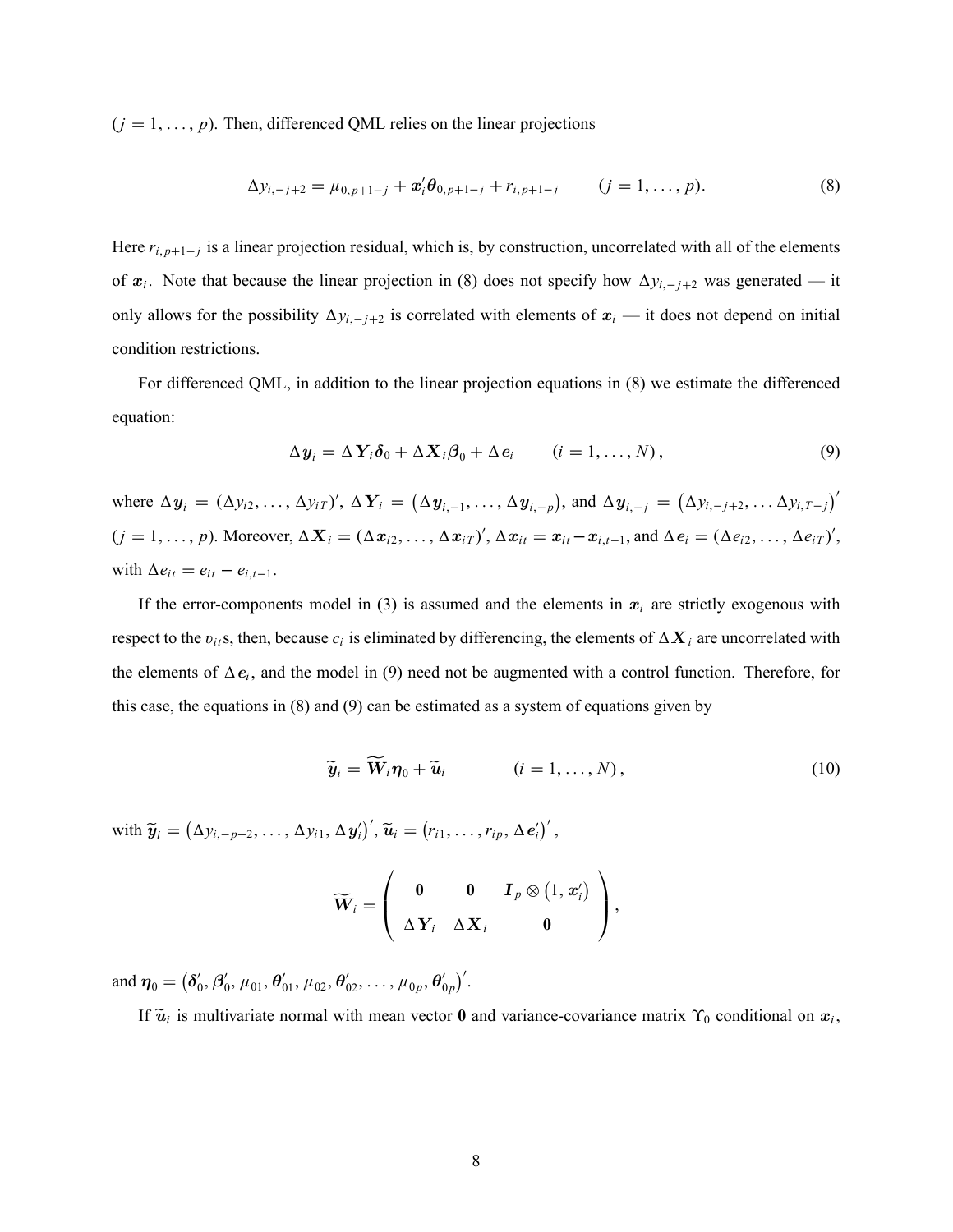then the log-likelihood for the system in (10) is  $\sum_{i=1}^{N} \tilde{l}_i(\lambda)$ , where

$$
\widetilde{l}_i\left(\boldsymbol{\lambda}\right)=-\frac{\left(T+p-1\right)}{2}\ln\left(2\pi\right)-\frac{1}{2}\ln|\Upsilon|-\frac{1}{2}\widetilde{\boldsymbol{u}}_i\left(\boldsymbol{\eta}\right)'\Upsilon^{-1}\widetilde{\boldsymbol{u}}_i\left(\boldsymbol{\eta}\right),\,
$$

 $\widetilde{u}_i(\eta) = \widetilde{y}_i - \widetilde{W}_i \eta, \eta = (\delta', \beta', \mu_1, \theta'_1, \mu_2, \theta'_2, \dots, \mu_p, \theta'_p)', \lambda = (\eta', \nu'), \text{ and } \nu =$ vech( $\Upsilon$ ). Also, set  $\widetilde{L}_N(\lambda) = N^{-1} \sum_{i=1}^N \widetilde{l}_i(\lambda)$ ,  $\widetilde{H}_N(\lambda) = \partial^2 \widetilde{L}_N(\lambda) / \partial \lambda \partial \lambda'$ , and  $\Lambda =$  $\left\{ \lambda = \left( \eta', \upsilon' \right)' \in \mathbb{R}^n : \Upsilon \text{ is positive definite} \right\}.$ 

The maximizer of  $\sum_{i=1}^{N} \tilde{l}_i$  ( $\cdot$ ) is a maximum-likelihood estimator given normality, but even if the loglikelihood is misspecified — that is, the errors are not normally distributed given  $x_i$ , nor are they necessarily conditionally homoskedastic — maximizing  $\sum_{i=1}^{N} \tilde{l}_i$  ( $\cdot$ ) will still yield a consistent and asymptotically normal estimator under suitable conditions. Sufficient conditions are provided in Theorems 3 and 4.

Theorem 3. Suppose C1, C4, and C5 are satisfied. Further assume:

C2': Var  $(x_i)$  is positive definite and does not depend on i, E  $(x_i)$  is independent of i, E  $(\Delta y_{i,-j+2})$  and  $E(x_i \Delta y_{i, -j+2})$  are independent of  $i$   $(j = 1, ..., p)$ , and  $Cov(x_i, \Delta e_i) = 0$ ; also,

**C3':**  $E\left(\tilde{\boldsymbol{u}}_i \tilde{\boldsymbol{u}}'_i\right) = \Upsilon_0$  for all *i* and  $\Upsilon_0$  is a positive definite matrix.

Then the limit  $H(\lambda) = \lim_{N \to \infty} H_N(\lambda)$  exists, and, if  $H_0 = H(\lambda_0)$  is negative definite, where  $\lambda_0 =$  $(\eta'_0, v'_0)'$  and  $v_0 = \text{vech}(\Upsilon_0)$ , there is a compact subset, say  $\overline{\Lambda}$ , of  $\Lambda$ , with  $\lambda_0$  in its interior, and there is a measurable maximizer,  $\widehat{\lambda}$ , of  $\widetilde{L}_N(\cdot)$  in  $\overline{\Lambda}$  such that  $\widehat{\lambda} \stackrel{a.s.}{\rightarrow} \lambda_0 (N \to \infty, T$  fixed).

**Theorem 4.** Suppose C1'–C3', C4, and C5 are satisfied and  $H_0$  is negative definite. Further assume the following condition is met:

**C6':** the limit  $\widetilde{\mathcal{I}}_0 = \lim_{N \to \infty} N^{-1} \sum_i E\left[ \left( \partial \widetilde{I}_i \left( \lambda_0 \right) / \partial \lambda \right) \left( \partial \widetilde{I}_i \left( \lambda_0 \right) / \partial \lambda \right)' \right]$  exists and is positive definite. Then  $\sqrt{N} (\widehat{\lambda} - \lambda_0) \stackrel{d}{\rightarrow} \mathcal{N}$  $\left(0, \tilde{\boldsymbol{H}}_0^{-1} \tilde{\boldsymbol{I}}_0 \tilde{\boldsymbol{H}}_0^{-1}\right) (N \to \infty, T \text{ fixed}).$ 

Proof. For proofs of Theorems 3 and 4, see Appendix D.

The linear projection  $\Delta y_{i, -j+2}$  on 1 and  $x_i$  guarantees that the residual of this linear projection is uncorrelated with the elements of  $\Delta X_i$ . This is a critical condition for consistent differenced QML estimation. But this condition is also met if we instead used the linear projection of  $\Delta y_{i, -j+2}$  on 1 and  $\Delta x_i$ , where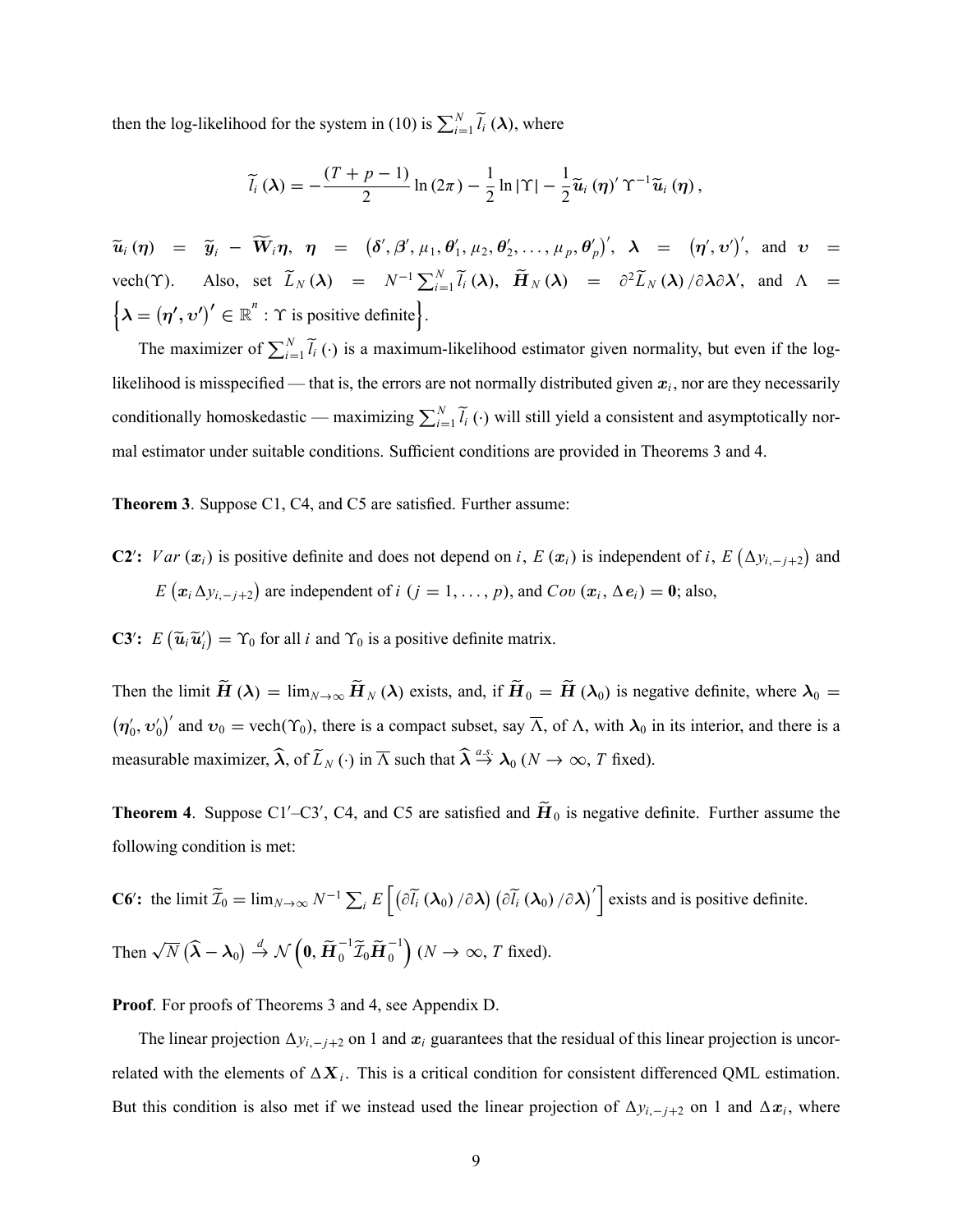$\Delta x_i$  is a vector consisting of the distinct elements of  $\Delta X_i$ . This latter approach generalizes an estimator studied by Hsiao et al. (2002). Hsiao et al. (2002) studied differenced maximum-likelihood estimation of a dynamic panel data model while assuming  $p = 1$ , individual specific effects, and uncorrelated and conditionally homoskedastic  $v_{it}$ s. Moreover, Hsiao et al. (2002) also imposed restrictions on the regressors that were sufficiently strong to guarantee that the conditional mean of  $\Delta y_{i1}$  given  $\Delta x_i$  is linear in  $\Delta x_i$ . The analysis in this section shows that the differenced maximum-likelihood estimator proposed by Hsiao et al. (2002) is consistent and asymptotically normal under much weaker assumptions. It is consistent and asymptotically normal even if the log-likelihood is misspecified and the  $v_{it}$ s are conditionally heteroskedastic but unconditionally homoskedastic. Moreover, all that is required of the elements of  $x_{it}$  is that they be uncorrelated with the  $v_{ii}$ s and that the linear projection of  $\Delta y_{i1}$  on 1 and  $\Delta x_i$  does not depend on i. On the other hand, the maximum-likelihood estimator Hsiao et al. (2002) proposed will be inconsistent if the  $v_{ij}$ s are correlated or unconditionally heteroskedastic. The results in this section show that their proposed estimator can be extended to such cases, provided  $\Upsilon_0$  is unrestricted or the restrictions that are imposed on  $\Upsilon_0$  are valid.<sup>4</sup>

## 4 Computation

## 4.1 IFGLS procedures

If the error variance-covariance matrix is unrestricted, QML estimates can be easily computed using IFGLS. Consider, for example, calculating QML estimates of the elements of  $\Omega_0$  and  $\gamma_0$ . These estimates can be calculated by iterating back and forth between fitting  $\Omega_0$  and fitting  $\gamma_0$ . Specifically,  $L_N(\cdot)$  is maximized with respect to the elements of  $\Omega$ , conditional on the current fit of the regression parameters, say  $\gamma^c$ , by the fit  $\Omega^+ = \sum_{i=1}^N u_i (\gamma^c) u_i (\gamma^c)' / N$ . And, after  $\Omega^+$  is obtained,  $L_N(\cdot)$  is then maximized with respect to  $\gamma$ , conditional on  $\Omega = \Omega^+$ , which gives the feasible generalized least squares (FGLS) fit:

$$
\gamma^{+} = \left(\sum_{i=1}^{N} \mathbf{W}_{i}'\left(\Omega^{+}\right)^{-1} \mathbf{W}_{i}\right)^{-1} \sum_{i=1}^{N} \mathbf{W}_{i}'\left(\Omega^{+}\right)^{-1} \mathbf{y}_{i}.
$$
 (11)

This fit is then made the current fit,  $\gamma^c$ , and new fits  $\Omega^+$  and  $\gamma^+$  are calculated again, and so on, until the sequence of fitted values converges. Calculating QML estimates of  $\lambda_0$  and  $\Upsilon_0$ , based on differenced

<sup>&</sup>lt;sup>4</sup>For example, the methods described in this section can be specialized to the case where the  $v_{it}$ s follow a moving average. Examination of that specific model is beyond the scope of this paper.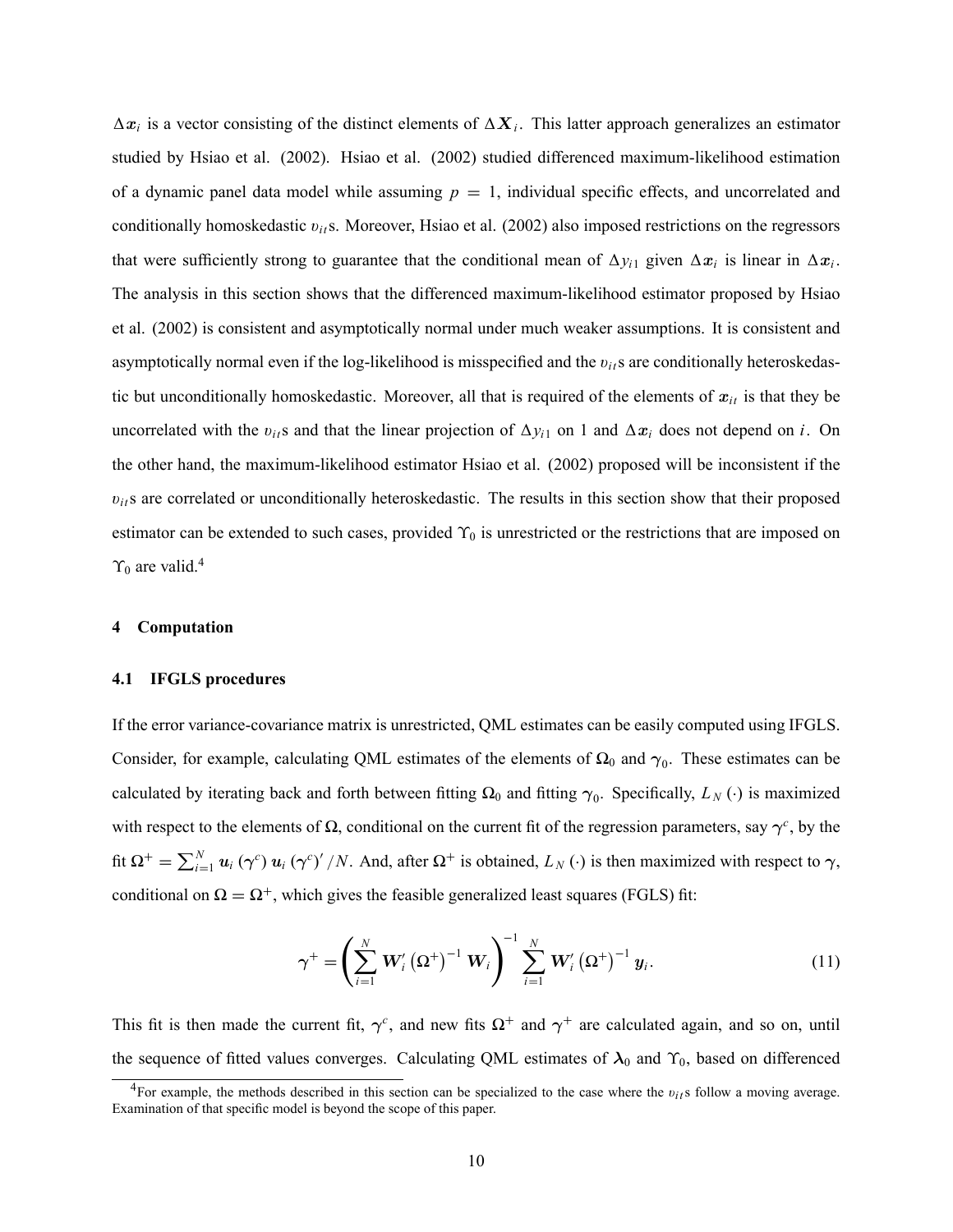observations, is similar when  $\Upsilon_0$  is unrestricted.

IFGLS can also be applied when restrictions on the error variance-covariance matrix are incorporated. Phillips (2010), for example, recommends an IFGLS method for QML estimation of  $\gamma_0$ . The IFGLS procedure described in Phillips (2010) is applicable when the error-components model in (3) is assumed and  $\Omega_0 = \sigma_{a0}^2 \mu' + \sigma_0^2 I$ . Implementation is as follows: Given a current fit,  $\gamma^c$ , the new fit of  $\sigma_0^2$  is  $(\sigma^2)^+ = \sum_{i=1}^N u_i (\gamma^c)' Q u_i (\gamma^c) / [(T-1) N]$ , where  $Q = I - \iota \iota'/T$ , and the new fit of  $\sigma_{\overline{u}0}^2 = \sigma_{a0}^2 + \sigma_0^2 / T$ is  $(\sigma_{\overline{u}}^2)^+ = \sum_{i=1}^N u_i (\gamma^c)' \iota' u_i (\gamma^c) / (T^2 N)$ . Given  $(\sigma^2)^+$  and  $(\sigma_{\overline{u}}^2)^+$ , a new fit of  $\Omega$  is calculated as  $\Omega^+ = Q/(\sigma^2)^+ + \iota \nu^2 / \left[ T^2 (\sigma^2_{\overline{u}})^+ \right]$  (see Phillips 2010). Once this variance-covariance matrix fit is in hand, a new fit for  $\gamma_0$  is calculated, as in (11), and so on until convergence.

Notice that this algorithm does not rely on calculating an estimate of  $\sigma_{a0}^2$ , and consequently it does not incorporate the restriction  $\sigma_{a0}^2 \ge 0$ . Therefore, although the estimates of  $\sigma_{a0}^2$  and  $\sigma_{\overline{u}0}^2$  are guaranteed to be non-negative, the implied estimate of  $\sigma_{a0}^2 = \sigma_{\overline{u}0}^2 - \sigma_0^2/T$  can be negative. If  $\sigma_{a0}^2 > 0$ , the probability the implied estimate of  $\sigma_{a0}^2$  is greater than zero goes to one, as  $N \to \infty$ , but in small samples a negative estimate of  $\sigma_{a0}^2$  can occur, and this outcome can lead to poorer sampling performance than if the constraint  $\sigma_{a0}^2 \ge 0$  is imposed (see Section 5.3).

An alternative computational strategy, which will not produce negative estimated variance components, is the ECME algorithm. The ECME algorithm is an extension of the expectation-maximization (EM) algorithm. Unlike the EM algorithm, the ECME algorithm relies on conditional or constrained maximization (CM) of either an imputed log-likelihood — constructed using augmented data — or the log-likelihood based on the observed data. In the present application, the observed or "incomplete data" is  $y = (y'_1, \ldots, y'_N)'$ , while the augmented or "complete data" consists of y and  $a = (a_1, \ldots, a_N)'$ .<sup>5</sup> The imputed log-likelihood is built during the expectation (E) step by taking the conditional expectation of the log-likelihood for the complete data given the incomplete data, while treating the current fit of the parameters  $\psi^c$  as the parameters of the conditional distribution.<sup>6</sup>

Applying the ECME algorithm to an error-components model for which  $\Omega_0 = \sigma_{a0}^2 \mu' + \Sigma_0$ , with  $\Sigma_0 =$ diag $(\sigma_{01}^2, \ldots, \sigma_{0T}^2)$ , leads to the following E and CM steps:

*E-step*: Let  $(\sigma_a^2)^c$ ,  $\gamma^c$ , and  $\Omega^c = (\sigma_a^2)^c u' + \Sigma^c$ , with  $\Sigma^c = \text{diag}((\sigma_1^2)^c, \dots, (\sigma_T^2)^c)$ , denote the current

<sup>&</sup>lt;sup>5</sup>For the purposes of deriving the imputed log-likelihood and the actual log-likelihood, the variables in  $\boldsymbol{z} = (\boldsymbol{z}'_1, \dots, \boldsymbol{z}'_N)'$  are treated as fixed.

 $6$ Liu and Rubin (1994) describe the properties of the ECME algorithm. For applications of it to panel data see Phillips (2004, 2012).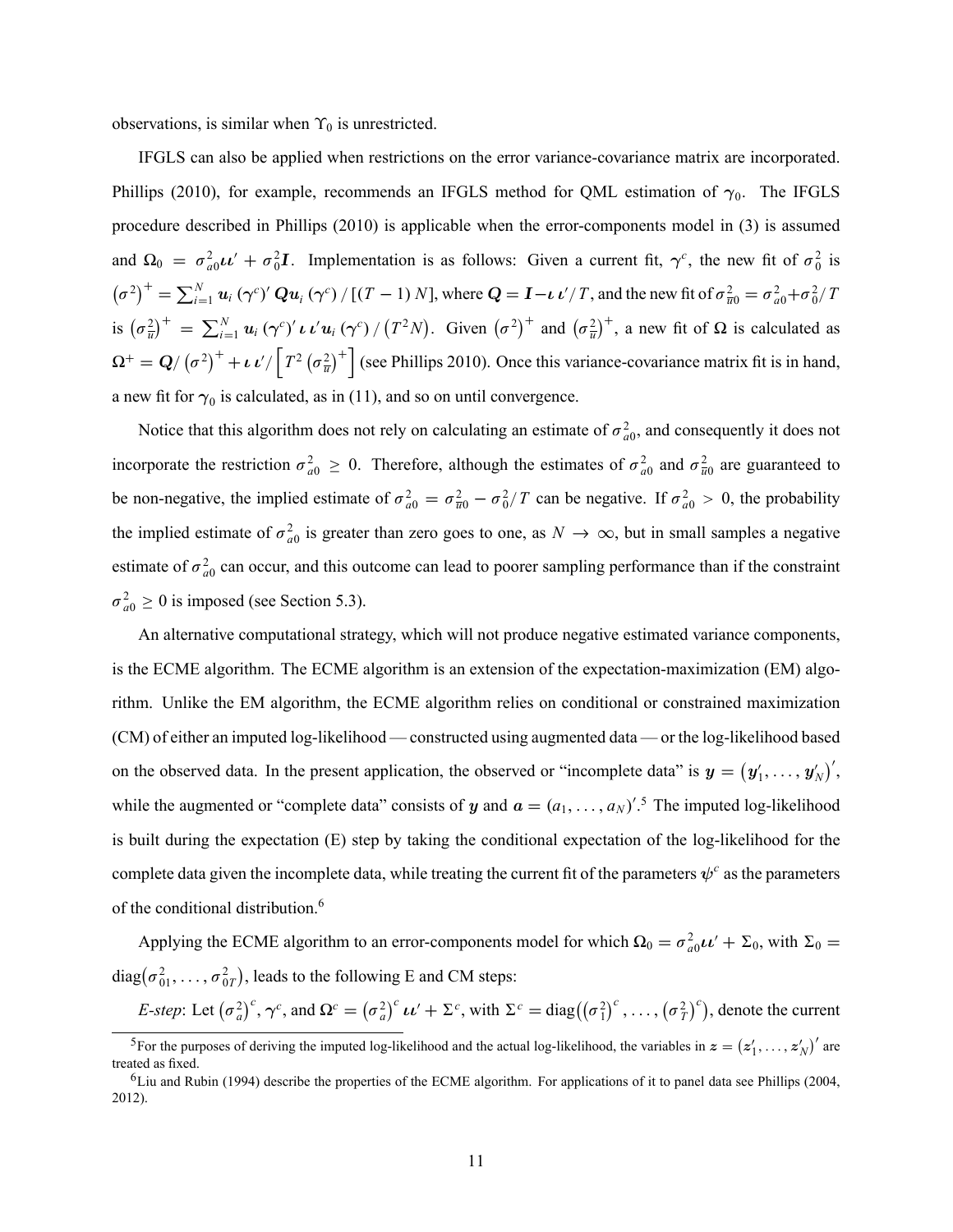fits of  $\sigma_{a0}^2$ ,  $\gamma_0$ , and  $\Omega_0$ . Compute the conditional mean and variance of  $a_i$  given  $y_i$  evaluated at the current fit of the parameters. These are  $a_i^c = (\sigma_a^2)^c \nu'(\Omega^c)^{-1} u_i (\gamma^c)$  and  $v_a^c = (\sigma_a^2)^c [1 - (\sigma_a^2)^c \nu'(\Omega^c)^{-1} u],$ respectively (see, e.g., Greene 2012, Theorem B.7, pp. 1041-1042). Then the imputed log-likelihood is

$$
Q(\psi; \psi^c) = const - \frac{N}{2} \left( \ln \sigma_a^2 + \sum_{t=1}^T \ln \sigma_t^2 \right) - \frac{1}{2\sigma_a^2} \sum_{i=1}^N (a_i^c)^2 - \frac{N}{2\sigma_a^2} v_a^c
$$

$$
- \frac{1}{2} \sum_{i=1}^N \left[ u_i (\gamma) - \mu a_i^c \right] \sum_{i=1}^T \left[ u_i (\gamma) - \mu a_i^c \right] - \frac{N}{2} \mu' \Sigma^{-1} \mu v_a^c.
$$

*CM-step* 1: Maximize  $Q(\cdot; \psi^c)$  with respect to  $\omega = (\sigma_a^2, \sigma_1^2, \dots, \sigma_T^2)'$  subject to the constraint  $\gamma = \gamma^c$ . This step yields  $(\sigma_a^2)^+$  =  $v_a^c$  +  $\sum_{i=1}^N$  $(a_i^c)^2/N$  and

$$
\left(\sigma_t^2\right)^{+} = v_a^c + \frac{1}{N} \sum_{i=1}^{N} \left[u_{it}\left(\gamma^c\right) - a_i^c\right]^2 \qquad t = 1, \dots, T. \tag{12}
$$

*CM-step* 2: Maximize the actual log-likelihood  $\sum_{i=1}^{N} l_i(\cdot)$  with respect to  $\gamma$  subject to the constraint  $\omega = \omega^+$ , where  $\omega^+ = ((\sigma_a^2)^+, (\sigma_1^2)^+, \dots, (\sigma_T^2)^+)$ . This step gives the FGLS fit in Eq. (11) with  $\Omega^+ = (\sigma_a^2)^+ \iota \iota' + \Sigma^+ \text{ and } \Sigma^+ = \text{diag}((\sigma_1^2)^+ , \dots, (\sigma_T^2)^+ ).$ 

After the new fits of the parameters are obtained, they become the current fits, and the preceding steps are repeated, until convergence.

If the restrictions  $\sigma_{0t}^2 = \sigma_0^2$   $(t = 1, ..., T)$  are imposed, as in Phillips (2010), then the equations in (12) are replaced with

$$
\left(\sigma^2\right)^{+} = v_a^c + \frac{1}{NT} \sum_{i=1}^{N} \left[ \boldsymbol{u}_i \left(\boldsymbol{\gamma}^c\right) - \boldsymbol{\iota} \, a_i^c \right]' \left[ \boldsymbol{u}_i \left(\boldsymbol{\gamma}^c\right) - \boldsymbol{\iota} \, a_i^c \right]. \tag{13}
$$

Moreover,  $\Omega^c$  and  $\Omega^+$  are calculated using the structured form  $\Omega = \sigma_a^2 \mu' + \sigma^2 I$ .

Unlike some other algorithms, the ECME fitted values for the error variance components are guaranteed to be non-negative. But this advantage can lead to another complication. Specifically, EM-like algorithms including the ECME algorithm — can be excruciatingly slow to converge, and, when calculating estimates of error-components models, the rate of convergence can slow when the sequence of one of the fitted variance components gets close to zero. Moreover, there is always the possibility that the error-components model in (3) is inappropriate; specifically, there may be no individual-specific effects. In this case, we have  $\sigma_{c0}^2 = 0$ ,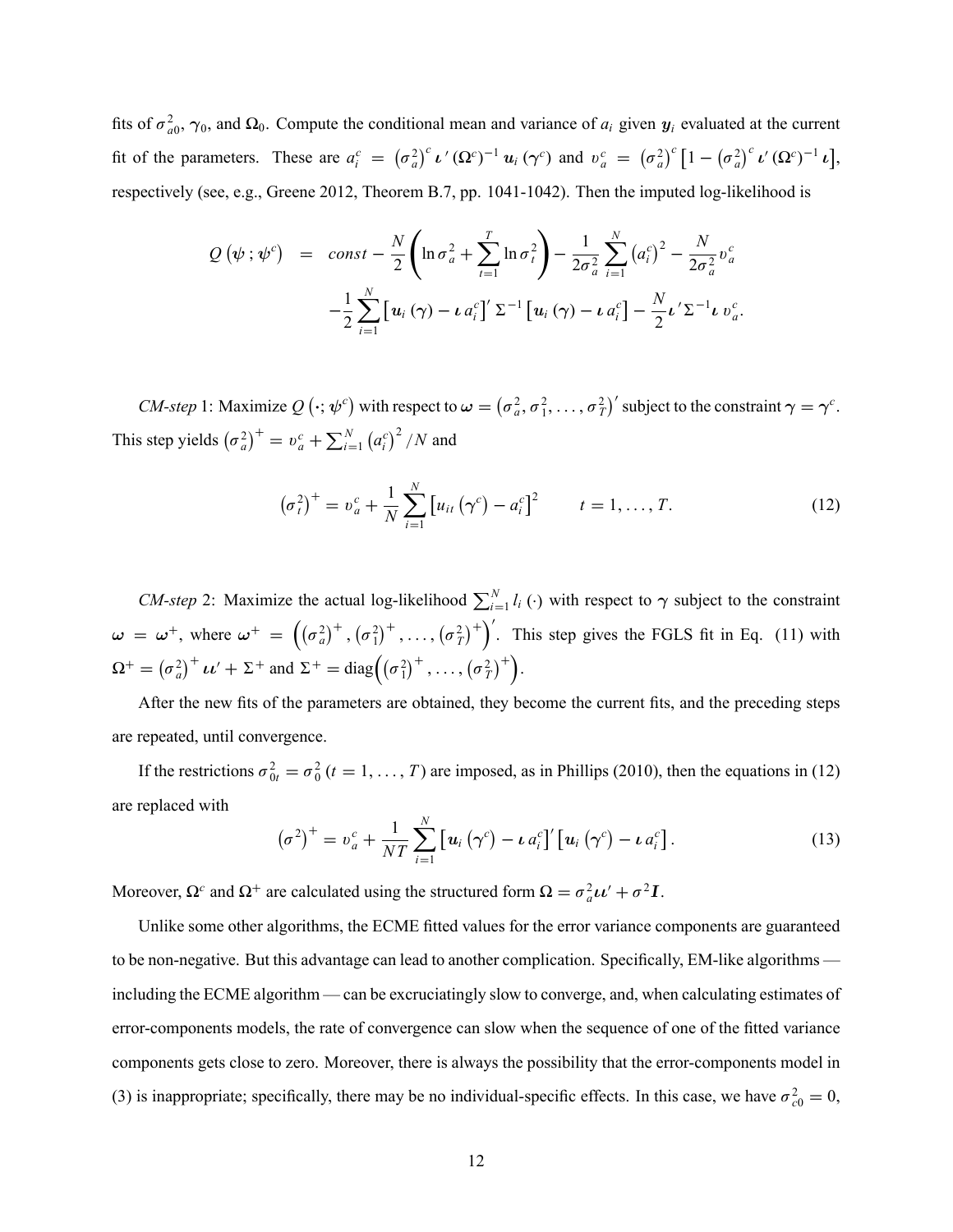where  $\sigma_{c0}^2 = var(c_i)$ , and  $\sigma_{a0}^2 = 0$ , and consequently the sequence of fitted values for  $\sigma_{a0}^2$  can approach zero. Furthermore, even if  $\sigma_{c0}^2$  is positive and large,  $\sigma_{a0}^2$  can be small, for the control function  $\mu_0 + z_i' \theta_0$  is the best linear predictor of  $c_i$  based on  $z_i$ , and if that predictor is accurate, then  $\sigma_{a0}^2$  can be near zero. If so, the sequence of fitted values for  $\sigma_{a0}^2$  can get close to zero.

As a practical matter, however, if  $\Omega_0 = \sigma_{a0}^2 \mu' + \Sigma_0$ , with  $\Sigma_0 = \text{diag}(\sigma_{01}^2, \dots, \sigma_{0T}^2)$ , then, when a fitted value for  $\sigma_{a0}^2$  is near zero, the fitted value  $\gamma^+$  in (11) differs little from the weighted least squares fit  $\left(\sum_{i=1}^N W'_i \left(\Sigma^+\right)^{-1} \mathbf{W}_i\right)^{-1} \sum_{i=1}^N W'_i \left(\Sigma^+\right)^{-1} \mathbf{y}_i$ , which is obtained by setting  $\left(\sigma_a^2\right)^+ = 0$ . Furthermore, once  $(\sigma_a^2)^+$  is set to zero, all subsequent fitted values for  $\sigma_{a0}^2$  will be zero. Also, when  $(\sigma_a^2)^c = 0$ , Eq. (12) simplifies to  $(\sigma_i^2)^+ = \sum_{i=1}^N u_{it} (\gamma^c)^2/N$ , whereas, if we use the ECME algorithm based on the assumption  $\sigma_{0t}^2 = \sigma_0^2$  (*t* = 1, ..., *T*), Eq. (13) simplifies to  $(\sigma^2)^+ = \sum_{i=1}^N u_i (\gamma^c)' u_i (\gamma^c) / (NT)$  when  $(\sigma_a^2)^c = 0$ . Regardless of whether or not the constraints  $\sigma_{0t}^2 = \sigma_0^2$   $(t = 1, ..., T)$  are imposed, if  $(\sigma_a^2)^+$  is set to zero, convergence is rapid. Consequently, the ECME algorithm for computing QML estimates based on augmenting the regression model with  $\mu_0 + z_i' \theta_0$  will generally converge at a robust rate if, as part of the convergence criterion, the size of the fitted value for  $\sigma_{a0}^2$  is evaluated and  $(\sigma_a^2)^+$  is set to zero should it become sufficiently small.

Finally, note that if we assume an error-components model with unconditionally homoskedastic  $v_{it}$ s and  $(\sigma_a^2)^+$  is set to zero, then the fit of  $\gamma_0$  becomes the OLS estimator  $\left(\sum_{i=1}^N \mathbf{W}_i' \mathbf{W}_i\right)^{-1} \sum_{i=1}^N \mathbf{W}_i' y_i$ . There are two observations to make about this outcome. First, if  $\sigma_{a0}^2 > 0$ , then the probability of this outcome occurring goes to zero as  $N \to \infty$ . And, second, even when  $\sigma_{a0}^2$  is not zero, if it is close to zero, using the OLS estimator of  $\gamma_0$  is not such a bad idea. This is because the smaller  $\sigma_{a0}^2$  is, the smaller the correlation in the errors, and correlation in the errors is the source of the inconsistency in the OLS estimator. Hence, the smaller  $\sigma_{a0}^2$  is, the more the inconsistency in OLS is mitigated.

## 4.2 Computation of restricted differenced QML estimates

The ECME algorithm is well-suited to calculating QML estimates for error-components models. But if we assume the error-components model in (3) and difference observations, then the differenced errors no longer have an error-components structure. In this case we must resort to other iterative algorithms; typically, gradient methods.

If a gradient method is used, a reparameterization may be helpful. This is because, although EMlike methods guarantee fitted variance-covariance matrices that are always non-negative definite, gradient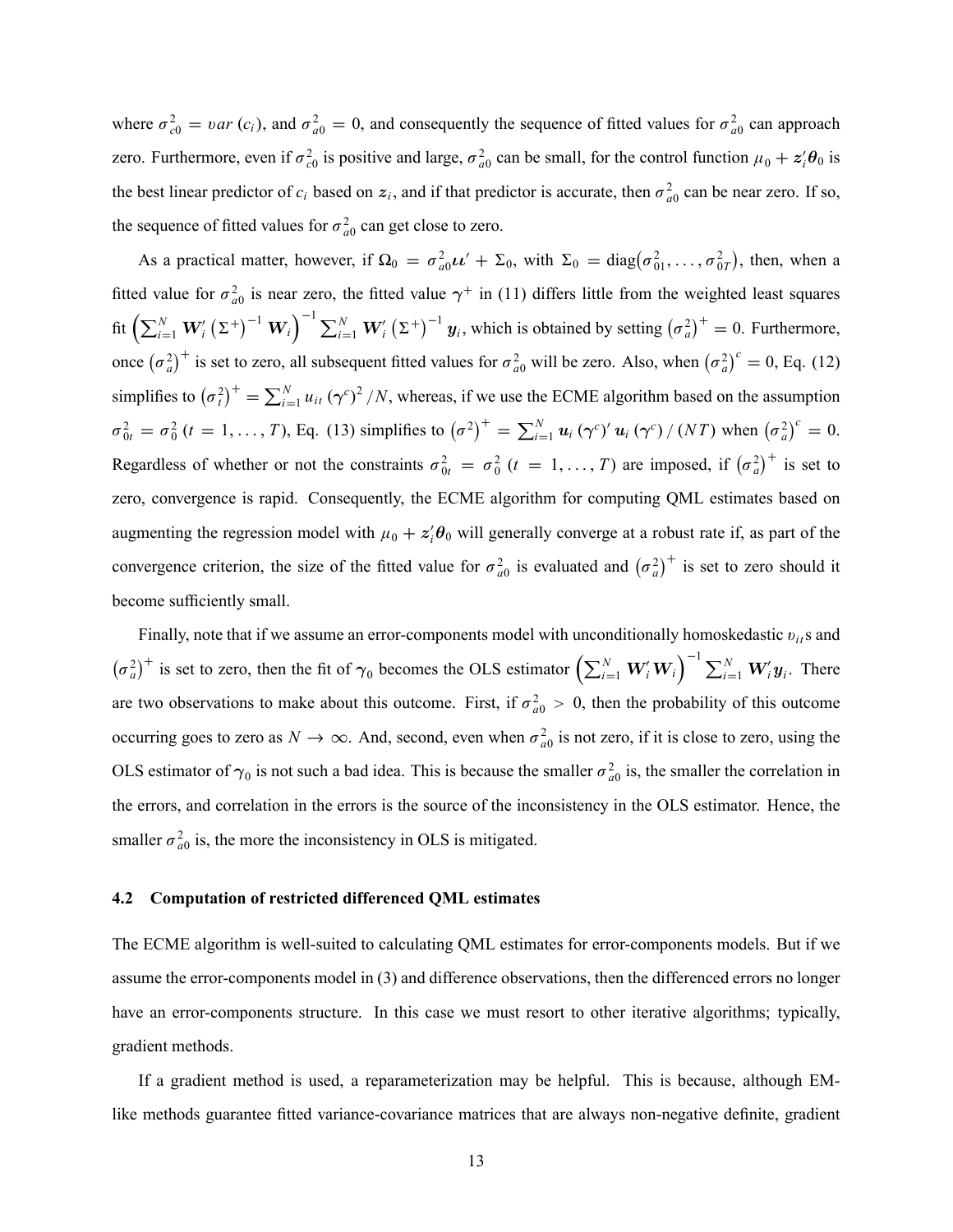methods do not always have this property. A reparameterization, however, can often make a gradient method better behaved. For example, suppose  $p = 1$ ,  $e_{it}$  is given by the error-components model in (3), the  $v_{it}$ s are uncorrelated and unconditionally homoskedastic, and the regressors in  $x_{it}$  are strictly exogenous with respect to the  $v_{it}$ s. Furthermore, assume  $\Delta y_{i1}$  is generated by the same process generating  $\Delta y_{it}$  for  $t \ge 2$ . Under these conditions, it is easy to show that the error variance-covariance matrix is  $\Upsilon_0 = \sigma_0^2 \Phi_0$ , with

$$
\Phi_0 = \left(\begin{array}{cccccc}\n\phi_0 & -1 & 0 & \cdots & 0 \\
-1 & 2 & -1 & \cdots & 0 \\
0 & -1 & 2 & \ddots & \vdots \\
\vdots & \vdots & \ddots & \ddots & -1 \\
0 & 0 & \cdots & -1 & 2\n\end{array}\right) \tag{14}
$$

(cf Hsiao et al. 2002, p. 110, Eq. (3.2)). From the determinant  $|\sigma_0^2 \Phi_0| = \sigma_0^{2T} [1 + T (\phi_0 - 1)]$  (see, e.g., Hsiao et al 2002, p. 111, Eq. (3.7)) we see that, in order to ensure a positive definite fitted value for  $\sigma_0^2 \Phi_0$ , we must search over values of  $\phi$  satisfying  $\phi > 1 - 1/T$ . This restriction is guaranteed if we set  $\bar{w} = \ln (\phi - 1 + 1/T)$  and maximize the log-likelihood

$$
const-\frac{NT}{2}\ln(\sigma^2)-\frac{N\varpi}{2}-\frac{1}{2\sigma^2}\sum_{i=1}^N\widetilde{\boldsymbol{u}}_i(\boldsymbol{\eta})'\,\Phi^{-1}\widetilde{\boldsymbol{u}}_i(\boldsymbol{\eta})
$$

with respect to  $\eta$ ,  $\sigma^2$ , and  $\omega$ . Here  $\Phi$  has  $\exp(\omega t) + 1 - 1/T$  in its first row, first column and everywhere else is the same as  $\Phi_0$  in (14).

## 5 Monte Carlo Experiments

## 5.1 Design

In order to assess the finite sampling properties of QML estimators described in Section 4, Monte Carlo experiments were conducted. For all of the experiments, observations on the dependent variable  $y_{it}$  were generated according to the model

$$
y_{it} = \delta_0 y_{i,t-1} + 0.5x_{it} + c_i + v_{it} \qquad (t = -t_0 + 1, \ldots, T, \quad i = 1, \ldots, N),
$$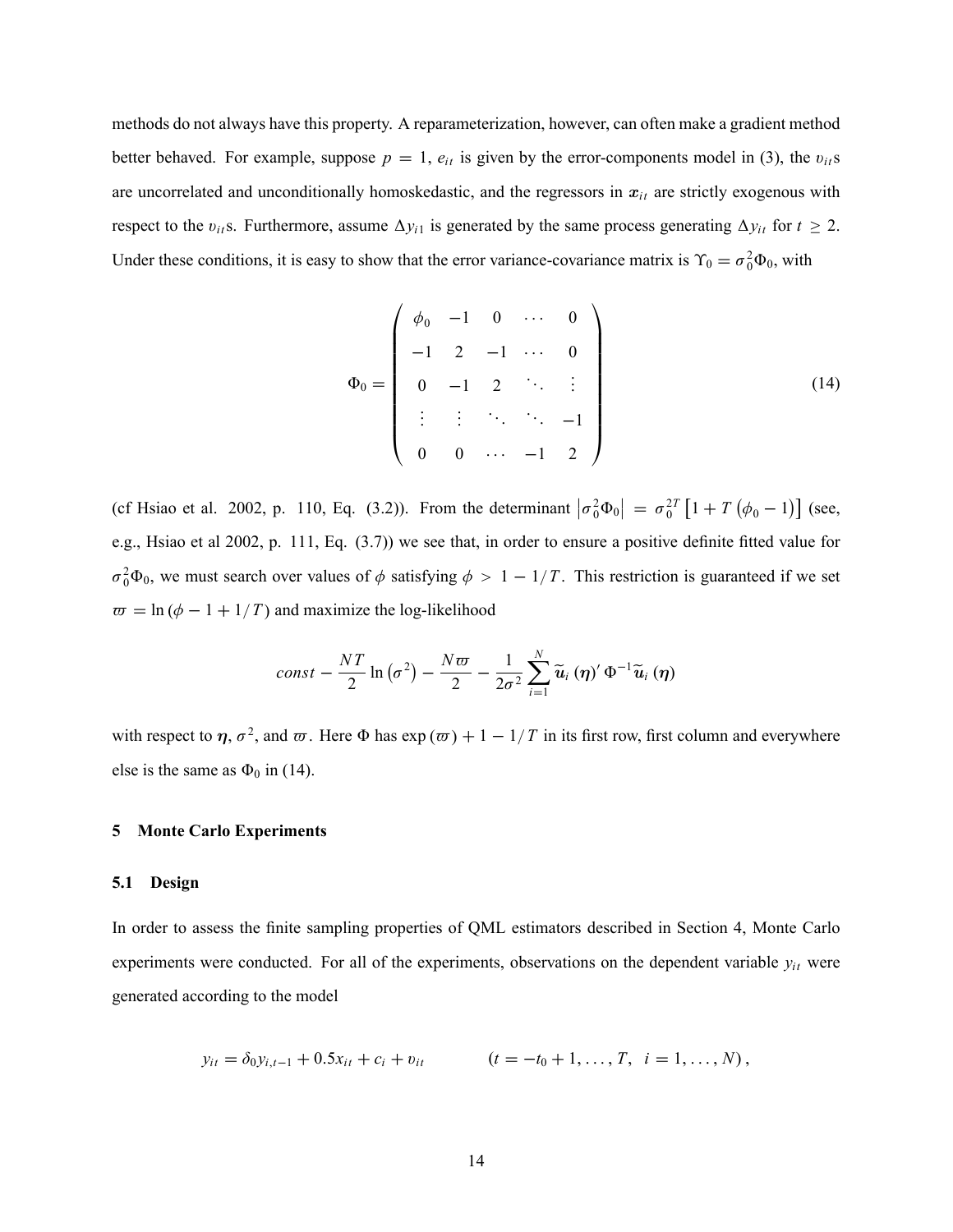with  $y_{i,-t_0} = 0$ . The values for  $\delta_0$  considered were 0.4 and 0.9. Moreover, the  $x_{it}$ s were generated according to the autoregressive process

$$
x_{it} = 0.5 + 0.5x_{i,t-1} + \xi_{it} \qquad (t = -t_0 + 1, \ldots, T, \quad i = 1, \ldots, N).
$$

The starting value  $x_{i, -t_0}$  was set equal to  $5 + 10\xi_{i, -t_0}$  and the  $\xi_{it}$  were generated as independent uniform random variates with mean zero and variance one.

As for the  $v_{it}$ s, they were generated as  $v_{it} = x_{it}^{\kappa}$  ( $\epsilon_{it}$  – 5)  $/\sqrt{10}$ , with  $\epsilon_{it}$  a chi-square random variate with five degress of freedom. The variate  $(\epsilon_{it} - 5) / \sqrt{10}$  has an asymmetric distribution about zero with a variance of one. Moreover, because the  $\epsilon_{it}$ s were generated independently of one another and of the  $x_{it}$ s, the  $v_{it}$ s were uncorrelated but conditionally heteroskedastic depending on the value of  $\kappa$ . The values of  $\kappa$ considered were zero, for conditional homoskedasticity, and one, in which case the idiosyncratic errors were conditionally heteroskedastic.

On the other hand, the heterogeneity component,  $c_i$ , was generated as  $c_i = \sum_{t=0}^{T} \ln |x_{it}| / (T+1) + \sigma_{\zeta} \zeta_i$ , with  $\zeta_i$  a standard normal variate and  $\sigma_{\zeta}$  set to either one or two. This specification for  $c_i$  induced correlation between  $c_i$  and the  $x_{it}$ s.

Finally, two values for  $t_0$  were considered: one and 50. And, after a sample was generated, the start up observations were discarded so that QML estimation was based on  $(x_{i1}, y_{i1}), \ldots, (x_{iT}, y_{iT})$  and  $y_{i0}$  $(i = 1, ..., N)$ , while GMM estimation was based on  $(x_{i0}, y_{i0}), ..., (x_{iT}, y_{iT})$ . Furthermore, T was set to five, and N was set to 100 or 500. And, for each combination of parameters, 5,000 independent samples were generated.

Table 1 lists the sample designs.

(Table 1 here)

## 5.2 Estimators

The finite sample properties of several QML estimators were compared to each other and two well-known GMM estimators. The GMM estimators considered were the differenced GMM estimator proposed by Arellano and Bond (1991) (denoted DGMM) and the system GMM estimator suggested by Blundell and Bond (1998) (SGMM).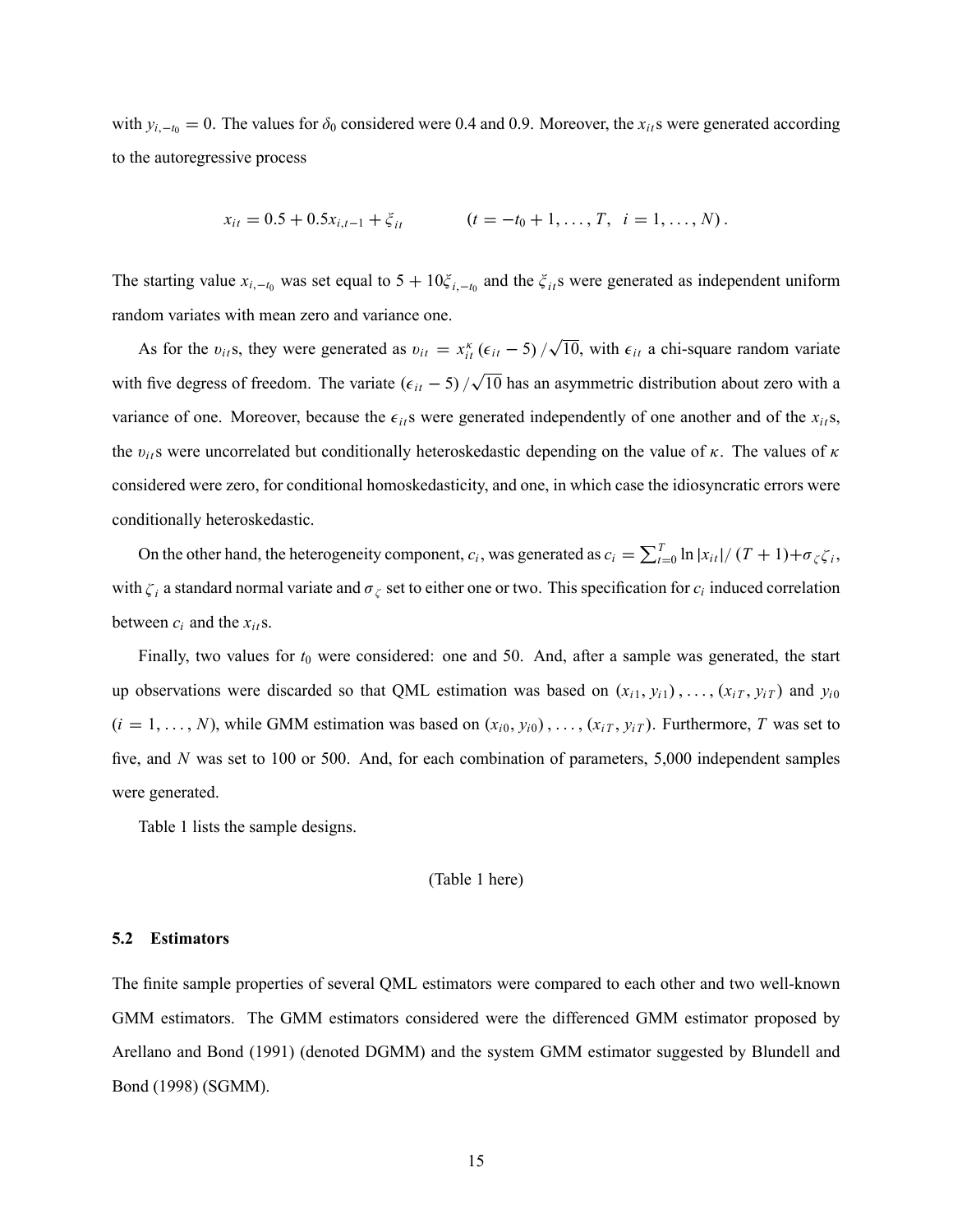The sampling performance of three unrestricted QML estimators was also investigated. One of these unrestricted QML estimators was the levels QML estimator based on regression augmentation that imposes no restrictions on the error variance-covariance matrix. The results for this estimator are denoted by QML. The other two unrestricted QML estimators were differenced QML estimators that impose no restrictions on the error variance-covariance matrix. For differenced QML, we can exploit the linear projection of  $\Delta y_{i1}$  on 1 and either  $\Delta x_i$  or  $x_i$ . Results for both cases are provided. The results using  $\Delta x_i$  are denoted by DQML $_{\Delta x}$ , while those for  $x_i$  are denoted by  $DQML_x$ .

Results are also provided for levels QML estimation while relying on the structured variance-covariance matrix  $\Omega_0 = \sigma_{a0}^2 \mu' + \Sigma_0$  with  $\Sigma_0 = \text{diag}(\sigma_{01}^2, \dots, \sigma_{0T}^2)$ . For this case, estimates were calculated with the ECME algorithm (see Section 4.1), and, therefore, the results for this estimator are denoted by  $\text{ECME}_{\text{he}}$ .

The tables also provide results for levels QML estimation while imposing the restriction  $\Omega_0 = \sigma_{a0}^2 \mu' +$  $\sigma_0^2 I$ . The QML estimates for this case were calculated two ways: with the IFGLS procedure described in Phillips (2010) and the EMCE algorithm for unconditionally homoskedastic  $v_{it}$ s (see Section 4.1). In the tables, estimates calculated with the IFGLS procedure described in Phillips (2010) are indicated as IFGLS<sub>ho</sub>, while estimates calculated with the ECME algorithm are denoted as  $ECME<sub>ho</sub>$ .

I also calculated differenced QML estimates that restrict the  $v_{ij}$  s to be uncorrelated and homoskedastic (see Section 4.2). Because we can use either a linear projection of  $\Delta y_{i1}$  on 1 and  $\Delta x_i$  or a linear projection of  $\Delta y_{i1}$  on 1 and  $x_i$ , results for both choices are reported and are denoted by  $DQML_{\Delta x, ho}$  and  $DQML_{x, ho}$ .

Finally, as noted in Section 4.1, when  $\sigma_{a0}^2$  is near zero, the bias in the OLS estimator of  $\gamma_0$  may be small. To investigate this possibility, results for OLS applied to the augmented model in (6) are also reported for some Monte Carlo experiments.

## 5.3 Results

#### 5.3.1 Stationary Designs

Table 2 provides estimates of finite sample bias and root mean squared error for Designs 1 through 8. For these designs the generated variables were approximately stationary ( $t_0 = 50$ ). The table also provides some statistics.

(Table 2 here)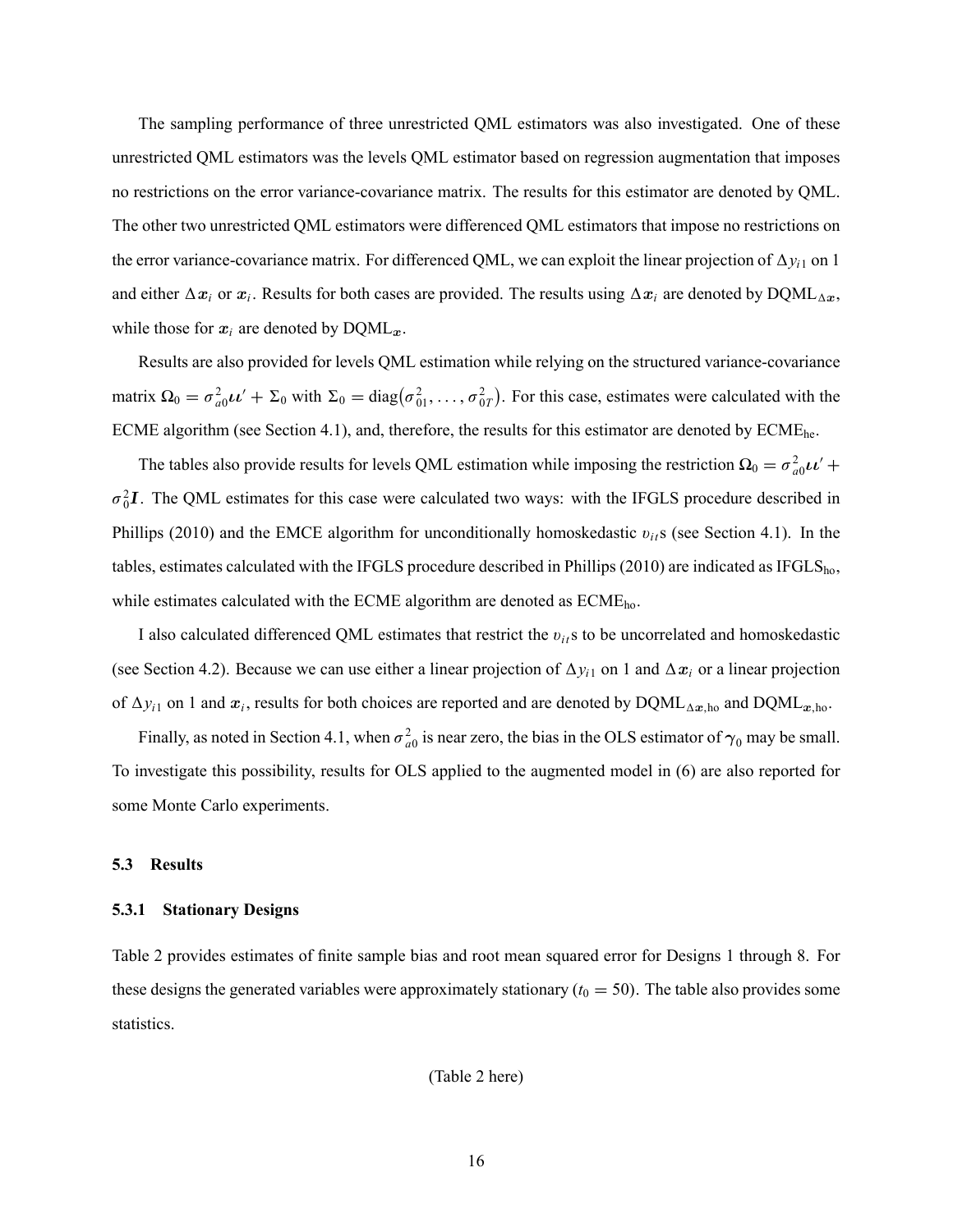Table 2 provides information about the average correlation coefficient  $\rho =$  $2\sum_{s=1}^{T-1}\sum_{t>s}^{T} \rho_{st}/[T(T-1)],$  where  $\rho_{st} = \sigma_{a0}^2/[(\sigma_{a0}^2 + \sigma_{0s}^2)(\sigma_{a0}^2 + \sigma_{0t}^2)]^{1/2}$ . Estimates of the average correlation coefficient  $\rho$  are of interest because the closer  $\rho$  is to zero, that is, the less correlation in the augmented regression errors, then the better  $OLS$  — when applied to the augmented regression — will perform in terms of finite sample bias (see Section 4). For each sample,  $\rho$  was estimated with  $\hat{\rho} = 2 \sum_{s=1}^{T-1} \sum_{t>s}^{T} \hat{\rho}_{st} / [T (T-1)],$  where  $\hat{\rho}_{st} = \hat{\sigma}_{a0}^2 / [(\hat{\sigma}_{a0}^2 + \hat{\sigma}_{0s}^2) (\hat{\sigma}_{a0}^2 + \hat{\sigma}_{0t}^2)]^{1/2}$ . The estimates  $\hat{\sigma}_{a0}^2$ and  $\hat{\sigma}_{0t}^2$  ( $t = 1, ..., T$ ) were obtained using the ECME<sub>he</sub> algorithm (see Section 5.2). Table 2 provides, for each design, the average of the  $\hat{\rho}$  estimates over 5,000 samples.<sup>7</sup>

Table 2 also provides information about how much of the variation in the individual effect is removed by the linear projection  $\mu_0 + z_i' \theta_0$ . Specifically, if the errors are generated by an error-components model, we can define a pseudo  $R^2$  given by  $R_c^2 = 1 - \hat{\sigma}_{a0}^2 / \hat{\sigma}_{c0}^2$ , where  $\hat{\sigma}_{a0}^2$  is an estimator of  $\sigma_{a0}^2$ ,  $\hat{\sigma}_{c0}^2 = \hat{\theta}' N^{-1} \sum_{i=1}^N (z_i - \overline{z}) (z_i - \overline{z})' \hat{\theta} + \hat{\sigma}_{a0}^2$ , and  $\overline{z} = \sum_{i=1}^N z_i / N$ . Note that  $\sigma_{c0}^2 = \theta_0' Var(z_i) \theta_0 + \sigma_{a0}^2$ , and thus  $\hat{\sigma}_{c0}^2$  is a consistent estimator of  $\hat{\sigma}_{c0}^2$  if  $\hat{\theta}$  and  $\hat{\sigma}_{a0}^2$  are consistent estimators. Furthermore, we have  $\hat{\sigma}_{c0}^2 \ge \hat{\sigma}_{a0}^2 \ge 0$ . Hence,  $R_c^2 = 1 - \hat{\sigma}_{a0}^2/\hat{\sigma}_{c0}^2$  is always between 0 and 1, and, therefore, it can be interpreted as an estimate of the proportion of the variation in  $c_i$  that is controlled for by the control function  $\mu_0 + z_i' \theta_0$ . Table 2 gives, for each design, the average of the  $R_c^2$ s over the samples, where  $\hat{\sigma}_{a0}^2$  and  $\hat{\theta}$  were calculated using the ECMEhe algorithm.

The evidence in Table 2 shows that the unrestricted QML estimators — QML, DQML<sub> $\Delta x$ </sub>, and DQML<sub>x</sub> — generally have neglible finite sample bias. As for root mean squared error, there is an unambiguous ranking among these three estimators. Specifically, for each design, the levels QML estimator typically has a smaller standard deviation, and hence root mean squared error, than both of the differenced QML estimators. Moreover, when comparing the differenced QML estimators, the  $DQML<sub>x</sub>$  estimator usually has the smaller – sometimes much smaller – standard deviation and root mean squared error. For Designs 5, 6, 7, and 8, for example, the root mean squared error of the  $DQML_{\Delta x}$  estimator is about 74, 76, 50, and 42 percent larger than that of the  $DQML_x$  estimator.

The GMM estimators have more finite sample bias than the unrestricted QML estimators; in some cases, by several orders of magnitude. For example, the finite sample biases of the differenced GMM estimator are so large when  $\delta_0 = 0.9$  (Designs 5–8) that it has larger root mean squared errors than the QML and DQML<sub>x</sub>

<sup>&</sup>lt;sup>7</sup>In Section 4.1 it was noted that ECME iterations can be slow to converge if the fitted values for  $\sigma_{a0}^2$  become small. The estimate of  $\rho$  was used to measure the relative size of  $\sigma_{a0}^2$ . When the estimate of  $\rho$  became less than 0.01, the fit of  $\sigma_{a0}^2$  was set to zero (see Section 4.1).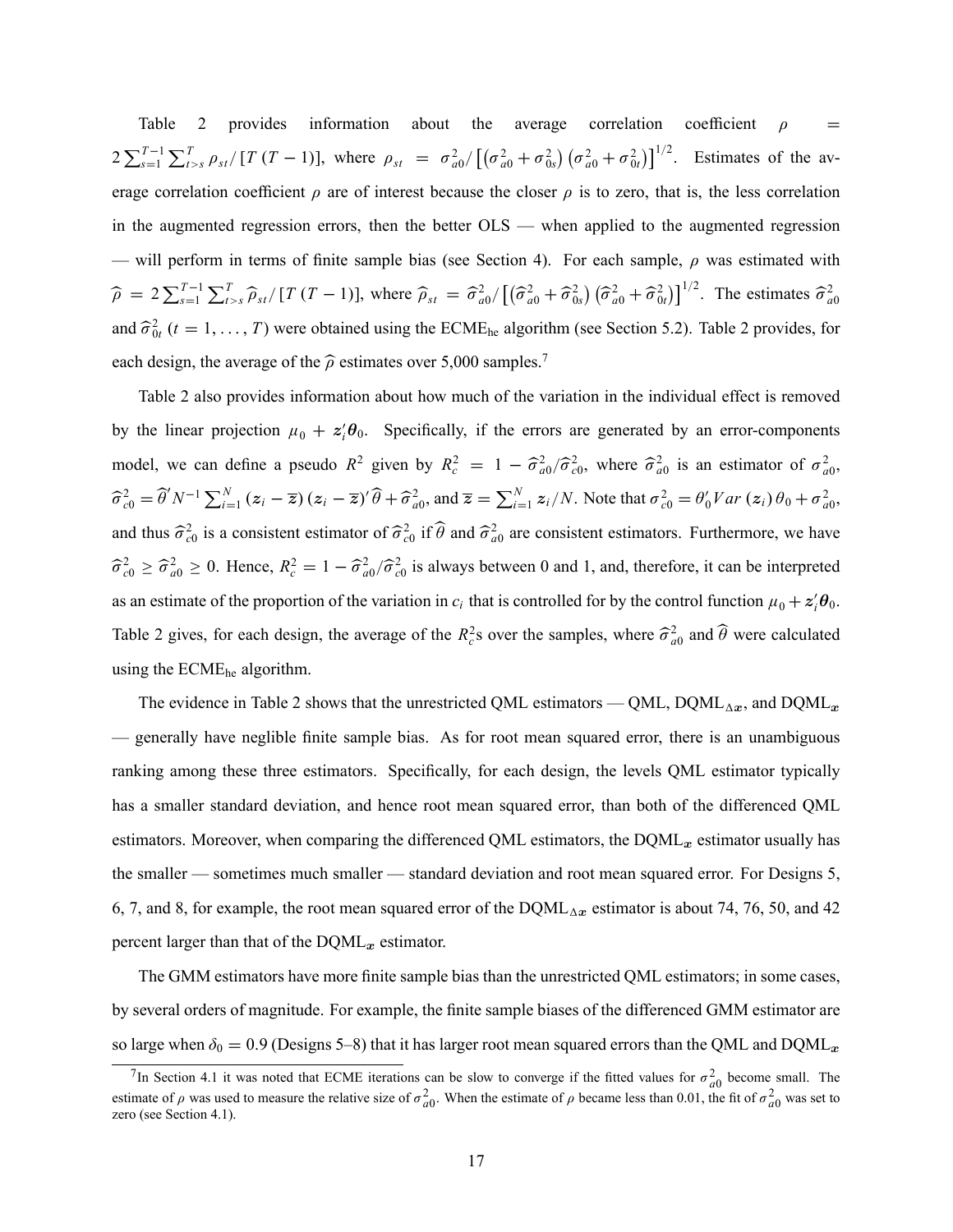estimators. On the other hand, all of the unrestricted QML estimators are, in terms of root mean squared errors, inferior to the differenced GMM estimator when  $\delta_0 = 0.4$ . Furthermore, all of the unrestricted QML estimators are dominated by the system GMM estimator in terms of sampling efficiency.

The unrestricted QML estimators do not exploit as much information as the GMM estimators; specifically, they do not exploit the restriction that the  $v_{it}$ s are uncorrelated whereas the GMM estimators rely on this restriction. The evidence in Table 2 shows that exploiting valid restrictions on  $\Sigma_0$  can yield substantial reductions in the sampling variability of QML estimators. The restricted QML estimators  $-$  ECME<sub>he</sub>, ECME<sub>ho</sub>, IFGLS<sub>ho</sub>, DQML<sub> $\Delta x$ ,ho, and DQML<sub>x,ho</sub> – all exploit the fact that the  $v_{i}$ s are uncorrelated, and</sub> these estimators generally have significantly smaller root mean squared errors than the unrestricted QML estimators.

A comparison of the restricted QML estimators leads to rankings that are similar to how the unrestricted QML estimators are ranked. For example, just as the  $DQML<sub>x</sub>$  estimator generally has smaller root mean squared error than the DQML<sub> $\Delta x$ </sub> estimator, the DQML<sub>x,ho</sub> estimator is often more efficient than the DQML<sub> $\Delta x$ ,ho estimator. They have comparable root mean squared errors for  $\delta_0 = 0.4$ , but DQML<sub>x,ho</sub> is</sub> more efficient when  $\delta_0 = 0.9$ . Moreover, for  $\delta_0 = 0.9$ , the restricted levels QML estimators, calculated with the ECME algorithm (ECMEhe and ECMEho), often provide substantial reductions in root mean squared error compared to the restricted differenced QML estimators (DQML<sub> $\Delta x$ ,ho</sub> and DQML<sub> $x$ ,ho</sub>).

The restricted QML estimators often compare favorably to the GMM estimators. For all designs in Table 2, all of the restricted QML estimators — in levels and differences — have smaller root mean squared errors than the differenced GMM estimator. Furthermore, they also have smaller root mean squared errors than the system GMM estimator when  $\delta_0 = 0.4$ . On the other hand, for  $\delta_0 = 0.9$ , the relative ranking between the restricted QML estimators and the system GMM estimator is not so clear cut. For  $\delta_0 = 0.9$ , the system GMM estimator dominates the IFGLS<sub>ho</sub>, DQML<sub>x,ho</sub>, and DQML<sub>Ax,ho</sub> estimators in terms of root mean squared error, but not the ECME<sub>he</sub> and ECME<sub>ho</sub> estimators. The latter estimators have smaller root mean squared errors than the system GMM estimator for Designs 5 and 6, while the system GMM estimator has the smaller root mean squared errors for Designs 7 and 8.

Possibly more surprising is the relative ranking between the GMM estimators and OLS when the latter is applied to the augmented model. For Designs 5 through 8 the ranking is unambiguous: the OLS estimator dominates both GMM estimators in terms of root mean squared error. (For Designs 1 through 4, this ranking is reversed, however.) Indeed, for Designs 7 and 8, the OLS estimator has the smallest root mean squared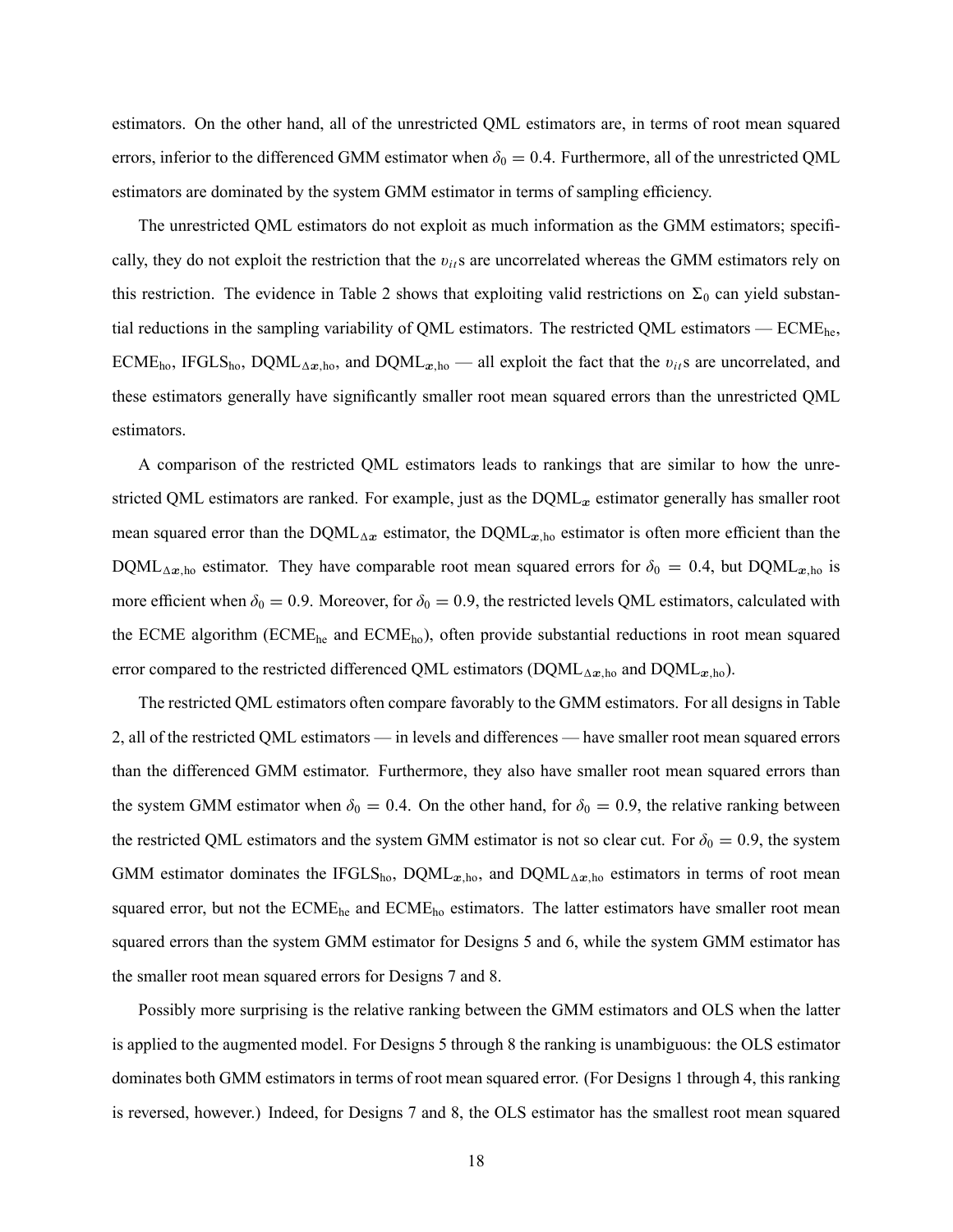error among all estimators considered. This result is due to the low level of correlation among the errors in the augmented model for Designs 5 through 8. For these designs, the average value for  $\hat{\rho}$  is not greater than 0.10. Note also the high values for  $R_c^2$  for these designs. These  $R_c^2$ s indicate the control function eliminates much of the variation in the individual effect, and because the remaining variation is small relative to the variation in the idiosyncratic errors, the  $v_{ij}$ s, the control function effectively eliminates most of the correlation in the augmented model regression errors.

Whereas the sampling performance of OLS applied to the augmented model improves when  $\hat{\rho}$  is near zero, the sampling performance of the IFGLS $_{ho}$  estimator proposed in Phillips (2010) deteriorates. This is because when  $\hat{\rho}$  is near zero,  $\sigma_{a0}^2$  is small, and when  $\sigma_{a0}^2$  is small, the IFGLS algorithm proposed in Phillips  $(2010)$  can wander outside of the relevant parameter space — that is, it can converge to a fit implying a negative estimate of  $\sigma_{a0}^2$ . A consequence of this fact is a deterioration in sampling performance. For example, for Design 2, when  $\hat{\rho}$  is largest, the root mean squared errors of the IFGLS<sub>ho</sub> and ECME<sub>ho</sub> estimators are nearly the same — a result one would expect when the two algorithms are generally locating the same maximizer of the quasi log-likelihood. On the other hand, for Designs 5 through 8, for which  $\hat{\rho}$  is small, the root mean squared errors of the IFGLS<sub>he</sub> estimator are much larger than those of the ECME<sub>ho</sub> estimator.

Table 3 provides estimates of finite sample bias and root mean squared error for Designs 1 through 8 for a larger number of cross sections ( $N = 500$ ). The evidence in this table indicates that many of the relative rankings of the estimators are unaffected by this increase in sample size. Specifically, QML estimation using observations in levels rather than differences generally leads to an improvement in sampling precision. Compare, for example, QML to  $DQML_x$  and  $DQML_{\Delta}x$ , and compare ECME<sub>he</sub>, ECME<sub>ho</sub>, and IFGLS<sub>ho</sub> to DQML<sub>x,ho</sub> and DQML<sub>Ax,ho</sub>. Second, upon comparing DQML<sub>x</sub> to DQML<sub>Ax</sub> and DQML<sub>x,ho</sub> to  $DQML_{\Delta x, ho}$ , we see that if differences are used, then estimating a system of equations that includes the linear projection of  $\Delta y_{i1}$  on 1 and  $x_i$  is rarely worse and often better than using the linear projection of  $\Delta y_{i1}$  on 1 and  $\Delta x_i$ . Third, imposing valid restrictions on the error variance-covariance matrix leads to often significant improvements in relative efficiency. Compare ECME<sub>he</sub>, ECME<sub>ho</sub>, and IFGLS<sub>ho</sub> to QML, compare  $DQML_{x,ho}$  to  $DQML_x$ , and compare  $DQML_{\Delta x,ho}$  to  $DQML_{\Delta x}$ . Fourth, the unrestricted QML and  $DQML<sub>x</sub>$  estimators are still more accurate, in terms of root mean squared error, than the differenced GMM estimator when  $\delta_0 = 0.9$ . Fifth, the restricted QML estimators generally, though not always, have smaller root mean squared errors than the GMM estimators. And, finally, system GMM and OLS applied to the augmented model still perform comparably in terms of root mean squared error when  $\hat{\rho}$  is near zero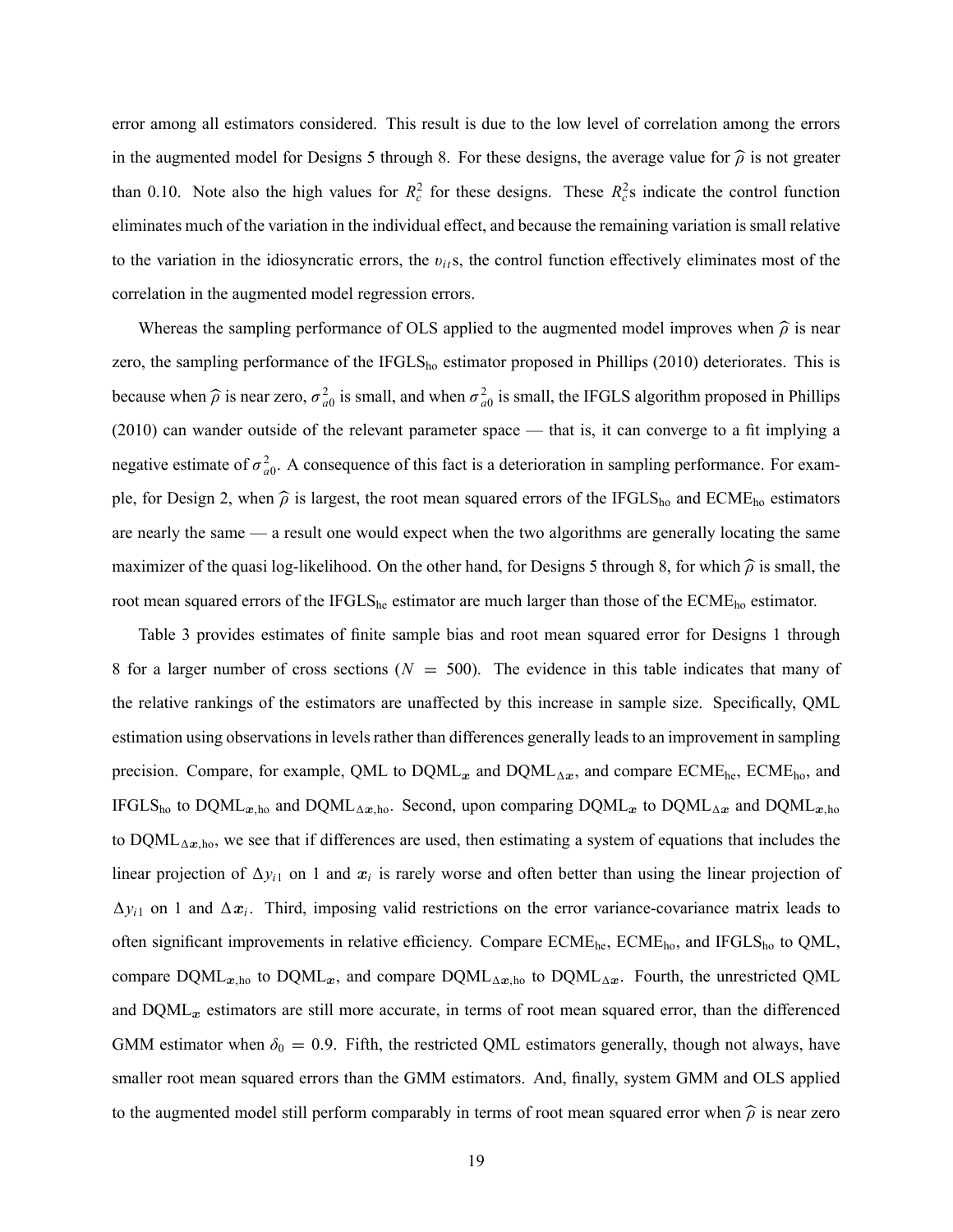$(\delta_0 = 0.9).$ 

## (Table 3 here)

On the other hand, increasing the number of cross sections sampled does affect some relative rankings. For example, given the OLS estimator is inconsistent, it is not surprising that it no longer dominates all of the estimators in terms of root mean squared error for Designs 7 and 8. That distinction now goes to the ECMEhe estimator. Moreover, although estimates calculated with the ECMEho algorithm still improve on those calculated with the IFGLS procedure recommended in Phillips (2010) when  $\delta_0 = 0.9$ , the sampling performance of these two estimators is quite similar for  $\delta_0 = 0.4$ . Furthermore, system GMM no longer dominates all of the unrestricted QML estimators. For  $\delta_0 = 0.4$ , it still has smaller root mean squared errors, but, for  $\delta_0 = 0.9$ , it no longer always has a smaller root mean squared error than the unrestricted QML estimators. For example, the QML estimator has a smaller root mean squared error for Designs 5, 6, and 8. Finally, although differenced GMM has significantly larger root mean squared errors than system GMM for all designs for which  $\delta_0 = 0.9$  when  $N = 100$ , when the number of cross sections is increased to  $N = 500$ , the finite sample bias of the differenced GMM estimator falls in magnitude relative to that of the system GMM estimator by enough that the latter estimator has significantly larger root mean squared errors for Designs 5 and 6 when  $N = 500$ .

## 5.3.2 Nonstationary Designs

Tables 4 and 5 provide finite sample bias and root mean squared error estimates for Designs 9 through 16. For these designs  $t_0 = 1$ , and, therefore, for each cross section, the time series began in the immediate past. Consequently, none of the time series are stationary.

## (Tables 4 and 5 here)

Tables 4 and 5 drop two estimators from the analysis: OLS and system GMM. The system GMM estimator is omitted, because, given  $t_0 = 1$ , the designs violate the initial condition restriction upon which the system GMM estimator relies. In particular, not all of the instruments used in constructing the estimator are valid for these designs. Moreover, OLS is also inconsistent for all designs in Tables 4 and 5, and for no design is  $\hat{\rho}$  close to zero. Consequently, OLS performed, as expected, poorly for all of the designs reported on in Tables 4 and 5.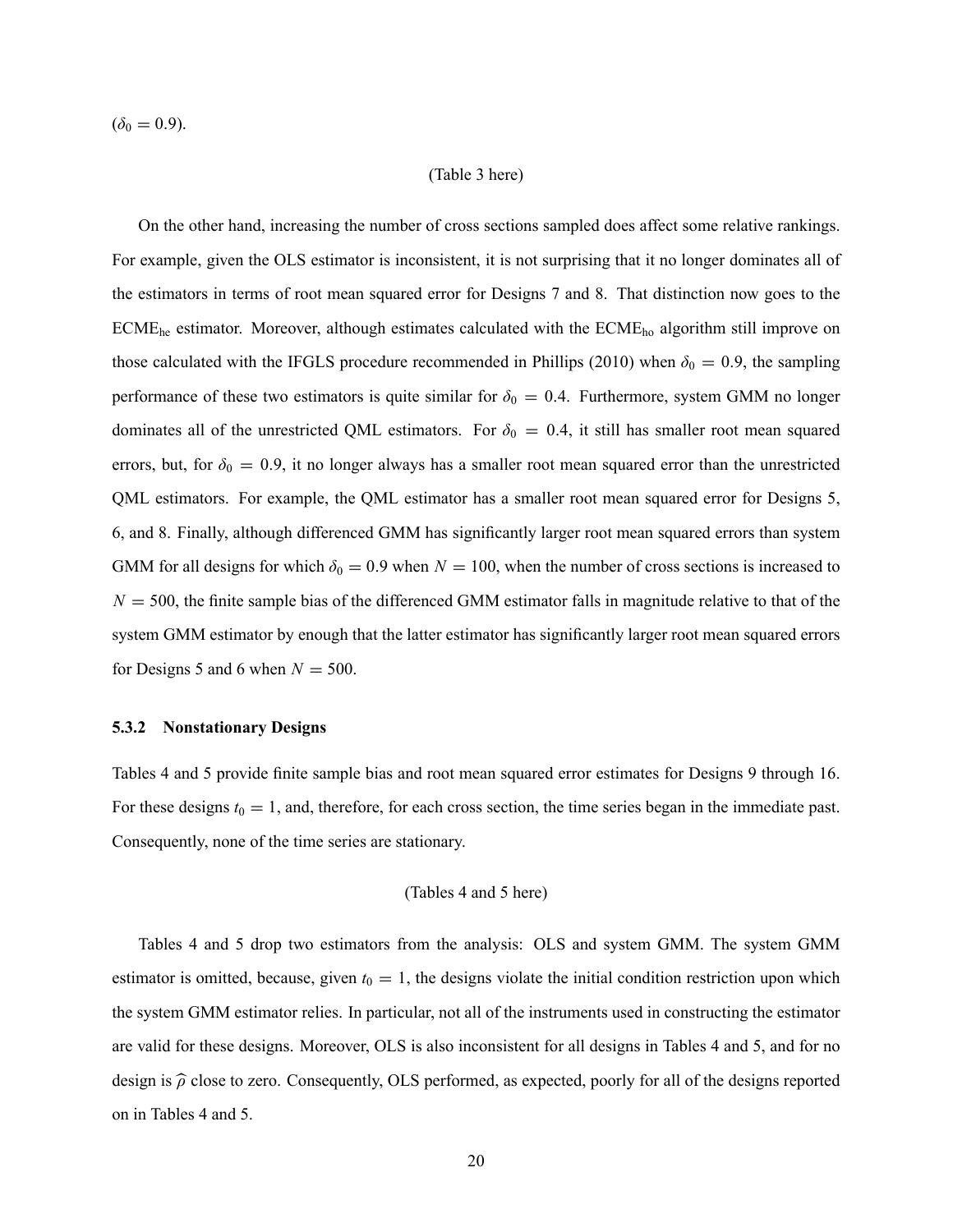Several other estimators are also inconsistent for some of the designs in Tables 4 and 5. Specifically, the estimators ECME<sub>ho</sub>, IFGLS<sub>ho</sub>, DQML<sub>x,ho</sub>, and DQML<sub>Ax,ho</sub> are inconsistent for Designs 11, 12, 15, and 16. This is because these estimators rely on the assumption the errors are unconditionally homoskedastic, but, for Designs 11, 12, 15, and 16, the errors are conditionally heteroskedastic and given they are also nonstationary, they are also unconditionally heteroskedastic. On the other hand, for Designs 9, 10, 13, and 14, the errors are conditionally homoskedastic, and hence unconditionally homoskedastic, and, therefore, the estimators ECME<sub>ho</sub>, IFGLS<sub>ho</sub>, DQML<sub>x,ho</sub>, and DQML<sub>Ax,ho</sub> are consistent for these designs. In order to see how these estimators perform for these designs and how their performance deteroriates when the errors are unconditionally heteroskedastic, they were included in the experiments.

The main message of Tables 4 and 5 is conveyed by the performance of the ECME<sub>he</sub> estimator. In terms of sampling efficiency, this estimator arguably outperforms all of the other estimators considered. Like the differenced GMM estimator, it incorporates valid restrictions on the error generating process (e.g., uncorrelated  $v_{it}$ s), while not incorporating invalid restrictions (e.g., unconditional homoskedasticity). But it has much less finite sample bias than the differenced GMM estimator. The  $ECME<sub>ho</sub>$ , IFGLS<sub>ho</sub>, DQML<sub>x,ho</sub>, and  $DQML_{\Delta x, ho}$  estimators all have among the smallest root mean squared errors for Designs 9, 10, 13, and 14, designs for which the errors are unconditionally homoskedastic, but, not surprisingly, their sampling performance deteriorates when the errors are unconditionally heteroskedastic (Designs 11, 12, 15, and 16).

## 6 Conclusion

This paper established the almost sure convergence and asymptotic normality of levels and differenced QML estimators of the parameters of a pth-order dynamic panel data model. The consistency and asymptotic normality of the estimators do not depend on initial conditions and the log-likelihood can be misspecified. Furthermore, the error variance-covariance matrix can be of a general form. Models with structured error variance-covariance matrices are special cases of the model examined here.

However, robustness with respect to the specification of the error variance-covariance matrix comes at a price: efficiency losses. The Monte Carlo results provided in Section 5.3 indicate that imposing valid restrictions on the error variance-covariance matrix can lead to substantial improvements in finite sample estimation efficiency. Conversely, exploiting invalid restrictions on the error variance-covariance matrix produces an inconsistent QML estimator.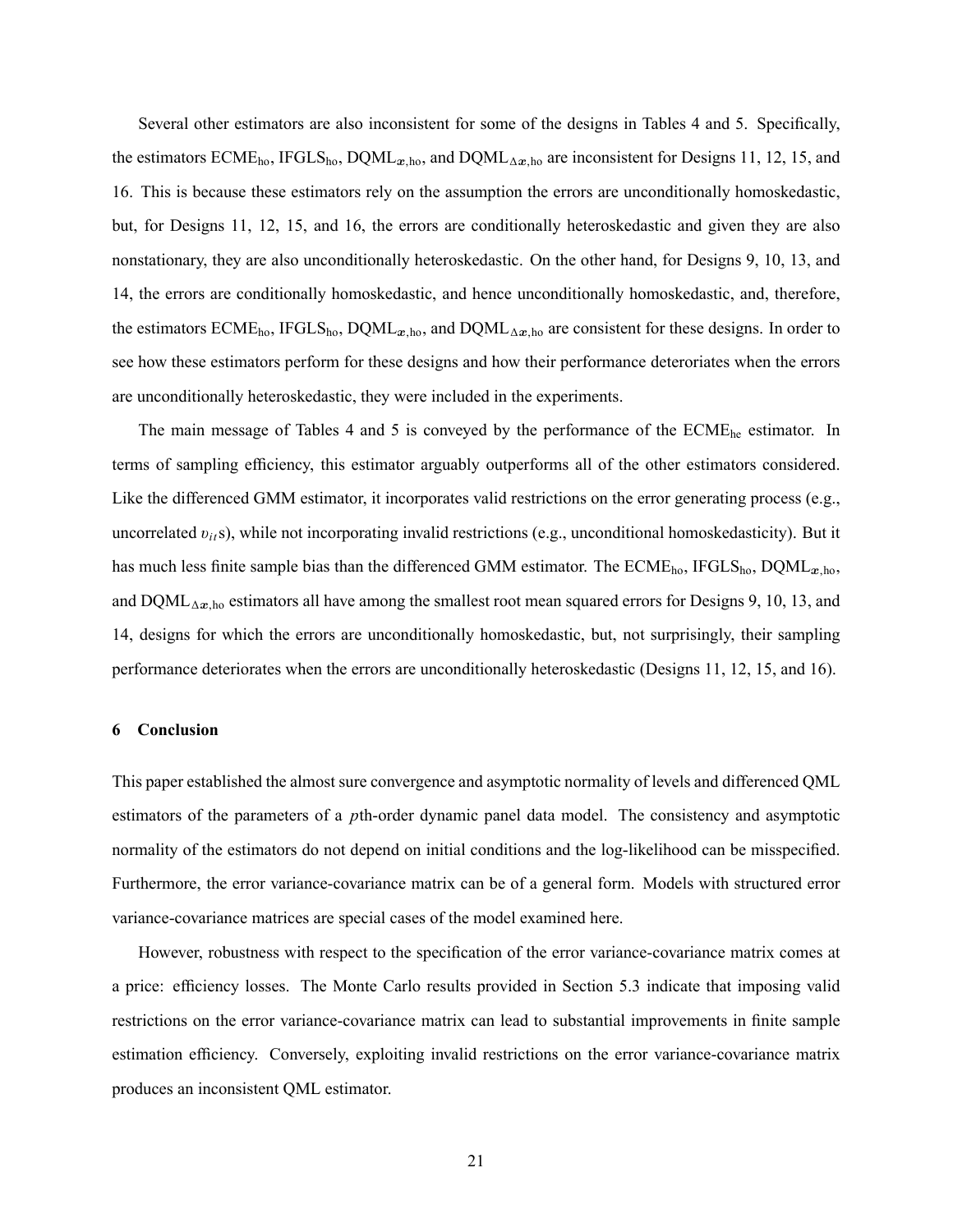These results were not surprising. But the Monte Carlo experiments illustrated other lessons as well, some of which were unexpected. For example, if the control function exploited by levels QML estimation controls for much of the variation in unobserved cross-sectional effects so that the remaining correlation in the augmented regression errors is small, then OLS applied to the augmented regression model can produce estimates that compare favorably, in terms of precision, to both QML and GMM estimates. Furthermore, if idiosyncratic errors are uncorrelated and one does not have a good reason to believe the individual effects are fixed, little appears to be gained by differencing and much may be lost. In particular, for the sample designs reported on here, QML estimation based on regression augmentation never performed significantly worse than differenced QML estimation and sometimes performed much better. Furthermore, if differenced QML estimation is used, the Monte Carlo evidence provided here indicates estimating a system of equations that includes a linear projection of  $\Delta y_{i1}$  on 1 and  $x_i$  is preferable to using a linear projection of  $\Delta y_{i1}$  on 1 and  $\Delta x_i$ .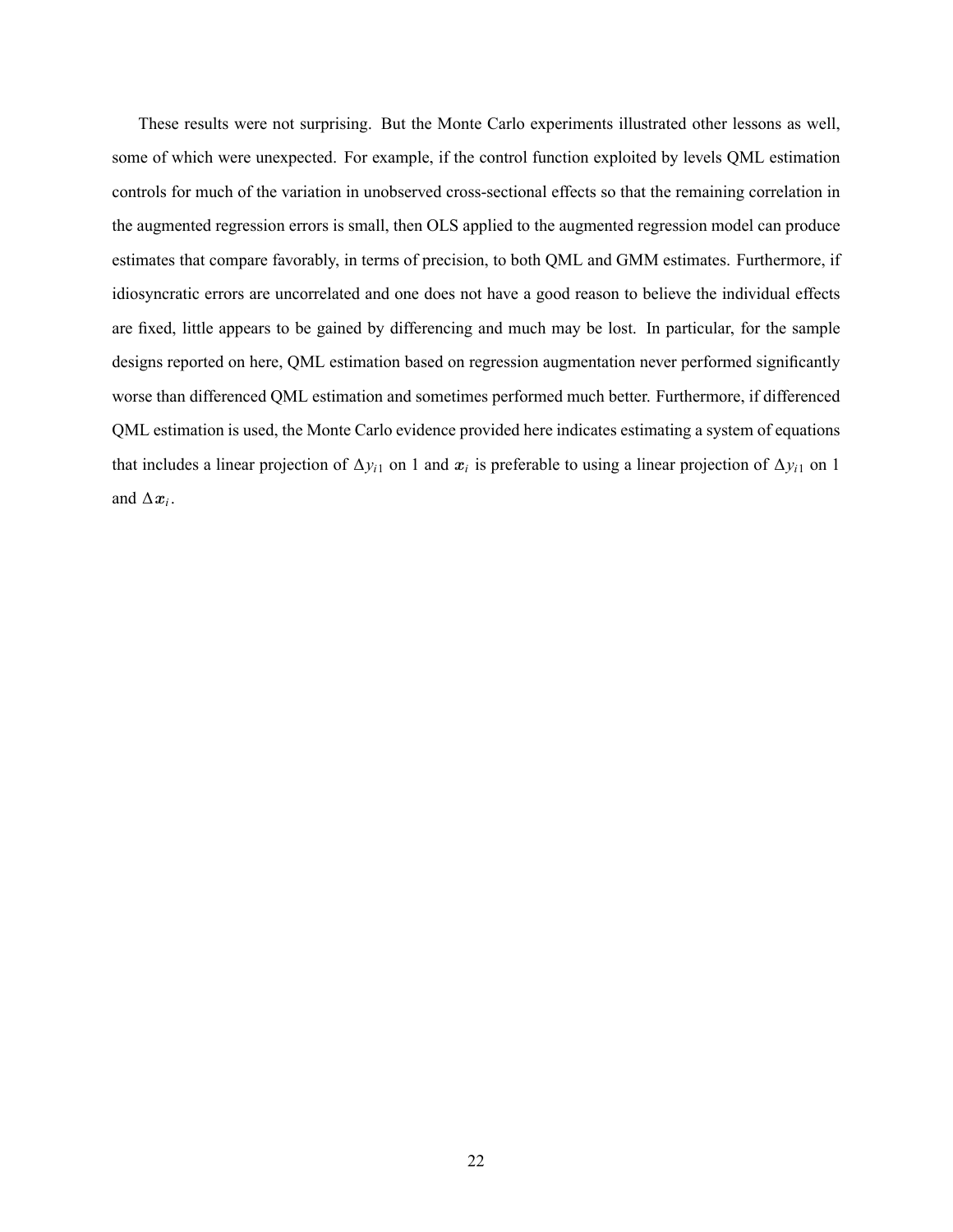## Appendix A: Lemma 1 Proof

In order to establish  $E\left(y'_{i,-j}\Omega^{*-1}_0e_i\right)=0$ , I first use an analysis similar to that in Hamilton (1994, pp. 7-9). Let  $\xi_{it} = (y_{it}, y_{i,t-1}, \ldots, y_{i,t-p+1})'$ ,  $\varsigma_{it} = (x'_{it}, \beta_0 + e_{it}, 0, \ldots, 0)'$ , and

$$
\mathbf{F} = \begin{pmatrix} \delta_{01} & \delta_{02} & \cdots & \delta_{0,p-1} & \delta_{0p} \\ 1 & 0 & \cdots & 0 & 0 \\ 0 & 1 & \cdots & 0 & 0 \\ \vdots & \vdots & \ddots & \vdots & \vdots \\ 0 & 0 & \cdots & 1 & 0 \end{pmatrix},
$$
(15)

where  $\delta_0 = (\delta_{01}, \ldots, \delta_{0p})'$ . Then  $\xi_{it} = \mathbf{F} \xi_{i,t-1} + \varsigma_{it}$ . Hence,  $\xi_{i1} = \mathbf{F} \xi_{i0} + \varsigma_{i1}$ , and, for  $t > 1$ , by repeated substitutions we get  $\xi_{it} = \mathbf{F}^t \xi_{i0} + \mathbf{F}^{t-1} \xi_{i1} + \mathbf{F}^{t-2} \xi_{i2} + \cdots + \mathbf{F} \xi_{i,t-1} + \xi_{it}$ . Writing this last expression out in full, we have

$$
\begin{pmatrix}\ny_{it} \\
y_{i,t-1} \\
\vdots \\
y_{i,t-p+1}\n\end{pmatrix} = \mathbf{F}^{t} \begin{pmatrix}\ny_{i0} \\
y_{i,-1} \\
\vdots \\
y_{i,-p+1}\n\end{pmatrix} + \mathbf{F}^{t-1} \begin{pmatrix}\nx'_{i1}\beta_{0} + e_{i1} \\
0 \\
\vdots \\
0\n\end{pmatrix} + \mathbf{F}^{t-2} \begin{pmatrix}\nx'_{i2}\beta_{0} + e_{i2} \\
0 \\
\vdots \\
0\n\end{pmatrix} \\
+ \cdots + \mathbf{F} \begin{pmatrix}\nx'_{i,t-1}\beta_{0} + e_{i,t-1} \\
0 \\
\vdots \\
0\n\end{pmatrix} + \begin{pmatrix}\nx'_{it}\beta_{0} + e_{it} \\
0 \\
\vdots \\
0\n\end{pmatrix}.
$$
\n(16)

Next let  $f_{rs}^{(t)}$  denote the  $(r, s)$ th element of  $\mathbf{F}^t$ . Then  $y_{i1} = f_{11}^{(1)} y_{i0} + f_{12}^{(1)} y_{i,-1} + \cdots + f_{1p}^{(1)}$  $\sum_{i}^{(1)} y_{i,-p+1} + x'_{i1} \beta_0 + e_{i1},$ and, for  $t > 1$ , from the first equation in (16) we see that

$$
y_{it} = f_{11}^{(t)} y_{i0} + f_{12}^{(t)} y_{i,-1} + \dots + f_{1p}^{(t)} y_{i,-p+1} + f_{11}^{(t-1)} (x_{i1}' \beta_0 + e_{i1})
$$
  
+ 
$$
f_{11}^{(t-2)} (x_{i2}' \beta_0 + e_{i2}) + \dots + f_{11}^{(1)} (x_{i,t-1}' \beta_0 + e_{i,t-1}) + x_{it}' \beta_0 + e_{it}.
$$
 (17)

Using the expression for  $y_{it}$  in Eq. (17), we can write  $y_{i,-j}$  in terms of  $y_i^o$ ,  $X_i$ , and  $e_i$ . To that end, let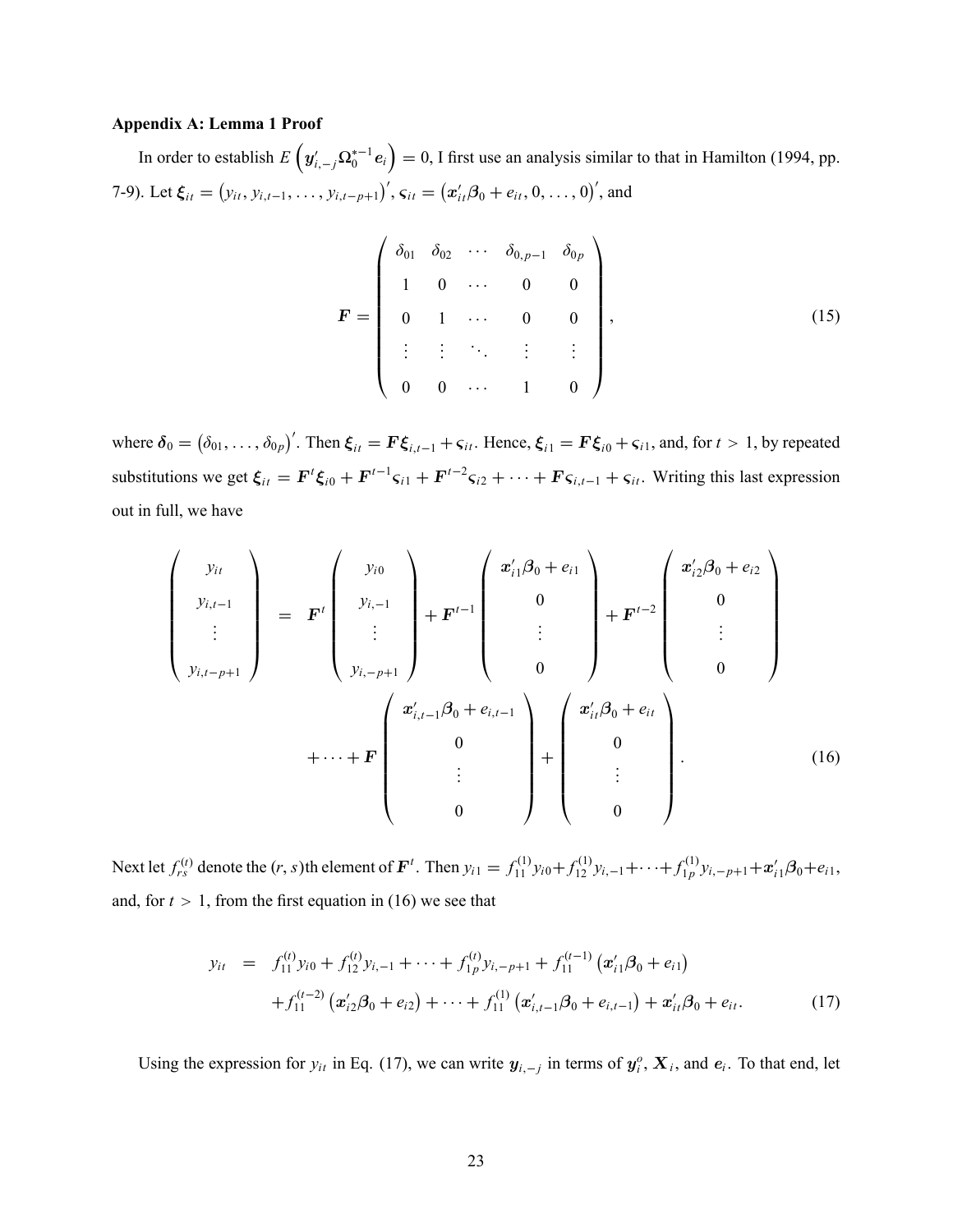$A_j$  and  $B_j$  be  $T \times p$  and  $T \times T$  matrices given by

$$
A_{j} = \begin{pmatrix}\n0 & 0 & \cdots & 0 & 1 & 0 & \cdots & 0 \\
0 & 0 & \cdots & 1 & 0 & 0 & \cdots & 0 \\
\vdots & \vdots & \vdots & \vdots & \vdots & \vdots & \vdots \\
0 & 1 & \cdots & 0 & 0 & 0 & \cdots & 0 \\
f_{11}^{(1)} & f_{12}^{(1)} & \cdots & f_{1,j-1}^{(1)} & f_{1j}^{(1)} & f_{1,j+1}^{(1)} & \cdots & f_{1p}^{(1)} \\
f_{11}^{(2)} & f_{12}^{(2)} & \cdots & f_{1,j-1}^{(2)} & f_{1j}^{(2)} & f_{1,j+1}^{(2)} & \cdots & f_{1p}^{(2)} \\
\vdots & \vdots & \vdots & \vdots & \vdots & \vdots & \vdots \\
f_{11}^{(T-j)} & f_{12}^{(T-j)} & \cdots & f_{1,j-1}^{(T-j)} & f_{1j}^{(T-j)} & f_{1,j+1}^{(T-j)} & \cdots & f_{1p}^{(T-j)}\n\end{pmatrix}
$$
\n
$$
B_{j} = \begin{pmatrix}\n0 & 0 & 0 & \cdots & 0 & 0 & 0 & \cdots & 0 \\
0 & 0 & 0 & \cdots & 0 & 0 & 0 & \cdots & 0 \\
\vdots & \vdots & \vdots & \vdots & \vdots & \vdots & \vdots & \vdots \\
0 & 0 & 0 & \cdots & 0 & 0 & 0 & \cdots & 0 \\
1 & 0 & 0 & \cdots & 0 & 0 & 0 & \cdots & 0 \\
f_{11}^{(1)} & 1 & 0 & \cdots & 0 & 0 & 0 & \cdots & 0 \\
f_{11}^{(2)} & f_{11}^{(1)} & 1 & \cdots & 0 & 0 & 0 & \cdots & 0 \\
f_{11}^{(2)} & f_{11}^{(1)} & 1 & \cdots & 0 & 0 & 0 & \cdots & 0 \\
\vdots & \vdots & \vdots & \vdots & \vdots & \vdots & \vdots & \vdots \\
f_{11}^{(T-j-1)} & f_{11}^{(T-j-2)} & f_{11}^{(T-j-3)} & \cdots & f_{11}^{(1)} & 1 & 0 & \cdots & 0\n\end
$$

Given these definitions, we have  $y_{i,-j} = A_j y_i^o + B_j (X_i \beta_0 + e_i)$ .

Therefore,  $E(g'_{i,-j}\Omega_0^{*-1}e_i) = E(g''_iA'_j\Omega_0^{*-1}e_i) + E(g'_0X'_iB'_j\Omega_0^{*-1}e_i) + E(e'_iB'_j\Omega_0^{*-1}e_i)$ . Note that  $E(e_i'B_j'\Omega_0^{*-1}e_i) = E[\text{tr}(\Omega_0^{*-1}e_ie_i'B_j')] = \text{tr}[\Omega_0^{*-1}E(e_ie_i')B_j'] = \text{tr}(B_j') = 0$ , where the last equality follows from the fact that  $B_j$  is a square matrix with zeros down the main diagonal. Moreover, if  $E(e_i x'_i) =$ **0**, then  $E(\beta_0' \mathbf{X}_i' \mathbf{B}_j' \Omega_0^{*-1} e_i) = 0$ . And  $E(\mathbf{y}_i^{o'} \mathbf{A}_j' \Omega_0^{*-1} e_i) = \text{tr}[E(\mathbf{e}_i \mathbf{y}_i^{o'}) \mathbf{A}_j' \Omega_0^{*-1}] = 0$  given  $E(\mathbf{e}_i \mathbf{y}_i^{o'}) = 0$ **0**. The preceding proves  $E\left(y'_{i,-j}\Omega_0^{*-1}e_i\right) = 0$ .

## Appendix B: Theorem 1 Proof

The proof of Theorem 1 relies on verifying several preliminary results, which are provided as Lemmas B.1 through B.4. Throughout convergence is with respect to  $N \to \infty$ , with T fixed. Moreover, in the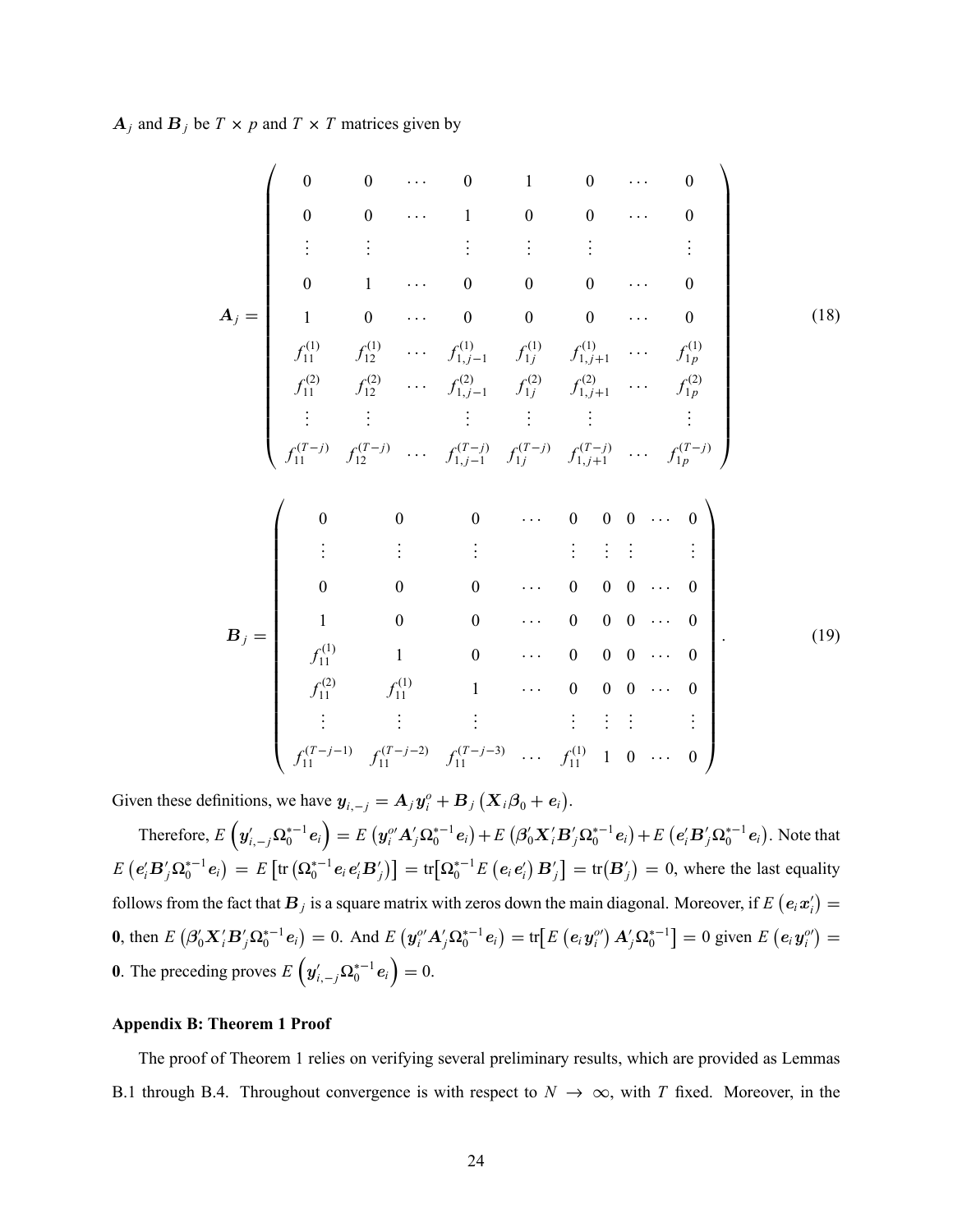sequel,  $M$  denotes a sufficiently large finite number.

**Lemma B.1**. Suppose  $E(r_{iik}^2) < \infty$  and  $E(r_{iik}^2) < \infty$ , for each *i*, *t*, and *k*, and Conditions C2 and C4 are satisfied. Then the linear projection in (4) exists. Furthermore, the limits  $L(\psi) = \lim_{N \to \infty} E[L_N(\psi)]$  and  $H(\psi) = \lim_{N \to \infty} E[H_N(\psi)]$  exist, and  $L(\psi)$  and the elements of  $H(\psi)$  are continuous functions of  $\psi$ .

**Proof.** The conditions  $E\left(x_{itk}^2\right) < \infty$  and  $E\left(y_{it}^2\right) < \infty$ , for each i, t, and k, and C2 imply the existence of the linear projection in (4) (see, e.g., Wooldridge, 2010, pp. 25-26).

Also,  $E[L_N(\psi)]$  is finite if  $E[\mathbf{u}_i(\gamma) \Omega^{-1} \mathbf{u}_i(\gamma)]$  is finite, and the latter is finite if  $x_{itk}$  and  $y_{it}$  have finite second-order moments, for all  $i, t$ , and  $k$ .

The matrix  $E[H_N(\psi)]$  has finite elements as well. To see this, first let  $W_{i,j}$  denote the *j*th column of  $W_i$ , and let  $S_{\cdot j}$  denote the *j*th column of  $\partial \text{vec}(\Omega) / \partial \omega'$ , where recall that  $\omega = \text{vech}(\Omega)$ . Then,  $\partial^2 l_i(\psi) / \partial \gamma_{j} \partial \gamma_{k} = -\mathbf{W}'_{i \cdot j} \mathbf{\Omega}^{-1} \mathbf{W}_{i \cdot k}, \partial^2 l_i(\psi) / \partial \gamma_{j} \partial \omega_{k} = -\mathbf{W}'_{i \cdot j} \mathbf{\Omega}^{-1} (\partial \mathbf{\Omega} / \partial \omega_{k}) \mathbf{\Omega}^{-1} \mathbf{u}_{i}(\gamma)$ , and

$$
\frac{\partial^2 l_i(\psi)}{\partial \omega_j \partial \omega_k} = \frac{1}{2} \mathbf{S}'_{.j} \left( \mathbf{\Omega}^{-1} \otimes \mathbf{\Omega}^{-1} \right) \mathbf{S}_{.k} - \frac{1}{2} s_{ijk}^{(1)}(\psi) - \frac{1}{2} s_{ijk}^{(2)}(\psi) , \qquad (20)
$$

where  $s_{ijk}^{(1)}(\psi) = S'_{,j} (\Omega^{-1} \otimes \Omega^{-1} u_i (\gamma) u_i (\gamma)' \Omega^{-1}) S_{,k}$  and  $s_{ijk}^{(2)}(\psi) =$  $S'_{ij}$   $(\Omega^{-1}u_i(\gamma)u_i(\gamma) \Omega^{-1} \otimes \Omega^{-1}) S_{ik}$  (see Ruud 2000, p. 930). From the preceding second-order partial derivatives we see that the condition  $E(x_{itk}^2) < \infty$  and  $E(y_{it}^2) < \infty$ , for each *i*, *t*, and *k*, implies  $E\left[\boldsymbol{H}_{N}\left(\boldsymbol{\psi}\right)\right]$  has finite elements.

Inspection of  $E[L_N(\psi)]$  and the elements of  $E[H_N(\psi)]$  reveals  $E[L_N(\psi)]$  and the elements of  $E[H_N(\psi)]$  are functions of  $\psi$  and terms of the form  $N^{-1}\sum_i E(y_{is}y_{it})$ ,  $N^{-1}\sum_i E(y_{is}x_{itk})$ , and  $N^{-1} \sum_i E(x_{i s j} x_{i t k})$ . Therefore, if the limits of these averages exist (as  $N \to \infty$ ), then the limits  $L(\psi) = \lim_{N \to \infty} E[L_N(\psi)]$  and  $H(\psi) = \lim_{N \to \infty} E[H_N(\psi)]$  exist, where  $L(\psi)$  and the elements of H ( $\psi$ ) are functions of  $\psi$  and terms involving limits of the form  $\lim_{N\to\infty} N^{-1} \sum_i E(y_{is}y_{it})$ ,  $\lim_{N\to\infty} N^{-1} \sum_i E(y_{is}x_{itk})$ , and  $\lim_{N\to\infty} N^{-1} \sum_i E(x_{isj}x_{itk})$ . And, inspection of  $L(\psi)$  and the elements of H  $(\psi)$  reveals L  $(\psi)$  and the elements of H  $(\psi)$  are continuous functions of  $\psi$ .

**Lemma B.2**. Suppose  $E(r_{itk}^2) < \infty$  and  $E(r_{it}^2) < \infty$ , for each *i*, *t*, and *k*, and Conditions C2 and C3 are satisfied. Then  $E\left(\mathbf{W}_i \Omega_0^{-1} \mathbf{u}_i\right) = \mathbf{0}$  for all *i*.

**Proof**. We have  $E(Z_i'\Omega_0^{-1}u_i) = 0$  because all of the elements of  $u_i$  are uncorrelated with all of the elements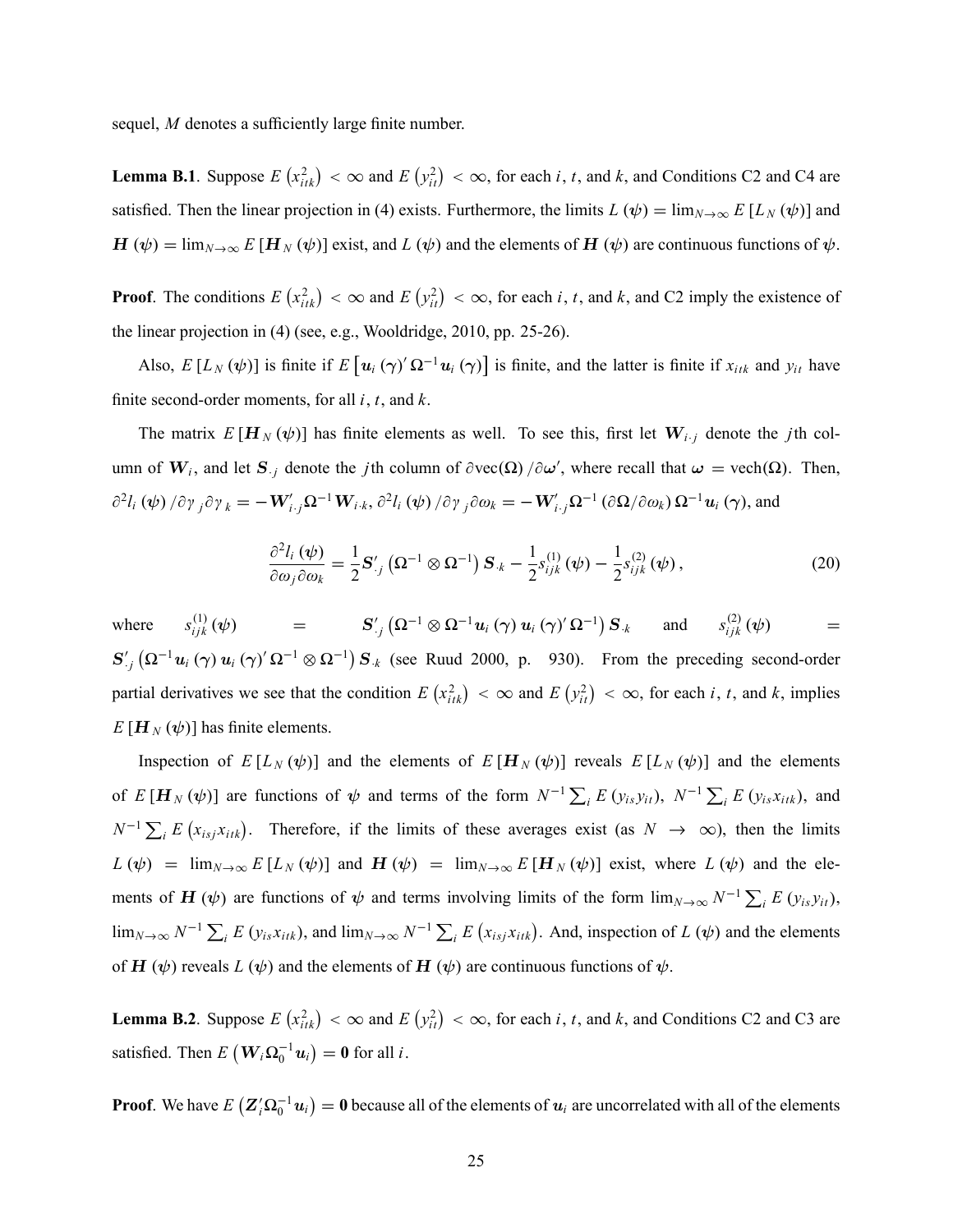of  $\mathbf{Z}_i$  by construction. Moreover, the conditions of Lemma B.2 imply  $E(u_i y_i^{\rho\prime}) = \mathbf{0}$ ,  $E(u_i x_i^{\prime}) = \mathbf{0}$ , and  $E(u_iu'_i) = \Omega_0$ . Thus, the conditions of Lemma 1 hold for the augmented regression in (6). Hence, by Lemma 1, we have  $E\left(y'_{i,-j}\Omega_0^{-1}u_i\right) = 0$   $(j = 1, ..., p)$ . This proves  $E\left(\mathbf{W}_i\Omega_0^{-1}u_i\right) = \mathbf{0}$ .

**Lemma B.3**. Let  $\overline{\Psi}$  denote a compact subset of  $\Psi$ . Suppose C1, C4, and C5 are satisfied. Then  $L_N(\cdot) \stackrel{a.s.}{\rightarrow}$  $\rightarrow$ L ( $\cdot$ ) uniformly on  $\overline{\Psi}$ .

**Proof**. Let  $\omega^{st}$  denote the  $(s, t)$ th element of  $\Omega^{-1}$ ; let  $\gamma_k$  denote the kth element of  $\gamma$ ; recall that  $W_{i,j}$  is the *j*th column of  $W_i$ ; and let  $W_{itj}$  denote the *t*th element of  $W_{i,j}$ . Also, let  $S_{y_s y_t, N} = N^{-1} \sum_i [y_{is} y_{it} - E (y_{is} y_{it})], S_{y_s w_{tj}, N} = N^{-1} \sum_i [y_{is} W_{itj} - E (y_{is} W_{itj})],$  and  $S_{W_{sj}W_{tk},N} = N^{-1} \sum_i [W_{isj}W_{itk} - E(W_{isj}W_{itk})]$ . Then  $L_N(\psi) - E[L_N(\psi)] = -\sum_s \sum_t \omega^{st} S_{y_sy_t,N}/2 +$  $\sum_{s} \sum_{t} \omega^{st} \sum_{j} \gamma_{j} S_{y_s w_{tj},N} - \sum_{s} \sum_{t} \omega^{st} \sum_{j} \sum_{k} \gamma_{j} \gamma_{k} S_{w_{sj} w_{tk},N}/2$ . Therefore, by an obvious inequality, we have  $|L_N(\psi) - E[L_N(\psi)]| \leq \sum_{s} \sum_{t} |\omega^{st}| |S_{y_s y_t, N}|/2 + \sum_{s} \sum_{t} |\omega^{st}| |\sum_{k} |y_k| |S_{y_s W_{tk}, N}| +$  $\sum_{s}\sum_{t} |\omega^{st}| \sum_{j} \sum_{k} |\gamma_{j} \gamma_{k}| |S_{W_{sj}W_{tk},N}|/2$ . Given  $\omega^{st}$  and  $\gamma_{k}$  are bounded for  $\psi \in \overline{\Psi}$ , it follows that

$$
\sup_{\psi \in \overline{\Psi}} |L_N(\psi) - E[L_N(\psi)]| \leq M \sum_{s} \sum_{t} |S_{y_s y_t, N}| + M \sum_{s} \sum_{t} \sum_{k} |S_{y_s W_{tk}, N}| + M \sum_{s} \sum_{t} \sum_{j} \sum_{k} |S_{W_{sj} W_{tk}, N}|.
$$
\n(21)

Hence,  $L_N(\cdot) - E[L_N(\cdot)] \stackrel{a.s.}{\rightarrow} 0$  uniformly on  $\overline{\Psi}$  if  $S_{y_s y_t, N} \stackrel{a.s.}{\rightarrow} 0$ ,  $S_{y_s w_{tk}, N} \stackrel{a.s.}{\rightarrow} 0$ , and  $S_{W_{sj}W_{tk}, N} \stackrel{a.s.}{\rightarrow} 0$  for each s, t, i, and  $k$ .

To see that  $S_{y_s y_t, N} \stackrel{a.s.}{\rightarrow} 0$ , note that, by the Cauchy-Schwarz inequality and C1, we get E  $|y_{is} y_{it}|^{1+\epsilon/2} \le$  $(E |y_{is}|^{2+\epsilon} E |y_{it}|^{2+\epsilon})^{1/2} < M$  for some  $\epsilon > 0$  and all i, s, and t. This conclusion and C5 imply  $S_{y_s y_t, N} \stackrel{a.s.}{\rightarrow} 0$ (see White 2001, p. 35, Corollary 3.9). By similar arguments, we also have  $S_{y_sW_{tk},N} \stackrel{a.s.}{\rightarrow} 0$  and  $S_{W_{sj}W_{tk},N} \stackrel{a.s.}{\rightarrow} 0$ . Hence,  $L_N(\cdot) - E[L_N(\cdot)] \stackrel{a.s.}{\rightarrow} 0$  uniformly on  $\overline{\Psi}$ .

Given C4, the following expressions are defined:  $A_{y_s y_t, N} = N^{-1} \sum_i E(y_{is} y_{it})$  –  $\lim_{N \to \infty} N^{-1} \sum_{i} E(y_{is} y_{it}), \quad A_{y_s w_{tj},N} = N^{-1} \sum_{i} E(y_{is} W_{itj}) - \lim_{N \to \infty} N^{-1} \sum_{i} E(y_{is} W_{itj}),$  and  $A_{W_{sj}W_{tk},N}$  =  $N^{-1}\sum_{i} E\left(W_{isj}W_{itk}\right)$  -  $\lim_{N\to\infty} N^{-1}\sum_{i} E\left(W_{isj}W_{itk}\right)$ . And, by arguments analogous to those leading to the inequality in (21), one can show  $\sup_{\psi \in \overline{\Psi}} |E[L_N(\psi)] - L(\psi)| \le$  $M\sum_{s}\sum_{t} |A_{y_{s}y_{t},N}| + M\sum_{s}\sum_{t}\sum_{j}|A_{y_{s}W_{tj},N}| + M\sum_{s}\sum_{t}\sum_{j}\sum_{k}|A_{W_{sj}W_{tk},N}|$ . Because  $A_{y_{s}y_{t},N}, A_{y_{s}W_{tj},N}, A_{y_{s}W_{tj},N}$ and  $A_{W_{si}W_{tk},N}$  all  $\rightarrow 0$ , we have  $E[L_N(\cdot)] \rightarrow L(\cdot)$  uniformly on  $\overline{\Psi}$ .

The conclusions of the last two paragraphs imply  $L_N(\cdot) \stackrel{a.s.}{\to} L(\cdot)$  uniformly on  $\overline{\Psi}$ .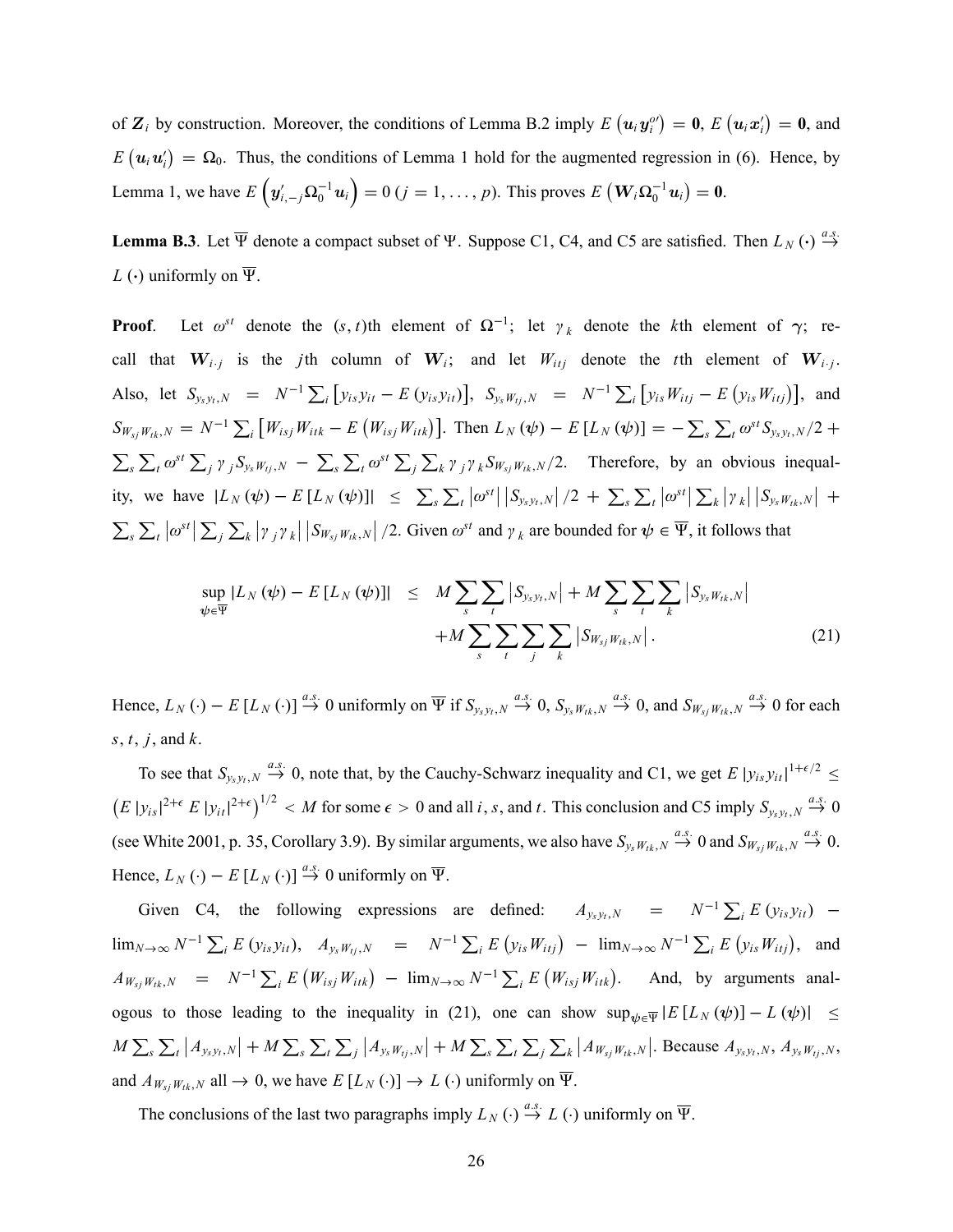**Lemma B.4**. Suppose Conditions C1–C4 are satisfied and  $H_0$  is negative definite. Then there is a compact subset  $\overline{\Psi}$  of  $\Psi$ , with  $\psi_0$  in its interior, such that  $L(\psi) < L(\psi_0)$  if  $\psi \in \overline{\Psi}$  and  $\psi \neq \psi_0$ .

Proof. First

$$
E\left[\partial l_i\left(\psi_0\right)/\partial\psi\right] = \mathbf{0} \tag{22}
$$

is established. By well known results,  $\partial l_i(\psi) / \partial \gamma = W'_i \Omega^{-1} u_i(\gamma)$  and

$$
\frac{\partial l_i(\psi)}{\partial \omega} = -\frac{1}{2} \text{vech} \left( \Omega^{-1} - \Omega^{-1} \boldsymbol{u}_i(\gamma) \, \boldsymbol{u}_i(\gamma) \, \Omega^{-1} \right) \tag{23}
$$

(see, e.g., Ruud, 2000, pp. 928-930). We have  $E[\partial l_i(\psi_0)/\partial \gamma] = 0$  (Lemma B.2), and from Eq. (23), it is clear that, because  $E\left(\boldsymbol{u}_i\boldsymbol{u}_i'\right) = \boldsymbol{\Omega}_0$ , we have  $E\left[\partial l_i\left(\boldsymbol{\psi}_0\right)/\partial \boldsymbol{\omega}\right] = \boldsymbol{0}$ .

Next, a Taylor series expansion gives

$$
L_{N}(\psi) = L_{N}(\psi_{0}) + (\psi - \psi_{0})' g_{N}(\psi_{0}) + (\psi - \psi_{0})' H_{N}(\psi^{*}) (\psi - \psi_{0}) / 2, \qquad (24)
$$

where  $g_N(\psi_0) = \partial L_N(\psi_0) / \partial \psi$ , and  $\psi^*$  satisfies  $\|\psi - \psi^*\| \le \|\psi - \psi_0\|$ . Given Eq. (22) and Lemma B.1, taking the expectation of the left and right-hand sides of (24) and then letting  $N \to \infty$  gives  $L(\psi)$  =  $L\left(\boldsymbol{\psi}_0\right) + \left(\boldsymbol{\psi} - \boldsymbol{\psi}_0\right)'\boldsymbol{H}\left(\boldsymbol{\psi}^*\right)\left(\boldsymbol{\psi} - \boldsymbol{\psi}_0\right)/2.$ 

Let  $h_{jk}(\psi)$  denote the  $(j, k)$ th element of  $\mathbf{H}(\psi)$ , and define determinants

$$
d_j(\psi) = \begin{vmatrix} h_{11}(\psi) & \cdots & h_{1j}(\psi) \\ \vdots & \ddots & \vdots \\ h_{j1}(\psi) & \cdots & h_{jj}(\psi) \end{vmatrix} \qquad (j = 1, \ldots, m).
$$

A necessary and sufficient condition for H  $(\psi)$  to be negative definite is  $d_1 (\psi) < 0$ ,  $d_2 (\psi) > 0$ ,  $d_3 (\psi) <$ 0, ... (see Rao 1973, p. 37). By assumption,  $H_0 = H(\psi_0)$  is negative definite, and thus  $d_1(\psi_0) < 0$ ,  $d_2(\psi_0) > 0, d_3(\psi_0) < 0, \ldots$  Moreover, the determinant  $d_j(\cdot)$  is continuous in  $h_{11}(\cdot), h_{12}(\cdot), \ldots$ , which are, in turn, continuous in  $\psi$  (see Lemma B.1). Hence,  $d_i(\cdot)$  is continuous in  $\psi$ . It follows that there is a  $r > 0$  such that for the closed ball in  $\mathbb{R}^m$ , centered at  $\psi_0$ , with radius r, we have  $d_1(\psi) < 0$ ,  $d_2(\psi) > 0$ ,  $d_3(\psi) < 0, \ldots$  for  $\psi$  in the ball. Let  $\overline{\Psi}$  denote the ball (a compact subset of  $\mathbb{R}^m$ ). Then  $H(\psi)$  is negative definite for  $\psi \in \overline{\Psi}$ . Therefore, for  $\psi \neq \psi_0$  and  $\psi \in \overline{\Psi}$ , we must have  $(\psi - \psi_0)' H_N(\psi^*) (\psi - \psi_0) < 0$ ,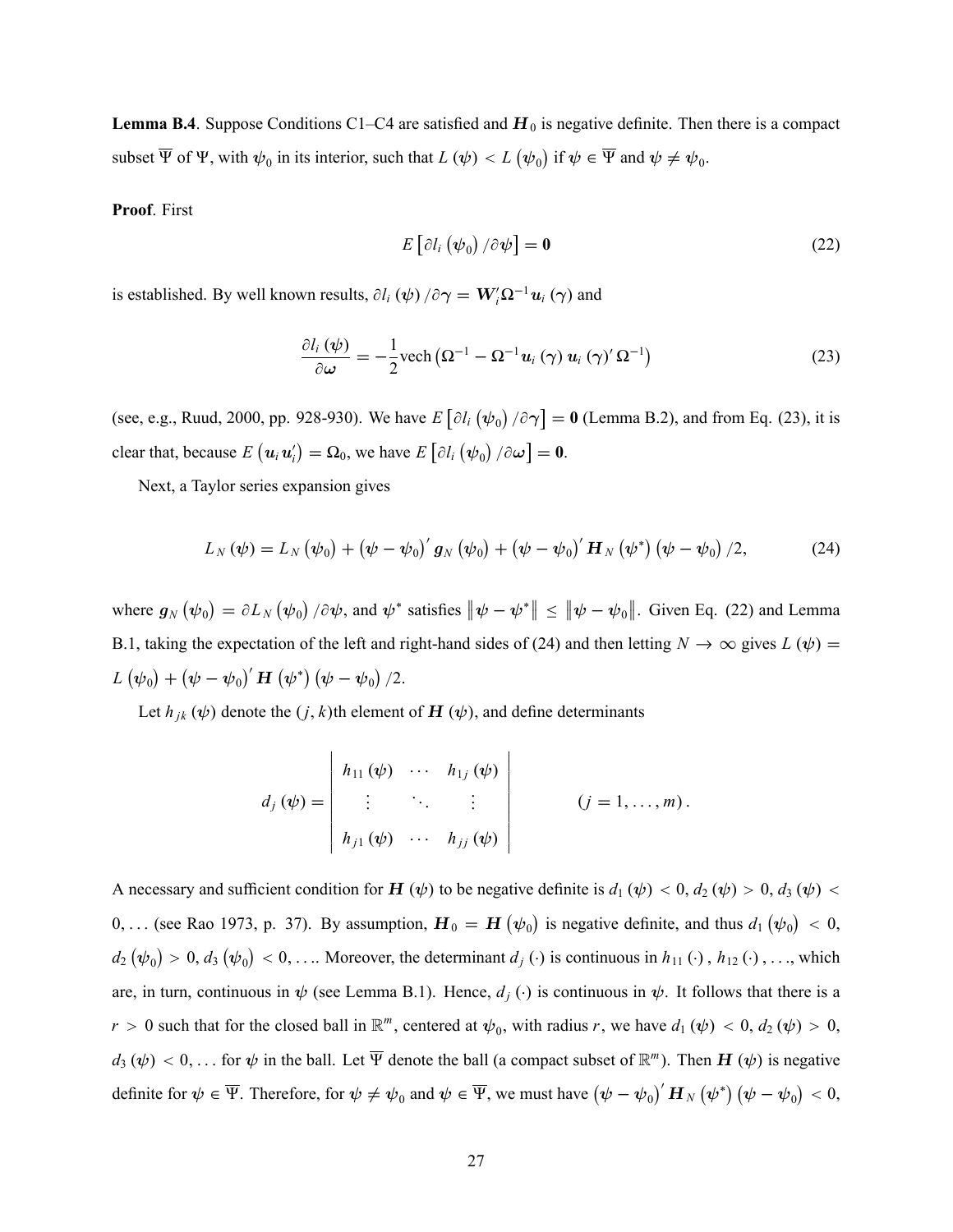because  $\psi \in \overline{\Psi}$  implies  $\psi^* \in \overline{\Psi}$  and, therefore,  $H(\psi^*)$  is negative definite. Hence,  $L(\psi) < L(\psi_0)$  if  $\psi \in \overline{\Psi}$  and  $\psi \neq \psi_0$ .

**Proof of Theorem 1**: The conclusions of Lemmas B.3 and and B.4 imply there is a measurable maximizer,  $\widehat{\psi}$ , in  $\overline{\Psi}$  and  $\widehat{\psi} \stackrel{a.s.}{\rightarrow} \psi_0$  (see, e.g., Amemiya, 1985, Theorem 4.1.1, and his footnote 1 on p. 107).

### Appendix C: Theorem 2 Proof

Theorem 2 is proven by establishing several lemmas. The first result is an elementary inequality, which is applied repeatedly in the sequel.

**Lemma C.1.** For  $r > 0$ ,  $\sum_{j=1}^m a_j$  $\sum_{j=1}^r b_r \sum_{j=1}^m$  $|a_j|^r$  where  $b_r = 1$  or  $2^{(r-1)(m-1)}$  according as  $r \le 1$  or  $r \geq 1$ .

**Proof.** By repeated application of the inequality  $|a + b|^r \leq c_r |a|^r + c_r |b|^r$ ,  $r > 0$ , where  $c_r = 1$  or  $2^{r-1}$ according as  $r \le 1$  or  $r \ge 1$  (see Loève 1977, p. 157), we have  $\sum_{j=1}^m a_j$  $r \leq c_r |a_1|^r + c_r$  $\sum_{j=2}^{m} a_j$ r  $\geq$  $c_r |a_1|^r + c_r^2 |a_2|^r + c_r^2$   $\sum_{j=3}^m a_j$ r  $\leq \sum_{j=1}^{m-1} c_r^{j} |a_j|^r + c_r^{m-1} |a_m|^r$ . Also,  $\sum_{j=1}^{m-1} c_r^{j} |a_j|^r + c_r^{m-1} |a_m|^r \leq$  $b_r\sum_{j=1}^m$  $|a_j|^r$  for  $b_r = c_r^{m-1}$ .

**Lemma C.2**. Suppose C1', C2, C3, C5, and C6 are satisfied. Then  $\sqrt{N}g_N(\psi_0) \stackrel{d}{\rightarrow} \mathcal{N}(0, \mathcal{I}_0)$ .

**Proof.** Let  $\mu$  be a  $m \times 1$  vector of constants such that  $\mu \neq 0$ . We have  $\mu' \sqrt{N} g_N(\psi_0) = N^{-1/2} \sum_i \mathcal{Z}_i$  for  $\mathcal{Z}_i = \boldsymbol{\mu}'\left(\partial l_i\left(\boldsymbol{\psi}_0\right)/\partial \boldsymbol{\psi}\right)$ . And  $\sqrt{N}\boldsymbol{g}_N\left(\boldsymbol{\psi}_0\right) \stackrel{d}{\rightarrow} \mathcal{N}\left(\boldsymbol{0},\mathcal{I}_0\right)$  if  $N^{-1/2}\sum_i \mathcal{Z}_i$ d  $\stackrel{d}{\rightarrow} \mathcal{N}(0, \mu' \mathcal{I}_0 \mu)$  (see Amemiya 1985, Theorem 3.3.8).

To verify  $N^{-1/2} \sum_i \mathcal{Z}_i$ d  $\stackrel{d}{\rightarrow} \mathcal{N}(0, \mu' \mathcal{I}_0 \mu), \text{let } v_i^2 = \text{var}(\mathcal{Z}_i) = \mu' E\left[\left(\partial l_i\left(\psi_0\right)/\partial \psi\right)\left(\partial l_i\left(\psi_0\right)/\partial \psi\right)'\right]\mu,$ and  $\overline{v}_N^2 = N^{-1} \sum_i v_i^2$ . Because  $\lim_{N \to \infty} \overline{v}_N^2 = \mu' \mathcal{I}_0 \mu$  (by C6), we have  $N^{-1/2} \sum_i \mathcal{Z}_i$ d  $\stackrel{d}{\rightarrow} \mathcal{N}(0, \mu' \mathcal{I}_0 \mu)$  if  $N^{-1/2} \sum_i \mathcal{Z}_i / \overline{\nu}_N \stackrel{d}{\rightarrow} \mathcal{N}(0, 1)$ . Moreover,  $N^{-1/2} \sum_i \mathcal{Z}_i / \overline{\nu}_N \stackrel{d}{\rightarrow} \mathcal{N}(0, 1)$  if  $E(\mathcal{Z}_i) = 0, \overline{\nu}_N^2 > \epsilon' > 0$  for all N sufficiently large, and  $E |\mathcal{Z}_i|^{2+\epsilon/2} < M$  for all i and some  $\epsilon/2 > 0$  (see White 2001, Theorem 5.10). Therefore, Lemma C.2 is proven upon proving  $E(Z_i) = 0$ ,  $\overline{v}_N^2 > \epsilon' > 0$  for all N sufficiently large, and  $E |Z_i|^{2+\epsilon/2} < M$  for all *i* and some  $\epsilon/2 > 0$ .

We can verify  $E(Z_i) = 0$  and  $\overline{v}_N^2 > \epsilon' > 0$  for all N sufficiently large easily. In particular, Eq. (22) implies  $E(Z_i) = 0$ . Moreover, given C6, we have  $\lim_{N \to \infty} \overline{v}_N^2 = \mu' \mathcal{I}_0 \mu$ , and, because  $\mathcal{I}_0$  is positive definite, we can find an  $\epsilon' > 0$  such that  $\overline{v}_N^2 > \epsilon'$  for all N sufficiently large.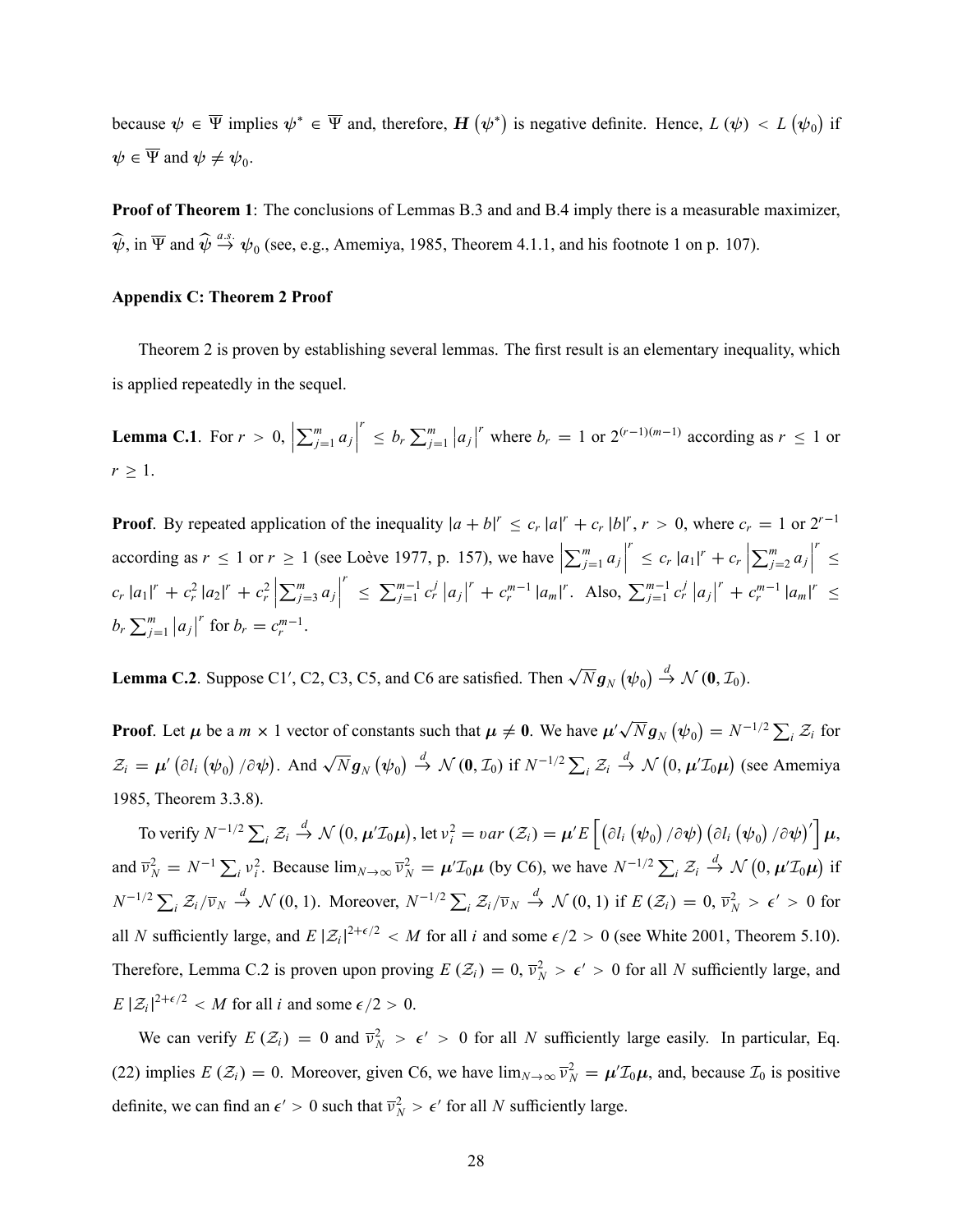To verify  $E |\mathcal{Z}_i|^{2+\epsilon/2} < M$  for all i and some  $\epsilon/2 > 0$ , first let  $\mu_j$  and  $\psi_j$  denote the jth elements of  $\mu$  and  $\psi$ . Then  $\mathcal{Z}_i = \sum_j \mu_j \partial l_i (\psi_0) / \partial \psi_j$ . Hence, by Lemma C.1, we have  $E |\mathcal{Z}_i|^{2+\epsilon/2} < M$  for all i if  $E |\partial l_i (\psi_0) / \partial \psi_j|^{2+\epsilon/2} < M$  for all i and j. Next, recall  $\partial l_i (\psi_0) / \partial \gamma = \mathbf{W}_i' \Omega_0^{-1} \mathbf{u}_i$  while  $\partial l_i (\psi_0) / \partial \omega =$  $-$ vech $(\Omega_0^{-1} - \Omega_0^{-1} u_i u_i' \Omega_0^{-1})/2$ . Moreover, upon letting  $\omega_0^{st}$  denote the  $(s, t)$ th element of  $\Omega_0^{-1}$  and recalling  $W_{isj}$  denotes the  $(s, j)$ th element of  $W_i$ , the elements of  $W_i' \Omega_0^{-1} u_i$  are of the form  $\sum_s \sum_t \omega_0^{st} W_{isj} u_{it}$ while the elements of vech $(Q_0^{-1} - Q_0^{-1} u_i u_i' Q_0^{-1})$  are of the form  $\omega_0^{jk} - \sum_s \sum_t \omega_0^{js} \omega_0^{kt} u_{is} u_{it}$ . These observations and another application of Lemma C.1 implies  $E |\partial l_i (\psi_0) / \partial \psi_j|^{2+\epsilon/2} < M$  for all i and j if  $E\left|W_{isj}u_{it}\right|^{2+\epsilon/2}$  < M and  $E\left|u_{is}u_{it}\right|^{2+\epsilon/2}$  < M for all i, j, s, and t. But  $E\left|W_{isj}u_{it}\right|^{2+\epsilon/2}$  $\geq$  $\left(E\left|W_{isj}\right|\right|^{4+\epsilon}E\left|u_{it}\right|^{4+\epsilon}\right)^{1/2}$  by the Cauchy-Schwarz inequality. Moreover, for a suitable choice of  $\epsilon > 0$ , we have  $E\left|W_{isj}\right|^{4+\epsilon} < M$  for all i, s, and j by C1'. Condition C1' also implies  $E\left|u_{it}\right|^{4+\epsilon} < M$  for all i and t. Hence,  $E |W_{isj}u_{it}|^{2+\epsilon/2} < M$  for all i, j, s, and t. Similar arguments give  $E |u_{is}u_{it}|^{2+\epsilon/2} < M$  for all i, s, and t. It follows that  $E |Z_i|^{2+\epsilon/2} < M$  for all i and some  $\epsilon/2 > 0$ .

**Lemma C.3**. Let  $\overline{\Psi}$  be a compact subset of  $\Psi$ . Suppose C1, C4, and C5 are satisfied. Then  $H_N$   $\leftrightarrow$   $\stackrel{a.s.}{\rightarrow} H$   $\leftrightarrow$ uniformly on  $\overline{\Psi}$ .

**Proof**. Let  $h_{\gamma_j\gamma_k}(\psi) = \lim_{N\to\infty} E\left[\partial^2 L_N(\psi) / \partial \gamma_j \partial \gamma_k\right]$ . Then  $\left|\partial^2 L_N(\psi) / \partial \gamma_j \partial \gamma - h_{\gamma_j\gamma_k}(\psi)\right|$  =  $\left|\sum_{s}\sum_{t} \omega^{st}\left(S_{W_{sj}W_{tk},N}+A_{W_{sj}W_{tk},N}\right)\right| \leq \sum_{s}\sum_{t} |\omega^{st}| \left(|S_{W_{sj}W_{tk},N}|+A_{W_{sj}W_{tk},N}\right|$ . (For the definitions of  $S_{W_{sj}W_{tk},N}$  and  $A_{W_{sj}W_{tk},N}$ , see the proof of Lemma B.3.) Given  $\omega^{st}$  is bounded for  $\psi \in \overline{\Psi}$ , we have  $\sup_{\psi \in \overline{\Psi}} \left| \partial^2 L_N(\psi) / \partial \gamma_j \partial \gamma_k - h_{\gamma_j \gamma_k}(\psi) \right| \leq M \sum_s \sum_t (|S_{W_{sj}W_{tk},N}| + |A_{W_{sj}W_{tk},N}|).$  Recall that  $S_{W_{sj}W_{tk},N} \stackrel{a.s.}{\rightarrow} 0$  (see the proof of Lemma B.3), and  $A_{W_{sj}W_{tk},N} \rightarrow 0$ . Therefore,  $\partial^2 L_N(\cdot) / \partial \gamma_j \partial \gamma_k \stackrel{a.s.}{\rightarrow}$  $\rightarrow$  $h_{\gamma_j\gamma_k}(\cdot)$  uniformly on  $\overline{\Psi}$ .

Let  $h_{\gamma_j\omega_k}(\psi) = \lim_{N\to\infty} E\left[\partial^2 L_N(\psi)/\partial \gamma_j \partial \omega_k\right]$ . Also, let  $\vartheta_{k,st}$  denote the  $(s, t)$ the element of  $\Omega^{-1}(\partial\Omega/\partial\omega_k)\Omega^{-1}$ . Then  $\partial^2L_N(\psi)/\partial\gamma_j\partial\omega_k - h_{\gamma_j\omega_k}(\psi) = -\sum_s\sum_t \vartheta_{k,s} [S_{y_sW_{tj},N} + A_{y_sW_{tj},N}] +$  $\sum_{s} \sum_{t} \sum_{l} \vartheta_{k, st} \gamma_{l} \left[ S_{W_{sj}W_{tl}, N} + A_{W_{sj}W_{tl}, N} \right]$ . (For the definitions of  $S_{y_sW_{tj}, N}$  and  $A_{y_sW_{tj}, N}$ , see the proof of Lemma B.3.) Because  $\vartheta_{k, st}$  is a continuous function on  $\overline{\Psi}$ , and, therefore, bounded on  $\overline{\Psi}$ , and  $\gamma_l$  is bounded for  $\psi \in \overline{\Psi}$ , we have  $\sup_{\psi \in \overline{\Psi}} \left| \partial^2 L_N(\psi) / \partial \gamma_j \partial \omega_k - h_{\gamma_j \omega_k}(\psi) \right| \leq M \sum_s \sum_t \left( \left| S_{y_s W_{tj},N} \right| + \left| A_{y_s W_{tj},N} \right| \right) +$  $M \sum_{s} \sum_{t} \sum_{l} (|S_{W_{sj}W_{tl},N}| + |A_{W_{sj}W_{tl},N}|)$ . Given  $S_{y_sW_{tj},N} \stackrel{a.s.}{\rightarrow} 0$ ,  $S_{W_{sj}W_{tl},N} \stackrel{a.s.}{\rightarrow} 0$ ,  $A_{y_sW_{tj},N} \rightarrow 0$ , and  $A_{W_{sj}W_{tl},N} \to 0$ , we have  $\partial^2 L_N(\cdot) / \partial \gamma_j \partial \omega_k \stackrel{a.s.}{\to} h_{\gamma_j \omega_k}(\cdot)$  uniformly on  $\overline{\Psi}$ .

Finally, from (20), we see that  $\partial^2 L_N(\psi) / \partial \omega_j \partial \omega_k$  –  $E(\partial^2 L_N(\psi) / \partial \omega_j \partial \omega_k)$  $=$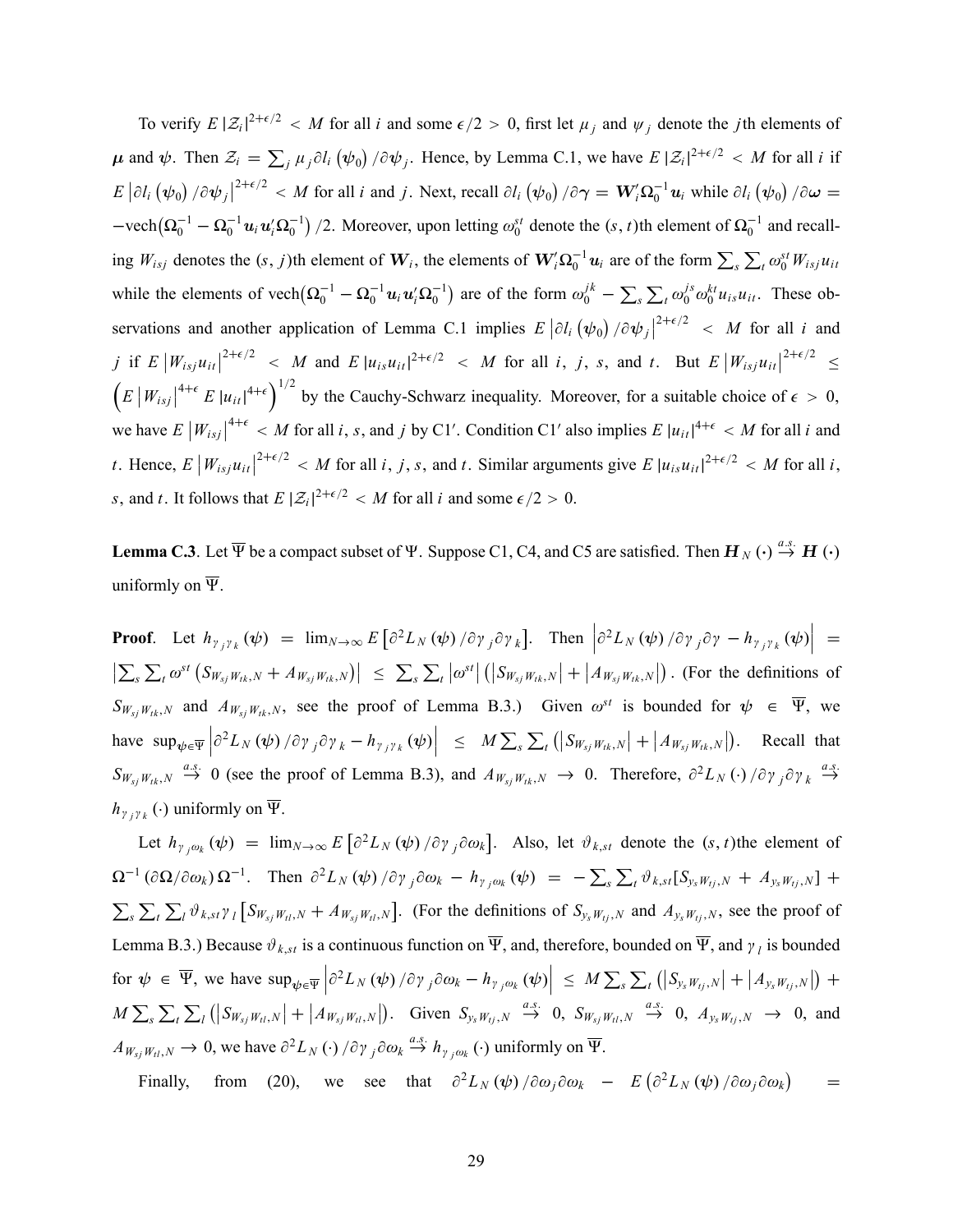$$
-(2N)^{-1} \sum_{i} \left\{ s_{ijk}^{(1)}(\psi) - E \left[ s_{ijk}^{(1)}(\psi) \right] \right\} - (2N)^{-1} \sum_{i} \left\{ s_{ijk}^{(2)}(\psi) - E \left[ s_{ijk}^{(2)}(\psi) \right] \right\}.
$$
 Note that
$$
\frac{1}{N} \sum_{i} \left\{ s_{ijk}^{(1)}(\psi) - E \left[ s_{ijk}^{(1)}(\psi) \right] \right\} = \mathbf{S}_{ij}^{\prime} \left( \mathbf{\Omega}^{-1} \otimes \mathbf{\Omega}^{-1} \mathbf{U}_{N} \left( \gamma \right) \mathbf{\Omega}^{-1} \right) \mathbf{S}_{ik}
$$
(25)

where  $U_N(\gamma) = N^{-1} \sum_i \{ u_i(\gamma) u_i(\gamma)' - E[u_i(\gamma) u_i(\gamma)'] \}$ . Because  $S_{.j}$  is a vector of zeros and ones, we see that the right-hand side of (25) is a sum of the elements of  $\Omega^{-1} \otimes \Omega^{-1} U_N(\gamma) \Omega^{-1}$ . Therefore, if each element of this matrix converges almost surely to zero uniformly on  $\overline{\Psi}$ , then  $N^{-1} \sum_i \left\{ s_{ijk}^{(1)}(\cdot) - E\left[ s_{ijk}^{(1)}(\cdot) \right] \right\} \stackrel{a.s.}{\rightarrow} 0$  uniformly on  $\overline{\Psi}$ . Similar arguments can be used to show  $N^{-1} \sum_i \left\{ s_{ijk}^{(2)} \left( \cdot \right) - E \left[ s_{ijk}^{(2)} \left( \cdot \right) \right] \right\} \stackrel{a.s.}{\rightarrow} 0$  uniformly on  $\overline{\Psi}$ .

To see that each element of  $\Omega^{-1} \otimes \Omega^{-1} U_N(\gamma) \Omega^{-1}$  converges almost surely to zero uniformly, note that the matrix  $\Omega^{-1} \otimes \Omega^{-1} U_N(\gamma) \Omega^{-1}$  can be partitioned into  $T \times T$  sub-matrices of the form  $\omega^{lm}\Omega^{-1}\mathbf{U}_N(\gamma)\Omega^{-1}$   $(l = 1, ..., T, m = 1, ..., T)$ . Furthermore, the  $(j, k)$ th element of  $\omega^{lm}\Omega^{-1}\mathbf{U}_N(\gamma)\Omega^{-1}$  is  $\omega^{lm}\sum_{s}\sum_{t}\omega^{js}\omega^{kt}N^{-1}\sum_{i}\left\{u_{is}(\gamma)u_{it}(\gamma)-E\left[u_{is}(\gamma)u_{it}(\gamma)\right]\right\}$ . And, by familiar arguments, we can show that the absolute value of this element is no greater than  $M \sum_{s} \sum_{t} |N^{-1} \sum_{i} \{u_{is}(\gamma) u_{it}(\gamma) - E[u_{is}(\gamma) u_{it}(\gamma)]\}|$  for  $\psi \in \overline{\Psi}$ . Moreover,  $N^{-1} \sum_i \{u_{is}(\gamma) u_{it}(\gamma) - E[u_{is}(\gamma) u_{it}(\gamma)]\}$  =  $S_{y_s y_t, N} - \sum_q \gamma_q (S_{y_s w_{tq}, N} + S_{y_t w_{sq}, N}) +$  $\sum_{q} \sum_{r} \gamma_q \gamma_r S_{W_{sq}W_{tr}N}$ , and given  $\gamma$  is bounded for  $\psi \in \overline{\Psi}$ , we have

$$
\sup_{\psi \in \overline{\Psi}} \left| \frac{1}{N} \sum_{i} \left\{ u_{is} \left( \gamma \right) u_{it} \left( \gamma \right) - E \left[ u_{is} \left( \gamma \right) u_{it} \left( \gamma \right) \right] \right\} \right|
$$
\n
$$
\leq \left| S_{y_s y_t, N} \right| + M \sum_{q} \left( \left| S_{y_s w_{tq}, N} \right| + \left| S_{y_t w_{sq}, N} \right| + \sum_{r} \left| S_{w_{sq} w_{tr}, N} \right| \right). \tag{26}
$$

Because the right-hand side (26)  $\stackrel{a.s.}{\rightarrow}$  0 (see the proof of Lemma B.3), we have  $N^{-1} \sum_i \left\{ s_{i,jk}^{(1)} \left( \cdot \right) - E \left[ s_{i,jk}^{(1)} \left( \cdot \right) \right] \right\} \quad \stackrel{a.s.}{\rightarrow} \quad 0 \quad \text{uniformly on} \quad \overline{\Psi}.$  Simliar arguments establish  $N^{-1} \sum_i \left\{ s_{i,jk}^{(2)}(\cdot) - E\left[ s_{i,jk}^{(2)}(\cdot) \right] \right\} \stackrel{a.s.}{\rightarrow} 0$  uniformly on  $\overline{\Psi}$ . It follows that  $\partial^2 L_N(\cdot) / \partial \omega_j \partial \omega_k$  –  $E\left[\partial^2 L_N\left(\cdot\right)/\partial \omega_j \partial \omega_k\right] \stackrel{a.s.}{\rightarrow} 0$  uniformly on  $\overline{\Psi}$ .

Let  $h_{\omega_j\omega_k}(\psi) = \lim_{N\to\infty} E\left[\partial^2 L_N(\psi)/\partial \omega_j \partial \omega_k\right]$ . We can establish  $E\left[\partial^2 L_N(\cdot)/\partial \omega_j \partial \omega_k\right] \to$  $h_{\omega_j\omega_k}(\cdot)$  uniformly on  $\overline{\Psi}$  by arguments paralleling those in the last two paragraphs. (For example, in the foregoing derivations, replace  $N^{-1} \sum_i E[u_{is}(\gamma) u_{it}(\gamma)]$  with  $\lim_{N \to \infty} N^{-1} \sum_i E[u_{is}(\gamma) u_{it}(\gamma)]$ and  $N^{-1} \sum_i u_{is} (\gamma) u_{it} (\gamma)$  with  $N^{-1} \sum_i E[u_{is} (\gamma) u_{it} (\gamma)]$ . Also, replace  $S_{y_s y_t, N}$ ,  $S_{y_s w_{tq}, N}$ ,  $S_{y_t w_{sq}, N}$ , and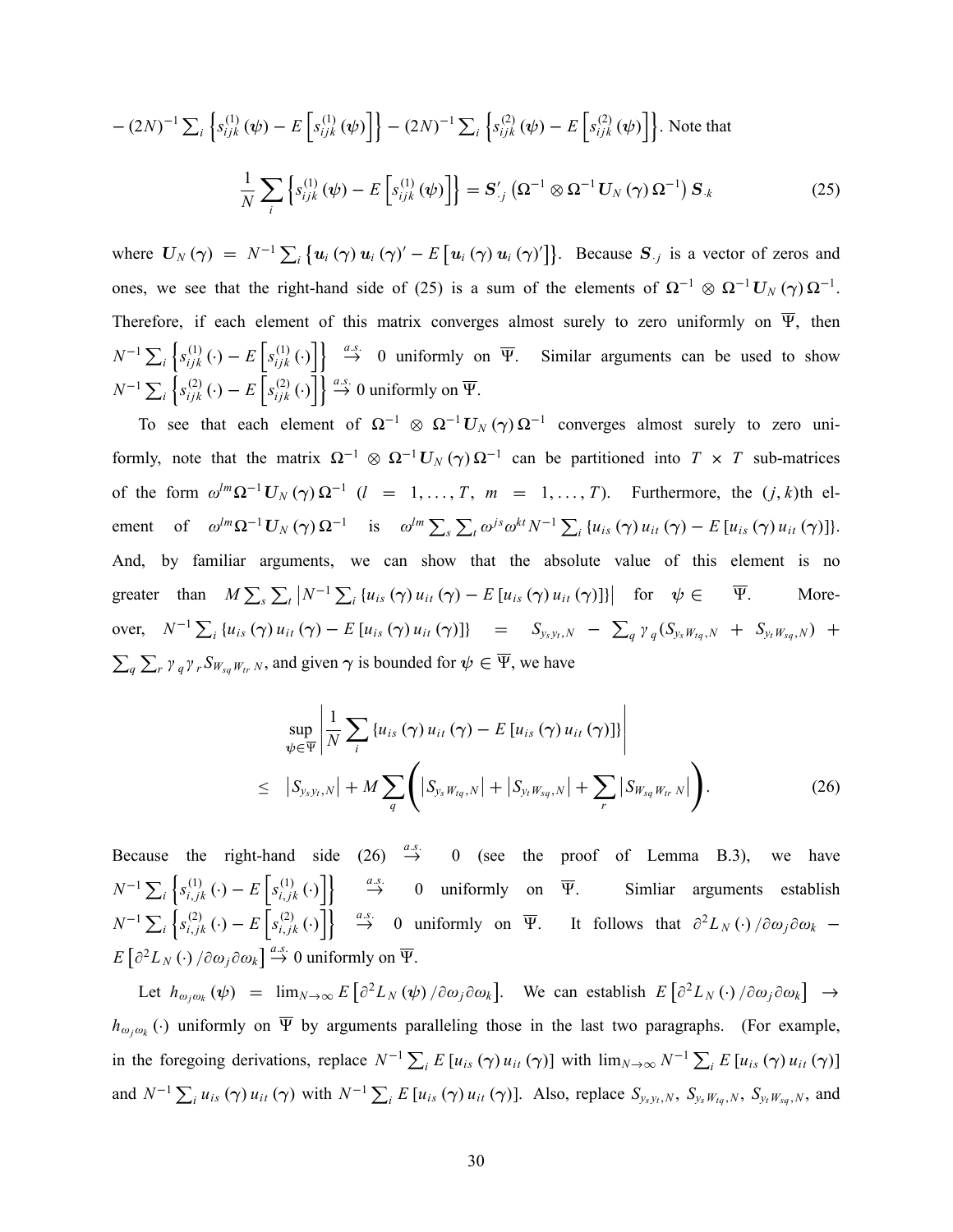$S_{W_{sq}W_{tr} N}$  with  $A_{y_s y_t, N}$ ,  $A_{y_s W_{tq}, N}$ ,  $A_{y_t W_{sq}, N}$ , and  $A_{W_{sq}W_{tr} N}$ .)

From the foregoing, we have  $\partial^2 L_N(\cdot) / \partial \omega_j \partial \omega_k \stackrel{a.s.}{\rightarrow} h_{\omega_j \omega_k}(\cdot)$  uniformly on  $\overline{\Psi}$ .

**Proof of Theorem 2:** The conclusions of Lemmas C.2 and C.3, the consistency of  $\hat{\psi}$ , the continuity of  $H(\cdot)$  at  $\psi_0$ , and the nonsingularity of  $H_0 = H(\psi_0)$  imply  $\sqrt{N} (\hat{\psi} - \psi_0) \stackrel{d}{\rightarrow} \mathcal{N}(\mathbf{0}, H_0^{-1} \mathcal{I}_0 H_0^{-1})$  (see Newey and McFadden 1994, Theorem 3.1).

## Appendix D: Theorems 3 and 4

The proofs of Theorems 3 and 4 are similar to the proofs of Theorems 1 and 2. For example, Conditions C1 and C2' ensure the linear projection parameters in (8) exist and do not depend on *i* and the errors in  $\tilde{u}_i$  are uncorrelated with the regressors in  $x_i$ . Furthermore, the quasi log-likelihood  $\sum_{i=1}^{N} \tilde{l}(\lambda_0)$  is similar to the quasi log-likelihood  $\sum_{i=1}^{N} l(\psi_0)$ , and, therefore, most of the technical details are the same as in Appendices B and C and need not be repeated.

However, the conlusions of Theorems 3 and 4 depend on  $E\left(\widetilde{\mathbf{W}}_i^{\prime} \Upsilon_0^{-1} \widetilde{\mathbf{u}}_i\right) = \mathbf{0}$  being true, and the proof of this result, though similar to the proof of Lemma 1, differs in some details. Therefore, the proof of  $E\left(\widetilde{\mathbf{W}}_{i}^{\prime} \Upsilon_{0}^{-1} \widetilde{\mathbf{u}}_{i}\right) = \mathbf{0}$  is provided in this appendix.

**Lemma D.1**. Suppose  $E(r_{itk}^2) < \infty$  and  $E(r_{it}^2) < \infty$ , for each *i*, *t*, and *k*, and Conditions C2' and C3' are satisfied. Then  $E\left(\widetilde{\mathbf{W}}_i^{\prime} \boldsymbol{\Upsilon}_0^{-1} \widetilde{\mathbf{u}}_i\right) = \mathbf{0}$ .

Proof. Let

$$
\widetilde{\boldsymbol{Z}}_i = \left(\begin{array}{cc} \boldsymbol{0} & \boldsymbol{I}_p \otimes (1, \boldsymbol{x}'_i) \\ \Delta \boldsymbol{X}_i & \boldsymbol{0} \end{array}\right).
$$

Given this definition, showing  $E\left(\widetilde{\boldsymbol{W}}_i^{\prime} \boldsymbol{\Upsilon}_0^{-1} \widetilde{\boldsymbol{u}}_i\right) = \boldsymbol{0}$  consists of showing  $E\left(\widetilde{\boldsymbol{Z}}_i^{\prime} \boldsymbol{\Upsilon}_0^{-1} \widetilde{\boldsymbol{u}}_i\right) = \boldsymbol{0}$  and  $E\left[\left(\bm{0},\ \Delta\bm{y}_{i,-j}'\right) \right]$  $\left[\gamma_0^{-1}\tilde{u}_i\right] = 0$   $(j = 1, ..., p)$ . Under the conditions of the lemma, the elements of  $\widetilde{\mathbf{Z}}_i$  are uncorrelated with the elements of  $\widetilde{\mathbf{u}}_i$ ; hence,  $E\left(\widetilde{\mathbf{Z}}_i^{\prime} \Upsilon_0^{-1} \widetilde{\mathbf{u}}_i\right) = \mathbf{0}$ . It remains to show  $E\left[\left(\bm{0},\ \Delta\bm{y}_{i,-j}'\right) \right]$  $\left[\right. \Upsilon _{0}^{-1}\widetilde{\bm{u}}_{i}\left. \right] =0.$ 

This result can be established by arguments similar to those used in the proof of Lemma 1. Specifically, let  $\Delta \xi_{it} = (\Delta y_{it}, \Delta y_{i,t-1}, \dots, \Delta y_{i,t-p+1})'$ ,  $\Delta \varsigma_{it} = (\Delta x_{it}' \beta_0 + \Delta e_{it}, 0, \dots, 0)'$  and let F be defined as in (15). Then we get  $\Delta \xi_{i2} = \mathbf{F} \Delta \xi_{i1} + \Delta \varsigma_{i2}$ ; and, for  $t > 2$ , we have  $\Delta \xi_{it} = \mathbf{F}^{t-1} \Delta \xi_{i1} + \mathbf{F}^{t-2} \Delta \varsigma_{i2} + \cdots$  $\mathbf{F} \Delta \mathbf{s}_{i,t-1} + \Delta \mathbf{s}_{it}$ . Let  $f_{rs}^{(t)}$  denote the  $(r, s)$ th element of  $\mathbf{F}^t$ . Then, the preceding implies  $\Delta y_{i2} = f_{11}^{(1)} \Delta y_{i1} +$  $f_{12}^{(1)} \Delta y_{i0} + \cdots + f_{1p}^{(1)} \Delta y_{i,-p+2} + \Delta x_{i2}' \beta_0 + \Delta e_{i2}$ ; and, for  $t > 2$ , we have  $\Delta y_{it} = f_{11}^{(t-1)} \Delta y_{i1} + f_{12}^{(t-1)} \Delta y_{i0} +$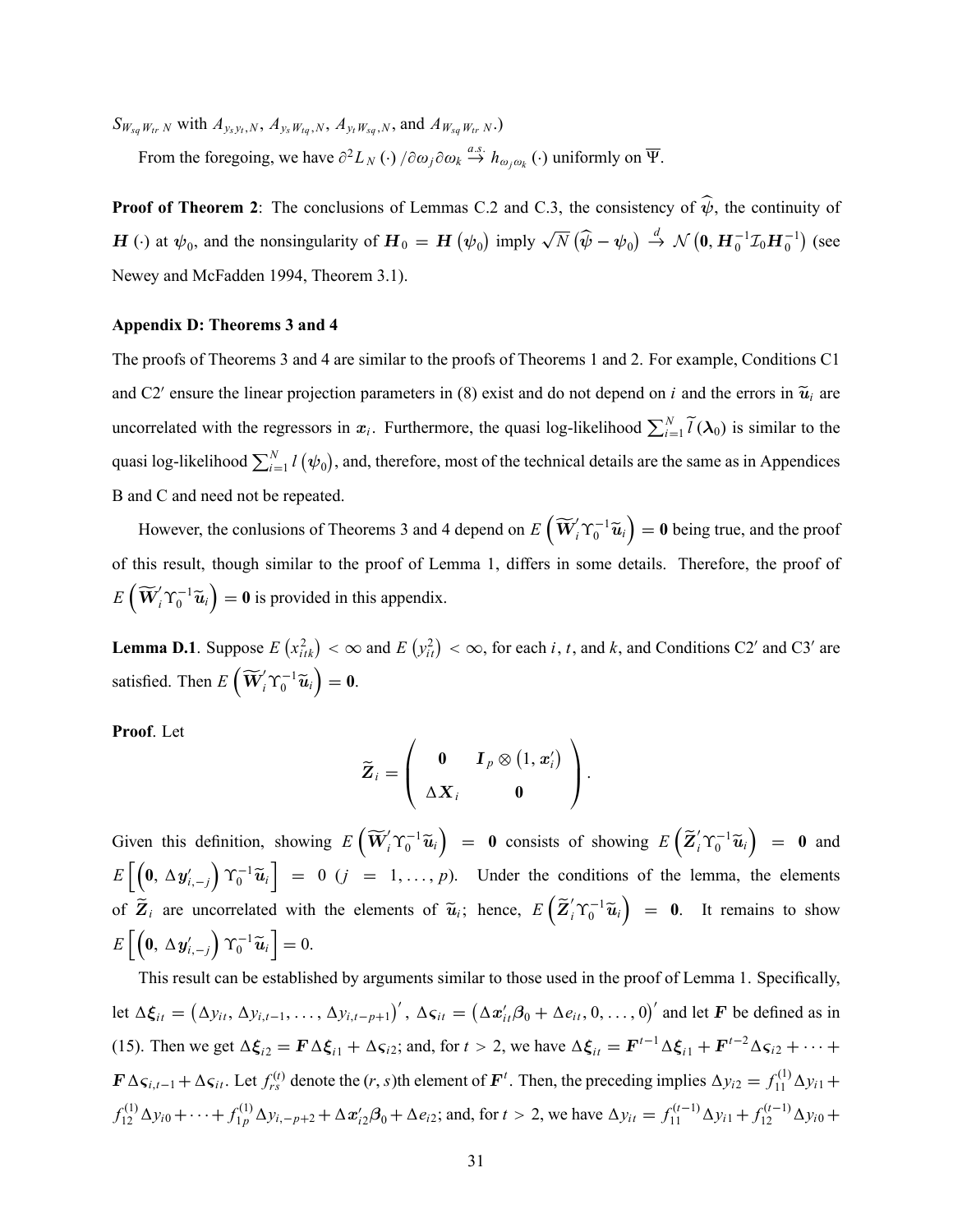$\cdots + f_{1p}^{(t-1)} \Delta y_{i,-p+2} + f_{11}^{(t-2)} (\Delta x_{i2}' \beta_0 + \Delta e_{i2}) + \cdots + f_{11}^{(1)} (\Delta x_{i,t-1}' \beta_0 + \Delta e_{i,t-1}) + \Delta x_{it}' \beta_0 + \Delta e_{it}$  (see the proof of Lemma 1).

Using these equations we can write  $\Delta y_{i,-j}$  as  $\Delta y_{i,-j} = \widetilde{A}_j \Delta \xi_{i1} + \widetilde{B}_j (\Delta X_i \beta_0 + \Delta e_i)$ , where  $\widetilde{A}_j$ is a  $(T - 1) \times p$  matrix consisting of the first  $T - 1$  rows of  $A_j$  (see Eq. (18)) and  $B_j$  is a  $(T - 1) \times p$  $(T - 1)$  matrix consisting of the first  $T - 1$  rows and first  $T - 1$  columns of  $B_j$  (see Eq. (19)). Recall  $(\Delta y_{i,-p+2},\ldots,\Delta y_{i})' = [\mathbf{I}_p \otimes (1,\mathbf{x}'_i)] \pi_0 + \mathbf{r}_i \text{ for } \pi_0 = (\mu_{01},\theta'_{01},\mu_{02},\theta'_{02},\ldots,\mu_{0,p},\theta'_{0,p})' \text{ and } \mathbf{r}_i =$  $(r_{i1},...,r_{ip})'$  (see Eq. (10)). Moreover, note that  $\Delta \boldsymbol{\xi}_{i1} = \boldsymbol{I}^* (\Delta y_{i,-p+2},..., \Delta y_{i1})'$  for  $p \times p$  matrix

$$
\mathbf{I}^* = \left( \begin{array}{cccc} 0 & \cdots & 0 & 1 \\ 0 & \cdots & 1 & 0 \\ \vdots & & \vdots & \vdots \\ 1 & \cdots & 0 & 0 \end{array} \right).
$$

Let

$$
\boldsymbol{D}_j = \left(\begin{array}{cc} \boldsymbol{0} & \boldsymbol{0} \\ \widetilde{\boldsymbol{\mathrm{A}}}_j \boldsymbol{I}^* & \widetilde{\boldsymbol{\mathrm{B}}}_j \end{array}\right).
$$

Then some straightforward calculations give

$$
\left(\begin{array}{cc} \mathbf{0}, & \Delta\mathbf{y}'_{i,-j} \end{array}\right)\Upsilon_0^{-1}\widetilde{\mathbf{u}}_i=\left(\beta'_0,\pi'_0\right)\widetilde{\mathbf{Z}}_i'\mathbf{D}_j'\Upsilon_0^{-1}\widetilde{\mathbf{u}}_i+\widetilde{\mathbf{u}}_i'\mathbf{D}_j'\Upsilon_0^{-1}\widetilde{\mathbf{u}}_i. \tag{27}
$$

Because the elements of  $\tilde{u}_i$  are uncorrelated with the elements of  $Z_i$ , we have  $E\left[\left(\beta_0', \pi_0'\right)\widetilde{\mathbf{Z}}_i'\mathbf{D}_j'\Upsilon_0^{-1}\widetilde{\mathbf{u}}_i\right] = 0$ . Also,  $E\left(\widetilde{\mathbf{u}}_i'\mathbf{D}_j'\Upsilon_0^{-1}\widetilde{\mathbf{u}}_i\right) = \text{tr}\left[\Upsilon_0^{-1}E\left(\widetilde{\mathbf{u}}_i\widetilde{\mathbf{u}}_i'\right)\mathbf{D}_j'\right] = \text{tr}(\mathbf{D}_j')$ . But  $tr(D'_j) = 0$ , because the upper left-hand submatrix  $\bf{0}$  in  $D_j$  is square with zeros down its main diagonal and  $B_j$  is a square matrix with zeros down its main diagonal, and, therefore,  $D_j$  has zeros down its main diagonal. These observations and Eq. (27) prove  $E\left[\begin{pmatrix} 0, & \Delta y'_{i,-j} \end{pmatrix}\right]$  $\overline{\phantom{0}}$  $\Upsilon_0^{-1}\widetilde{\boldsymbol{u}}_i$ ı  $= 0.$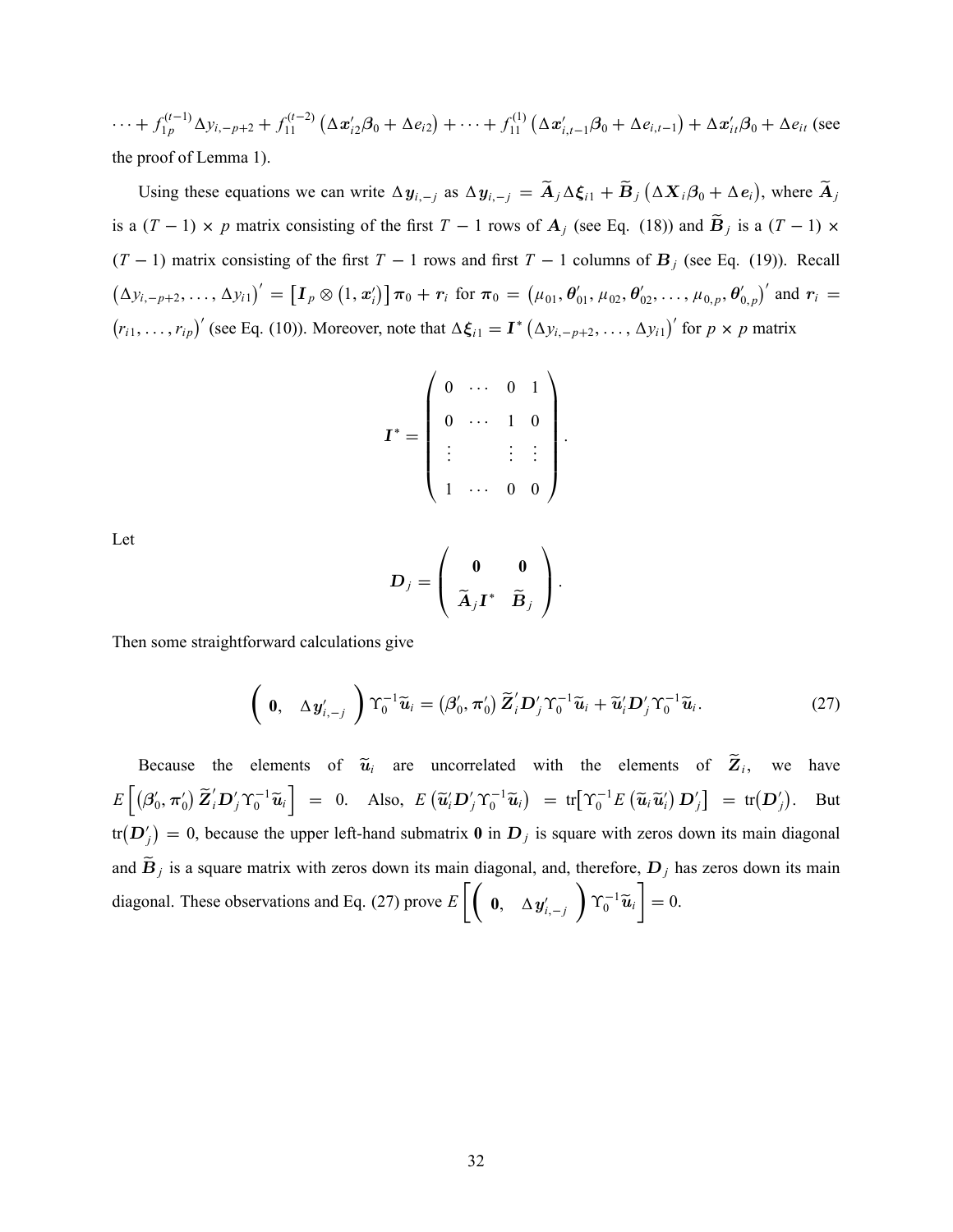## References:

- Alvarez, J. and M. Arellano, 2003, The time series and cross-section asymptotics of dynamic panel data estimators. Econometrica 71, 1121-1159.
- Amemiya, T. 1985, Advanced econometrics, Harvard University Press, Cambridge, MA.
- Anderson, T. W. and C. Hsiao, 1981, Estimation of dynamic models with error components. Journal of the American Statistical Association 76, 598-606.
- Arellano, M. and S. Bond, 1991, Some tests of specification for panel data: Monte Carlo evidence and an application to employment equations. The Review of Economic Studies 58, 277-297.
- Blundell, R. and S. Bond, 1998, Initial conditions and moment restrictions in dynamic panel data models. Journal of Econometrics 87, 115-143.
- Greene, W. H., 2012, Econometric analysis, 7th ed., Pearson Education, Upper Saddle River, NJ.
- Hamilton, J. D., 1994, Time series analysis, Princeton University Press, Princeton, NJ.
- Hsiao, C., Pesaran, H. M. and A. K. Tahmiscioglu, 2002, Maximum likelihood estimation of fixed effects dynamic panel data models covering short time periods. Journal of econometrics 109, 107-150.
- Kruiniger, H., 2013, Quasi ML estimation of the panel AR(1) model with arbitrary initial conditions. Journal of Econometrics 173, 175-188.
- Liu, C. and D. B. Rubin, 1994, The ECME algorithm: A simple extension of EM and ECM with faster monotone convergence. Biometrika 81, 633-648.
- Loève, M., 1977, Probability theory I, 4th ed. Springer-Verlag, New York, NY.
- Nerlove, M., 1971, Further evidence on the estimation of dynamic relations from a time series of cross sections. Econometrica 39, 359-382.
- Newey, W. K. and D. McFadden, 1994, Large sample estimation and hypothesis testing, in: R. F. Engle and D. L. McFadden, (Eds.), Handbook of econometrics, Vol. 4 North Holland, Amsterdam, pp. 2111-2245.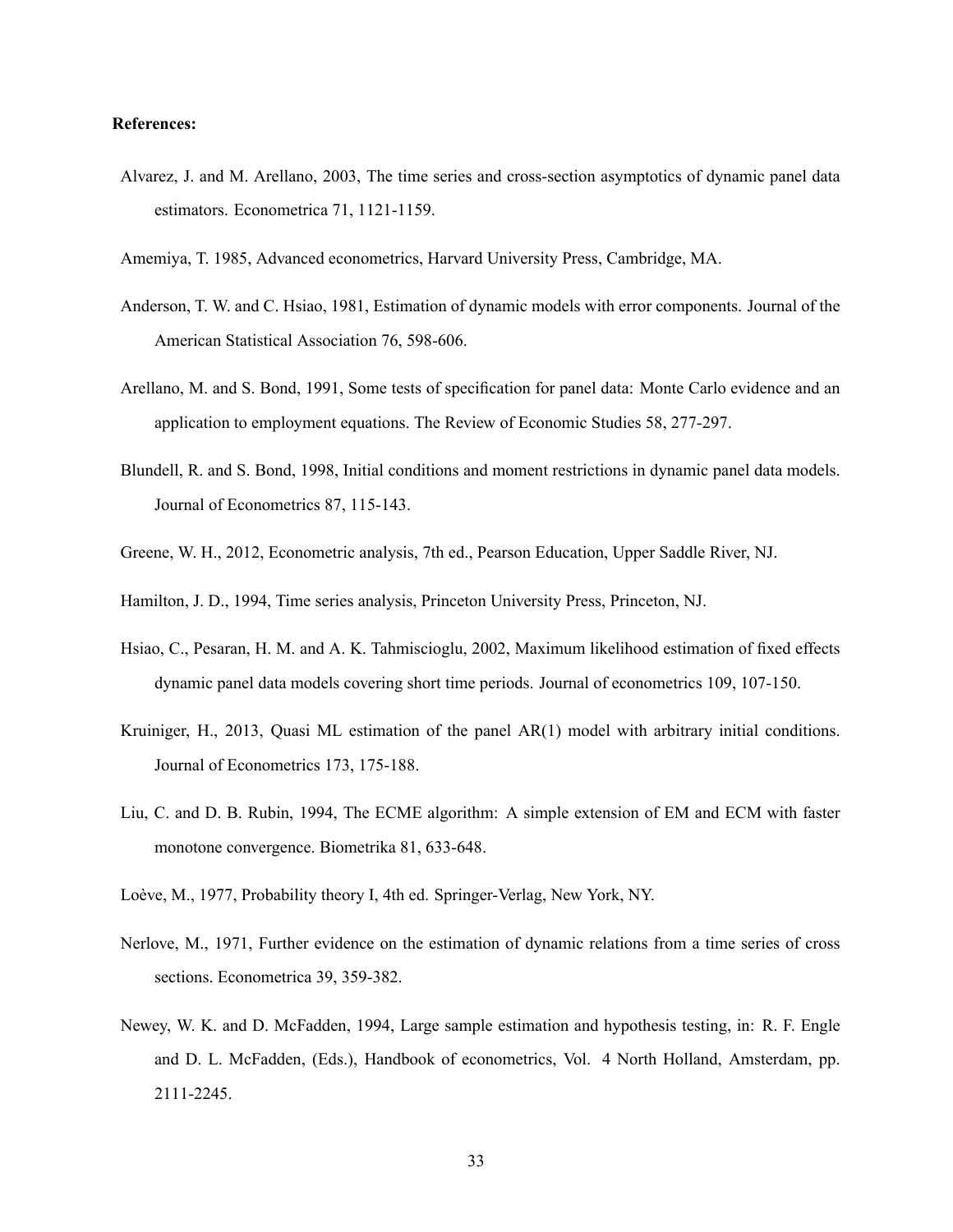- Phillips, R. F., 2004, Estimation of a generalized random-effects model: Some ECME algorithms and Monte Carlo evidence. Journal of Economic Dynamics and Control 28, 1801-1824.
- Phillips, R. F., 2010, Iterated feasible generalized least-squares estimation of augmented dynamic panel data models. Journal of Business and Economic Statistics 28, 410-422.
- Phillips, R. F., 2012, On computing maximum-likelihood estimates of the unbalanced two-way randomeffects model. Communications in Statistics – Simulation and Computation 41, 1921-1927.
- Rao, C. R., 1973, Linear statistical inference and its applications, Wiley & Sons, New York, NY.
- Ruud, P. A., 2000, An introduction to classical econometric theory, Oxford University Press, New York, NY.
- White, H., 2001, Asymptotic theory for econometricians, Academic Press, New York.
- Wooldridge, J. M., 2010, Econometric analysis of cross section and panel data, 2nd ed., MIT Press, Cambridge, MA.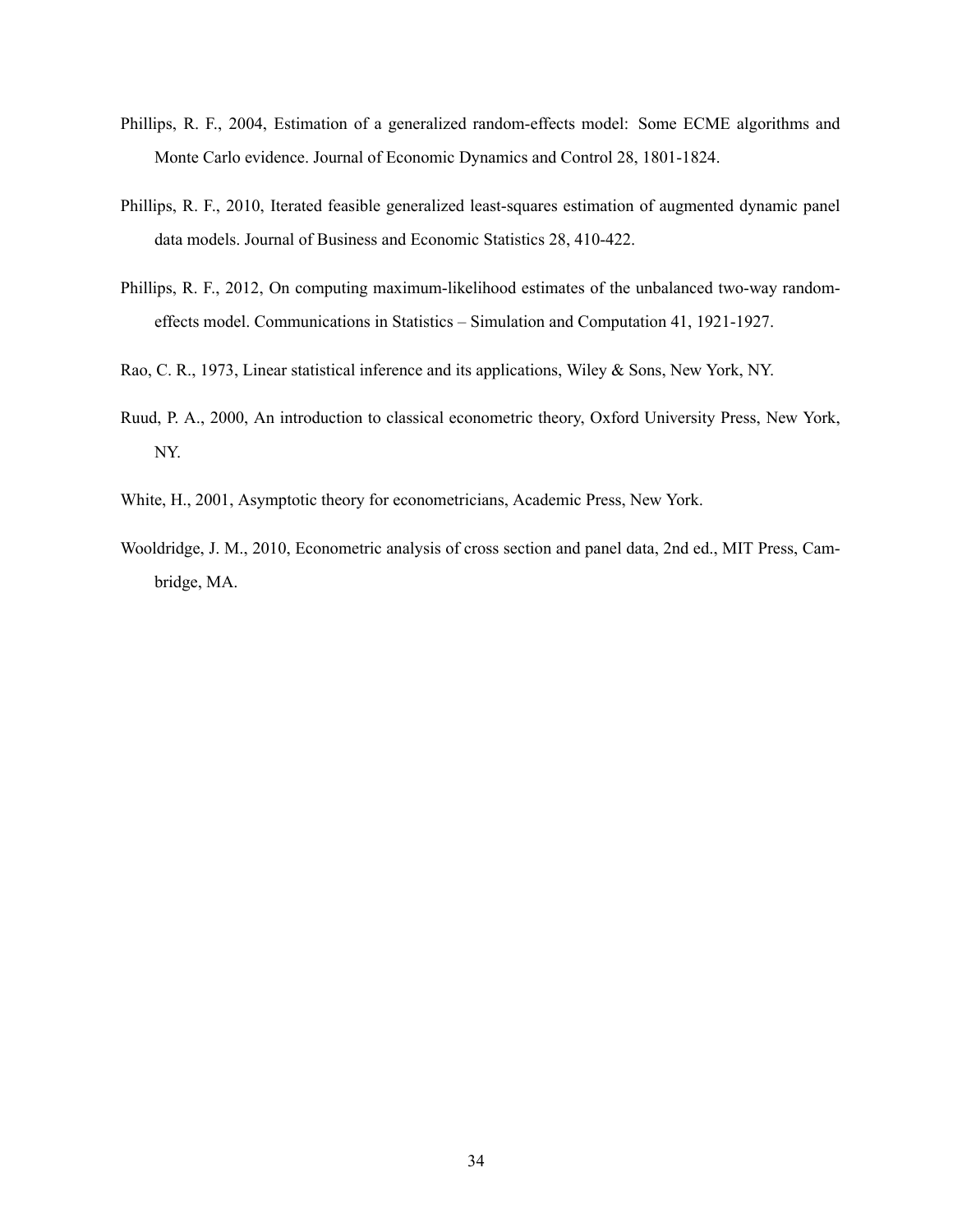| Design | Design Parameters |                |          |                  | Design | Design Parameters |            |          |                  |
|--------|-------------------|----------------|----------|------------------|--------|-------------------|------------|----------|------------------|
| No.    | $t_{0}$           | $\delta_0$     | к        | $\sigma_{\zeta}$ | No.    | $t_0$             | $\delta_0$ | $\kappa$ | $\sigma_{\zeta}$ |
|        |                   |                |          |                  |        |                   |            |          |                  |
| 1      | 50                | 0.4            | $\Omega$ | 1.0              | 9      | 1                 | 0.4        | $\theta$ | 1.0              |
| 2      | 50                | 0 <sub>4</sub> | $\theta$ | 2.0              | 10     | 1                 | 0.4        | $\theta$ | 2.0              |
| 3      | 50                | 0.4            | 1        | 1.0              | 11     | 1                 | 0.4        | 1        | 1.0              |
| 4      | 50                | 0.4            | 1        | 2.0              | 12     | 1                 | 04         | 1        | 2.0              |
| 5      | 50                | 0.9            | $\theta$ | 1.0              | 13     |                   | 0.9        | $\theta$ | 1.0              |
| 6      | 50                | 0.9            | $\theta$ | 2.0              | 14     |                   | 0.9        | $\theta$ | 2.0              |
| 7      | 50                | 0.9            | 1        | 1.0              | 15     |                   | 0.9        | 1        | 1.0              |
| 8      | 50                | 0.9            | 1        | 2.0              | 16     |                   | 0.9        | 1        | 2.0              |
|        |                   |                |          |                  |        |                   |            |          |                  |
|        |                   |                |          |                  |        |                   |            |          |                  |

Table 1: Simulation Designs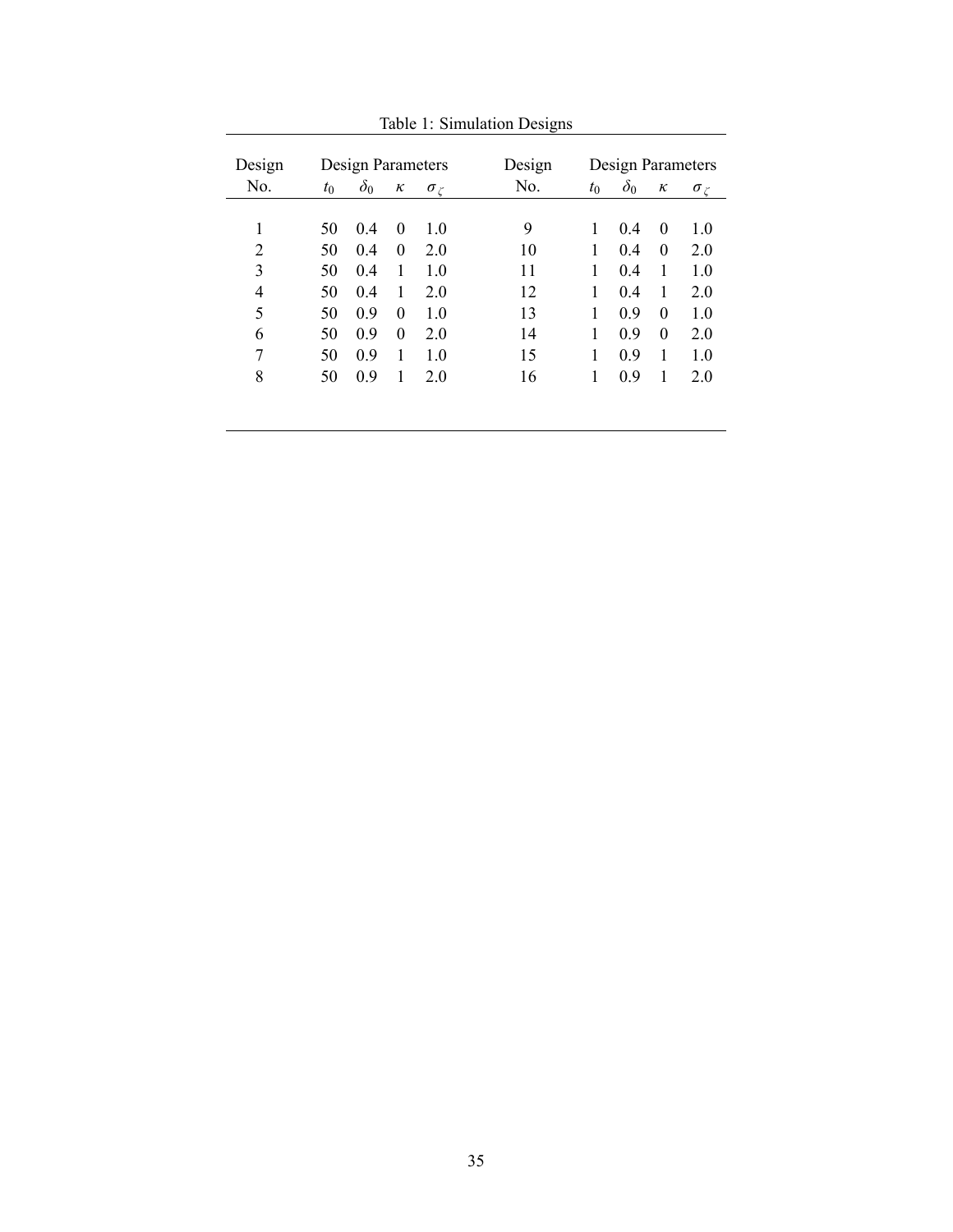|                       | Design                     |           |                              |           |                            |           |                              |           |  |  |
|-----------------------|----------------------------|-----------|------------------------------|-----------|----------------------------|-----------|------------------------------|-----------|--|--|
|                       |                            |           | $\delta_0 = 0.4$             |           | $\delta_0 = 0.9$           |           |                              |           |  |  |
|                       | homoskedastic <sup>a</sup> |           | heteroskedastic <sup>b</sup> |           | homoskedastic <sup>a</sup> |           | heteroskedastic <sup>b</sup> |           |  |  |
|                       | 1                          | 2         | 3                            | 4         | 5                          | 6         | 7                            | 8         |  |  |
| Ave. $\hat{\rho}$     | 0.26                       | 0.32      | 0.18                         | 0.26      | 0.09                       | 0.09      | 0.09                         | 0.10      |  |  |
| Ave. $R_c^2$          | 0.74                       | 0.89      | 0.63                         | 0.81      | 0.92                       | 0.97      | 0.89                         | 0.96      |  |  |
| QML                   |                            |           |                              |           |                            |           |                              |           |  |  |
| bias                  | 0.0007                     | 0.0023    | $-0.0028$                    | $-0.0031$ | $-0.0025$                  | $-0.0020$ | $-0.0015$                    | $-0.0048$ |  |  |
| rmse                  | 0.0979                     | 0.1080    | 0.1270                       | 0.1590    | 0.0877                     | 0.0899    | 0.1606                       | 0.1797    |  |  |
| $DQML_x$              |                            |           |                              |           |                            |           |                              |           |  |  |
| bias                  | $-0.0006$                  | 0.0019    | $-0.0009$                    | $-0.0026$ | $-0.0032$                  | $-0.0029$ | $-0.0042$                    | $-0.0080$ |  |  |
| rmse                  | 0.1215                     | 0.1195    | 0.2195                       | 0.2199    | 0.0886                     | 0.0893    | 0.1701                       | 0.1793    |  |  |
| $DQML_{\Delta x}$     |                            |           |                              |           |                            |           |                              |           |  |  |
| bias                  | $-0.0010$                  | 0.0029    | $-0.0018$                    | $-0.0047$ | $-0.0022$                  | $-0.0024$ | $-0.0107$                    | $-0.0229$ |  |  |
| rmse                  | 0.1280                     | 0.1272    | 0.2206                       | 0.2176    | 0.1544                     | 0.1568    | 0.2551                       | 0.2547    |  |  |
| ECME <sub>he</sub>    |                            |           |                              |           |                            |           |                              |           |  |  |
| bias                  | 0.0000                     | 0.0003    | $-0.0027$                    | $-0.0015$ | $-0.0173$                  | $-0.0161$ | $-0.0381$                    | $-0.0367$ |  |  |
| rmse                  | 0.0588                     | 0.0593    | 0.0715                       | 0.0742    | 0.0592                     | 0.0587    | 0.0829                       | 0.0845    |  |  |
| ECME <sub>ho</sub>    |                            |           |                              |           |                            |           |                              |           |  |  |
| bias                  | $-0.0005$                  | $-0.0007$ | $-0.0030$                    | $-0.0017$ | $-0.0186$                  | $-0.0176$ | $-0.0495$                    | $-0.0458$ |  |  |
| rmse                  | 0.0579                     | 0.0586    | 0.0740                       | 0.0772    | 0.0596                     | 0.0595    | 0.0981                       | 0.0991    |  |  |
| IFGLS <sub>ho</sub>   |                            |           |                              |           |                            |           |                              |           |  |  |
| bias                  | $-0.0001$                  | $-0.0004$ | $-0.0012$                    | $-0.0009$ | 0.0031                     | 0.0040    | $-0.0108$                    | $-0.0092$ |  |  |
| rmse                  | 0.0581                     | 0.0587    | 0.0762                       | 0.0785    | 0.0822                     | 0.0825    | 0.1218                       | 0.1220    |  |  |
| $DQML_{x,ho}$         |                            |           |                              |           |                            |           |                              |           |  |  |
| bias                  | $-0.0001$                  | $-0.0005$ | 0.0002                       | $-0.0004$ | 0.0016                     | 0.0021    | $-0.0192$                    | $-0.0159$ |  |  |
| rmse                  | 0.0585                     | 0.0589    | 0.0808                       | 0.0801    | 0.0805                     | 0.0799    | 0.1180                       | 0.1183    |  |  |
| $DQML_{\Delta x, ho}$ |                            |           |                              |           |                            |           |                              |           |  |  |
| bias                  | $-0.0001$                  | $-0.0004$ | 0.0000                       | $-0.0005$ | 0.0091                     | 0.0095    | $-0.0132$                    | $-0.0105$ |  |  |
| rmse                  | 0.0586                     | 0.0591    | 0.0805                       | 0.0795    | 0.0959                     | 0.0953    | 0.1261                       | 0.1253    |  |  |
|                       |                            |           |                              |           |                            |           |                              |           |  |  |

Table 2: Finite sample characteristics of estimators of  $\delta_0$  ( $t_0 = 50, N = 100$ )

(Table 2 continued on next page)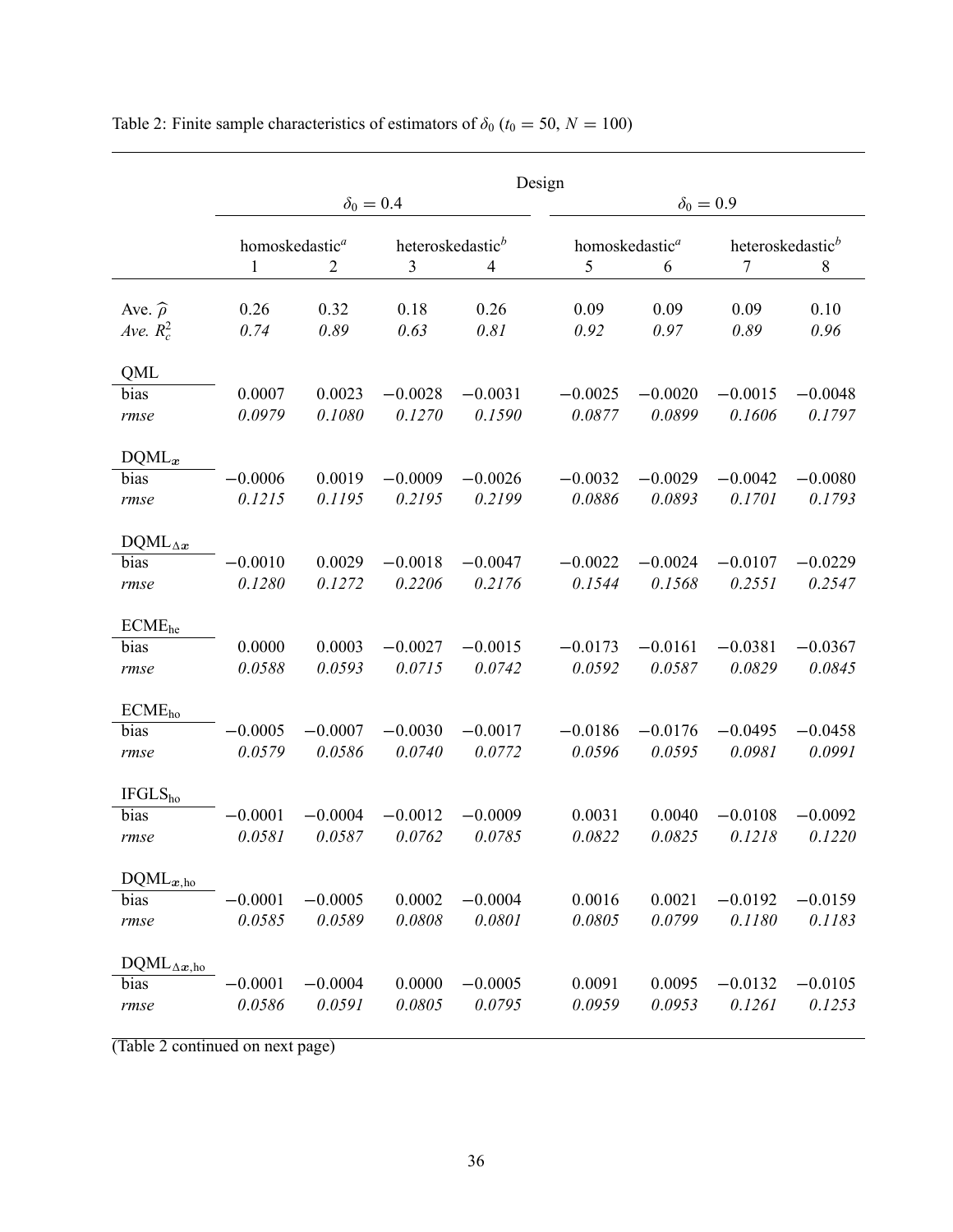## Table 2 continued:

|                     | $\delta_0 = 0.4$           |           |                              |           | $\delta_0 = 0.9$           |           |                              |           |  |
|---------------------|----------------------------|-----------|------------------------------|-----------|----------------------------|-----------|------------------------------|-----------|--|
|                     | homoskedastic <sup>a</sup> |           | heteroskedastic <sup>b</sup> |           | homoskedastic <sup>a</sup> |           | heteroskedastic <sup>b</sup> |           |  |
|                     | 1                          | 2         | 3                            | 4         | 5                          | 6         | 7                            | 8         |  |
| <b>DGMM</b>         |                            |           |                              |           |                            |           |                              |           |  |
| bias                | $-0.0482$                  | $-0.0516$ | $-0.0623$                    | $-0.0742$ | $-0.1113$                  | $-0.1092$ | $-0.2178$                    | $-0.2252$ |  |
| rmse                | 0.0912                     | 0.0946    | 0.1043                       | 0.1173    | 0.1457                     | 0.1444    | 0.2592                       | 0.2671    |  |
| <b>SGMM</b><br>bias | $-0.0025$                  | 0.0497    | $-0.0380$                    | $-0.0049$ | 0.0585                     | 0.0782    | 0.0299                       | 0.0628    |  |
| rmse                | 0.0703                     | 0.0965    | 0.0862                       | 0.0853    | 0.0661                     | 0.0814    | 0.0568                       | 0.0718    |  |
| <b>OLS</b>          |                            |           |                              |           |                            |           |                              |           |  |
| bias                | 0.2186                     | 0.2766    | 0.1601                       | 0.2373    | 0.0526                     | 0.0568    | 0.0370                       | 0.0429    |  |
| rmse                | 0.2231                     | 0.2804    | 0.1688                       | 0.2453    | 0.0619                     | 0.0655    | 0.0536                       | 0.0579    |  |

 ${}^{\alpha}$ For Designs 1, 2, 5, and 6, the errors are conditionally homoskedastic.

 $b_F$ For Designs 3, 4, 7, and 8, the errors are conditionally heteroskedastic, but unconditionally homoskedastic.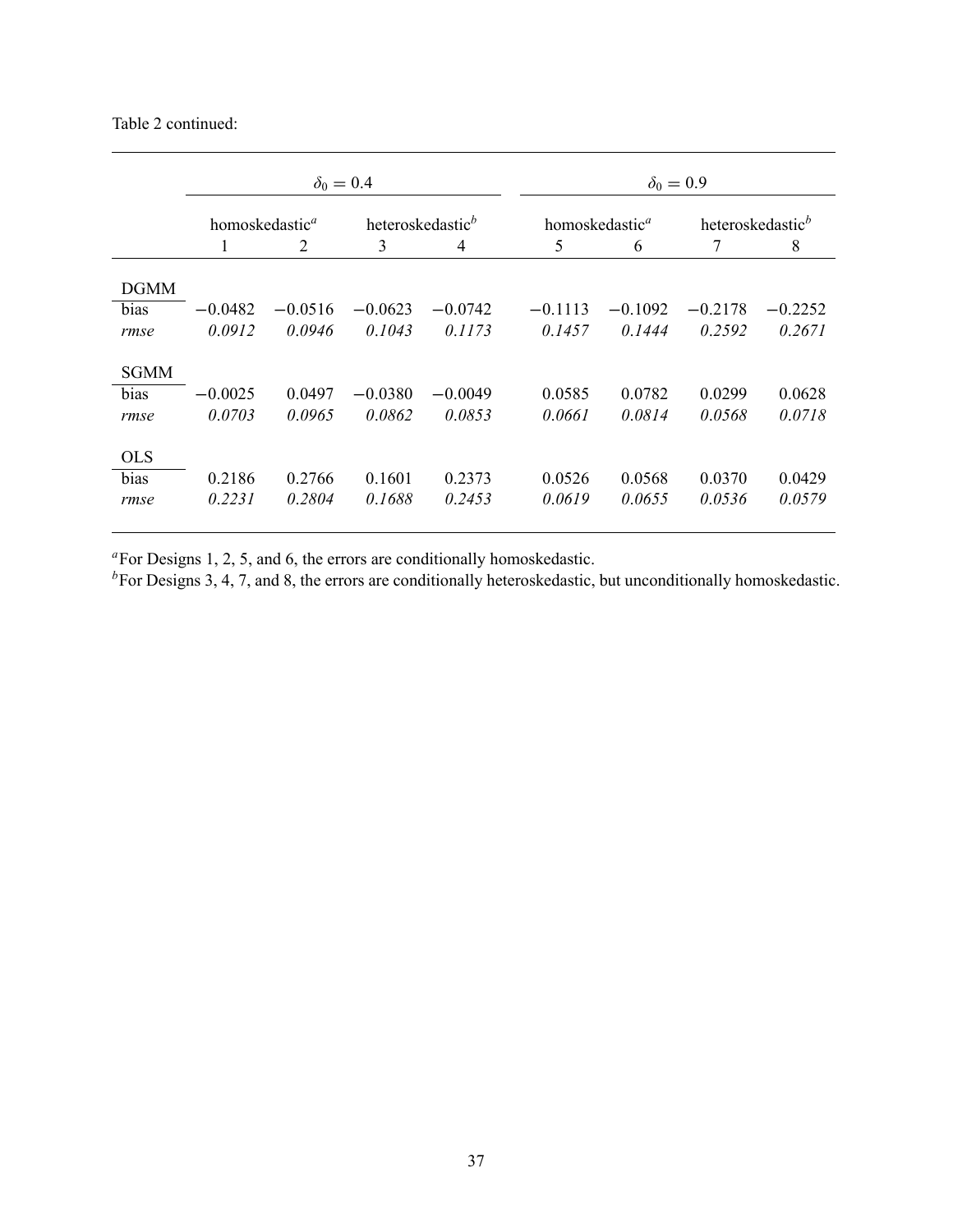|                       | Design                     |           |                              |                |                            |           |                              |           |  |
|-----------------------|----------------------------|-----------|------------------------------|----------------|----------------------------|-----------|------------------------------|-----------|--|
|                       |                            |           | $\delta_0=0.4$               |                | $\delta_0 = 0.9$           |           |                              |           |  |
|                       | homoskedastic <sup>a</sup> |           | heteroskedastic <sup>b</sup> |                | homoskedastic <sup>a</sup> |           | heteroskedastic <sup>b</sup> |           |  |
|                       | 1                          | 2         | 3                            | $\overline{4}$ | 5                          | 6         | 7                            | 8         |  |
| Ave. $\widehat{\rho}$ | 0.27                       | 0.34      | 0.19                         | 0.28           | 0.09                       | 0.09      | 0.08                         | 0.08      |  |
| Ave. $R_c^2$          | 0.71                       | 0.88      | 0.58                         | 0.79           | 0.93                       | 0.98      | 0.89                         | 0.96      |  |
| QML                   |                            |           |                              |                |                            |           |                              |           |  |
| bias                  | 0.0006                     | 0.0016    | $-0.0013$                    | 0.0006         | 0.0009                     | 0.0007    | $-0.0015$                    | 0.0006    |  |
| rmse                  | 0.0410                     | 0.0451    | 0.0509                       | 0.0598         | 0.0366                     | 0.0373    | 0.0592                       | 0.0620    |  |
| $DQML_x$              |                            |           |                              |                |                            |           |                              |           |  |
| bias                  | 0.0001                     | 0.0014    | $-0.0007$                    | $-0.0010$      | 0.0002                     | $-0.0001$ | $-0.0030$                    | $-0.0010$ |  |
| rmse                  | 0.0497                     | 0.0489    | 0.0743                       | 0.0742         | 0.0373                     | 0.0373    | 0.0636                       | 0.0634    |  |
| $DQML_{\Delta x}$     |                            |           |                              |                |                            |           |                              |           |  |
| bias                  | 0.0000                     | 0.0018    | $-0.0006$                    | $-0.0022$      | 0.0005                     | 0.0008    | $-0.0051$                    | $-0.0038$ |  |
| rmse                  | 0.0529                     | 0.0517    | 0.0766                       | 0.0762         | 0.0586                     | 0.0594    | 0.0890                       | 0.0871    |  |
| ECME <sub>he</sub>    |                            |           |                              |                |                            |           |                              |           |  |
| bias                  | 0.0002                     | $-0.0002$ | $-0.0014$                    | 0.0001         | $-0.0055$                  | $-0.0054$ | $-0.0182$                    | $-0.0159$ |  |
| rmse                  | 0.0257                     | 0.0260    | 0.0325                       | 0.0330         | 0.0289                     | 0.0299    | 0.0412                       | 0.0418    |  |
| ECME <sub>ho</sub>    |                            |           |                              |                |                            |           |                              |           |  |
| bias                  | 0.0002                     | $-0.0002$ | $-0.0012$                    | 0.0005         | $-0.0056$                  | $-0.0054$ | $-0.0214$                    | $-0.0193$ |  |
| rmse                  | 0.0257                     | 0.0258    | 0.0335                       | 0.0347         | 0.0291                     | 0.0299    | 0.0486                       | 0.0496    |  |
| IFGLS <sub>ho</sub>   |                            |           |                              |                |                            |           |                              |           |  |
| bias                  | 0.0005                     | $-0.0000$ | $-0.0007$                    | 0.0008         | 0.0015                     | 0.0012    | $-0.0031$                    | $-0.0011$ |  |
| rmse                  | 0.0257                     | 0.0258    | 0.0337                       | 0.0348         | 0.0348                     | 0.0353    | 0.0602                       | 0.0625    |  |
| $DQML_{x,ho}$         |                            |           |                              |                |                            |           |                              |           |  |
| bias                  | 0.0005                     | $-0.0000$ | $-0.0003$                    | 0.0009         | 0.0013                     | 0.0009    | $-0.0034$                    | $-0.0020$ |  |
| rmse                  | 0.0260                     | 0.0259    | 0.0352                       | 0.0354         | 0.0349                     | 0.0352    | 0.0621                       | 0.0623    |  |
|                       |                            |           |                              |                |                            |           |                              |           |  |
| $DQML_{\Delta x, ho}$ |                            |           |                              |                |                            |           |                              |           |  |
| bias                  | 0.0005                     | $-0.0000$ | $-0.0003$                    | 0.0009         | 0.0031                     | 0.0032    | 0.0010                       | 0.0014    |  |
| rmse                  | 0.0260                     | 0.0259    | 0.0351                       | 0.0353         | 0.0412                     | 0.0422    | 0.0715                       | 0.0708    |  |
|                       |                            |           |                              |                |                            |           |                              |           |  |

Table 3: Finite sample characteristics of estimators of  $\delta_0$  ( $t_0 = 50, N = 500$ )

(Table 3 continued on next page)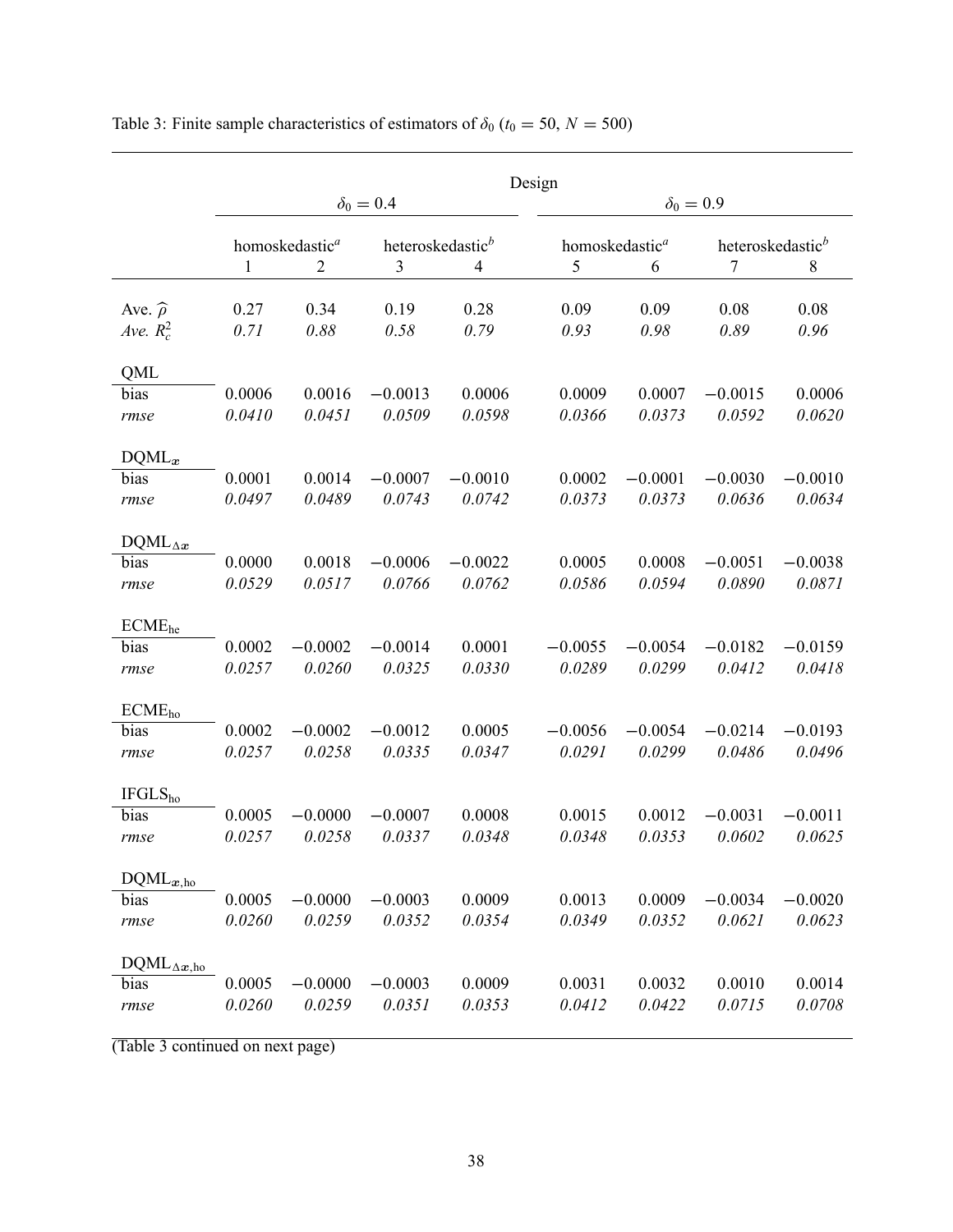## Table continued 3:

|             | Design                     |           |                              |           |                            |                  |                              |           |  |
|-------------|----------------------------|-----------|------------------------------|-----------|----------------------------|------------------|------------------------------|-----------|--|
|             |                            |           | $\delta_0 = 0.4$             |           |                            | $\delta_0 = 0.9$ |                              |           |  |
|             | homoskedastic <sup>a</sup> |           | heteroskedastic <sup>b</sup> |           | homoskedastic <sup>a</sup> |                  | heteroskedastic <sup>b</sup> |           |  |
|             | 1                          | 2         | 3                            | 4         | 5                          | 6                | 7                            | 8         |  |
| <b>DGMM</b> |                            |           |                              |           |                            |                  |                              |           |  |
| bias        | $-0.0095$                  | $-0.0109$ | $-0.0136$                    | $-0.0156$ | $-0.0244$                  | $-0.0244$        | $-0.0597$                    | $-0.0621$ |  |
| rmse        | 0.0352                     | 0.0373    | 0.0414                       | 0.0459    | 0.0482                     | 0.0496           | 0.0889                       | 0.0909    |  |
| <b>SGMM</b> |                            |           |                              |           |                            |                  |                              |           |  |
| bias        | 0.0117                     | 0.0113    | 0.0059                       | 0.0075    | 0.0637                     | 0.0704           | 0.0489                       | 0.0597    |  |
| rmse        | 0.0302                     | 0.0317    | 0.0333                       | 0.0351    | 0.0650                     | 0.0721           | 0.0538                       | 0.0644    |  |
| <b>OLS</b>  |                            |           |                              |           |                            |                  |                              |           |  |
| bias        | 0.2351                     | 0.2931    | 0.1787                       | 0.2585    | 0.0645                     | 0.0686           | 0.0505                       | 0.0563    |  |
| rmse        | 0.2359                     | 0.2938    | 0.1802                       | 0.2600    | 0.0660                     | 0.0700           | 0.0531                       | 0.0587    |  |

 ${}^{\alpha}$ For Designs 1, 2, 5, and 6, the errors are conditionally homoskedastic.

 ${}^{b}$ For Designs 3, 4, 7, and 8, the errors are conditionally heteroskedastic, but unconditionally homoskedastic.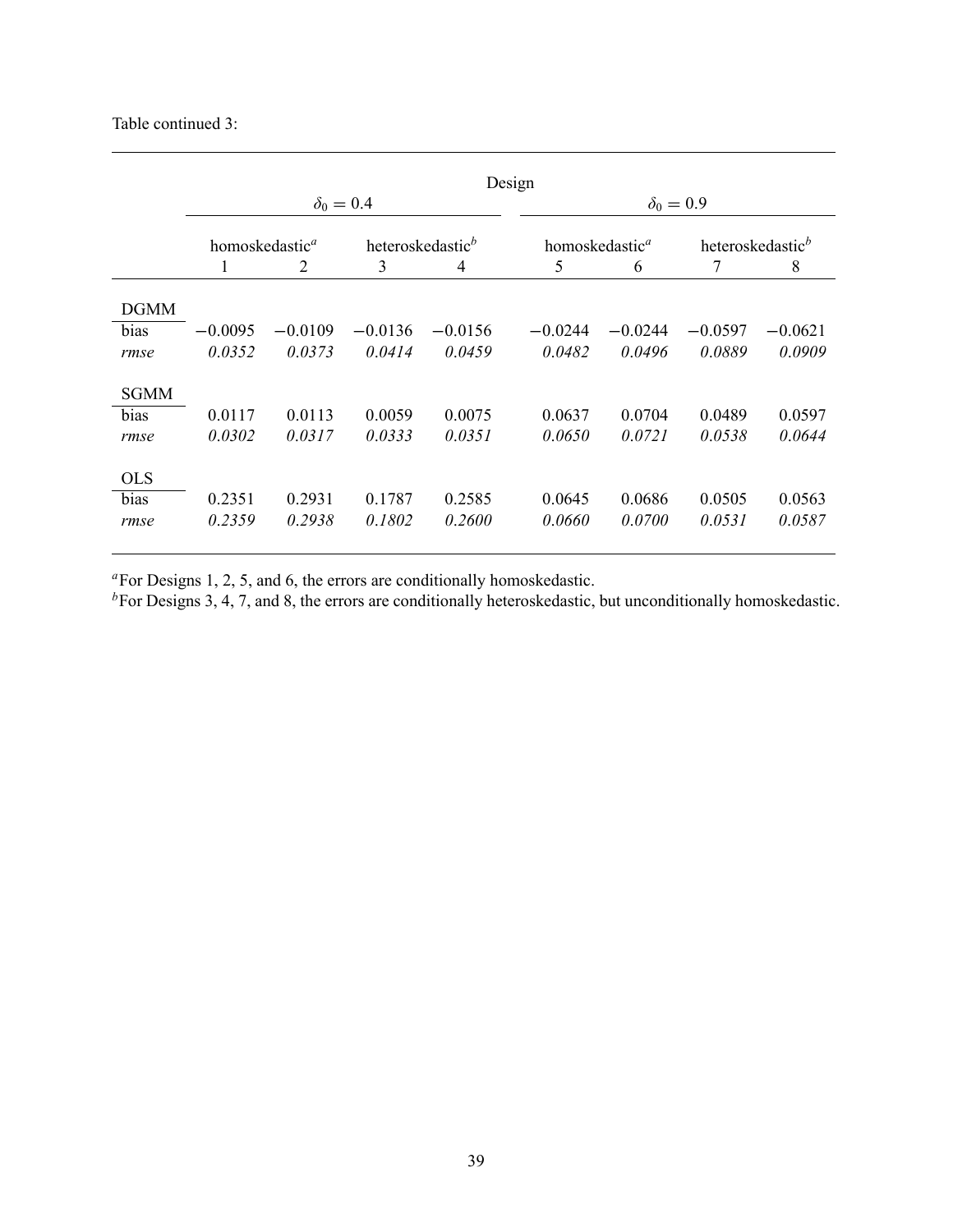|                                       | Design                          |              |                  |                                    |                                  |              |                                    |              |  |
|---------------------------------------|---------------------------------|--------------|------------------|------------------------------------|----------------------------------|--------------|------------------------------------|--------------|--|
|                                       |                                 |              | $\delta_0 = 0.4$ |                                    | $\delta_0 = 0.9$                 |              |                                    |              |  |
|                                       | homoskedastic <sup>a</sup><br>9 | 10           | 11               | heteroskedastic <sup>b</sup><br>12 | homoskedastic <sup>a</sup><br>13 | 14           | heteroskedastic <sup>b</sup><br>15 | 16           |  |
| Ave. $\widehat{\rho}$<br>Ave. $R_c^2$ | 0.39<br>0.54                    | 0.54<br>0.73 | 0.21<br>0.29     | 0.45<br>0.22                       | 0.39<br>0.54                     | 0.54<br>0.73 | 0.23<br>0.36                       | 0.43<br>0.25 |  |
| QML                                   |                                 |              |                  |                                    |                                  |              |                                    |              |  |
| bias                                  | 0.0000                          | 0.0016       | $-0.0020$        | $-0.0018$                          | $-0.0002$                        | 0.0000       | $-0.0020$                          | 0.0080       |  |
| rmse                                  | 0.0681                          | 0.0742       | 0.0737           | 0.0802                             | 0.0330                           | 0.0213       | 0.1091                             | 0.1384       |  |
| $DQML_x$                              |                                 |              |                  |                                    |                                  |              |                                    |              |  |
| bias                                  | 0.0005                          | 0.0015       | $-0.0009$        | 0.0005                             | $-0.0003$                        | 0.0005       | $-0.0013$                          | 0.0052       |  |
| rmse                                  | 0.0723                          | 0.0756       | 0.1838           | 0.1840                             | 0.0369                           | 0.0423       | 0.1181                             | 0.1303       |  |
| $DQML_{\Delta x}$                     |                                 |              |                  |                                    |                                  |              |                                    |              |  |
| bias                                  | 0.0006                          | 0.0015       | $-0.0035$        | $-0.0026$                          | 0.0001                           | 0.0026       | $-0.0081$                          | $-0.0030$    |  |
| rmse                                  | 0.0729                          | 0.0758       | 0.1740           | 0.1745                             | 0.0585                           | 0.0747       | 0.1610                             | 0.1838       |  |
| ECME <sub>he</sub>                    |                                 |              |                  |                                    |                                  |              |                                    |              |  |
| bias                                  | $-0.0012$                       | 0.0001       | $-0.0027$        | $-0.0012$                          | $-0.0010$                        | 0.0001       | $-0.0126$                          | 0.0072       |  |
| rmse                                  | 0.0466                          | 0.0437       | 0.0553           | 0.0569                             | 0.0281                           | 0.0181       | 0.0807                             | 0.0715       |  |
| ECME <sub>ho</sub>                    |                                 |              |                  |                                    |                                  |              |                                    |              |  |
| bias                                  | $-0.0010$                       | 0.0002       | $-0.0233$        | $-0.0296$                          | $-0.0006$                        | 0.0002       | $-0.1415$                          | $-0.0854$    |  |
| rmse                                  | 0.0458                          | 0.0429       | 0.0723           | 0.0716                             | 0.0293                           | 0.0185       | 0.1763                             | 0.1072       |  |
| IFGLS <sub>ho</sub>                   |                                 |              |                  |                                    |                                  |              |                                    |              |  |
| bias                                  | $-0.0009$                       | 0.0002       | $-0.0221$        | $-0.0295$                          | $-0.0005$                        | 0.0002       | $-0.1203$                          | $-0.0846$    |  |
| rmse                                  | 0.0458                          | 0.0429       | 0.0739           | 0.0716                             | 0.0293                           | 0.0185       | 0.1895                             | 0.1083       |  |
| $DQML_{x,ho}$                         |                                 |              |                  |                                    |                                  |              |                                    |              |  |
| bias                                  | $-0.0009$                       | 0.0002       | $-0.0371$        | $-0.0345$                          | $-0.0005$                        | 0.0002       | $-0.1424$                          | $-0.0853$    |  |
| rmse                                  | 0.0459                          | 0.0429       | 0.0758           | 0.0727                             | 0.0296                           | 0.0186       | 0.1808                             | 0.1073       |  |
|                                       |                                 |              |                  |                                    |                                  |              |                                    |              |  |
| $DQML_{\Delta x, ho}$                 |                                 |              |                  |                                    |                                  |              |                                    |              |  |
| bias                                  | $-0.0009$                       | 0.0002       | $-0.0371$        | $-0.0345$                          | $-0.0005$                        | 0.0002       | $-0.1551$                          | $-0.0873$    |  |
| rmse                                  | 0.0459                          | 0.0429       | 0.0758           | 0.0727                             | 0.0298                           | 0.0186       | 0.1847                             | 0.1083       |  |
| <b>DGMM</b>                           |                                 |              |                  |                                    |                                  |              |                                    |              |  |
| bias                                  | $-0.0305$                       | $-0.0267$    | $-0.0198$        | $-0.0260$                          | $-0.0132$                        | $-0.0054$    | $-0.1018$                          | $-0.0721$    |  |
| rmse                                  | 0.0665                          | 0.0644       | 0.0629           | 0.0723                             | 0.0341                           | 0.0207       | 0.1372                             | 0.1022       |  |

Table 4: Finite sample characteristics of estimators of  $\delta_0$  ( $t_0 = 1, N = 100$ )

 $a<sup>a</sup>$  For Designs 9, 10, 13, and 14, the errors are unconditionally homoskedastic.

 ${}^{b}$ For Designs 11, 12, 15, and 16, the errors are unconditionally heteroskedastic.